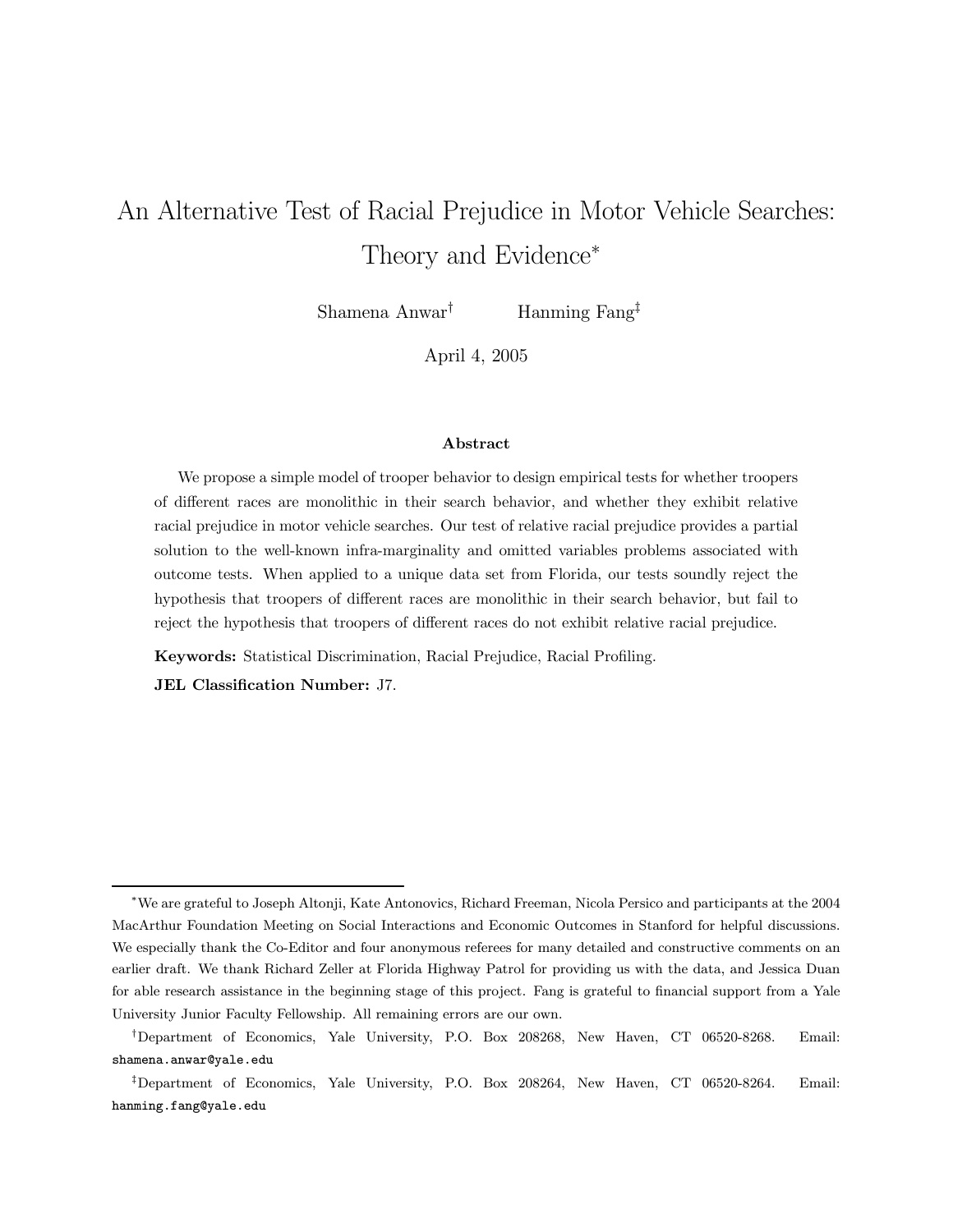#### 1 Introduction

Black motorists in the United States are much more likely than white motorists to be searched by highway troopers. Several recent lawsuits against state governments have used this racial disparity in treatment as evidence of "racial profiling," a term that refers to the police practice of using a motorist's race as one of the criteria in their motor vehicle search decisions. Racial profiling originated with the attempt to interdict the flow of drugs from Miami up Interstate 95 to the cities of the Northeast. For example, in 1985 the Florida Department of Highway Safety and Motor Vehicles issued guidelines for police on "The Common Characteristics of Drug Couriers," in which race/ethnicity was explicitly mentioned as one characteristic (Engel, Calnon and Bernard, 2002). While the initial motivation for such guidelines may have been to increase the troopers' effectiveness in interdicting drugs, it also unfortunately opened up the possibility for troopers to engage in racist practices against minority motorists.

Following the public backlash generated by several cases in the 1990s such as Wilkins v. Maryland State Police [1996] and Chavez v. Illinois State Police [1999], almost all highway patrol departments have denounced using race as a criterion in stop and search decisions. But many citizens, especially minorities, are skeptical of this claim: motor vehicle search decisions, by their very nature, are made in the midst of face-to-face interactions, and thus it is simply hard to imagine that troopers can block the race and ethnicity information that a motorist presents. Moreover, data on trooper searches continue to show that they tend to search a higher proportion of minority motorists than white motorists. As is now well known, however, racial disparities in the aggregate rates of stops and searches do not necessarily imply *racial prejudice* (see, for example, Knowles, Persico and Todd 2001, Engel, Calnon and Bernard 2002). If, for example, black drivers are more likely than white drivers to carry contraband, then the aggregate rate of stops and searches would be higher for black drivers even when race was not a factor in troopers' decision-making. Moreover, racial profiling may also arise if police attempt to maximize successful searches and race helps predict whether a driver carries contraband. This situation is called statistical discrimination in the terminology of Arrow (1973).

How can we empirically distinguish racism from statistical discrimination? This question has garnered enormous public and academic interest (see, for example, National Research Council 2004), but it is also challenging, partly as a result of data limitations. For example, unless truly random searches are conducted, researchers typically will not observe the *true* proportion of drivers who carry contraband. Furthermore, ethnographic studies such as Sherman (1980) and Riksheim and Chermak (1993) have shown that many situational factors, including suspects' demeanor in the police-citizen encounter, influence police behavior. Such data are also typically unavailable. Because we have no way of controlling for all of the legitimate factors that might cause minority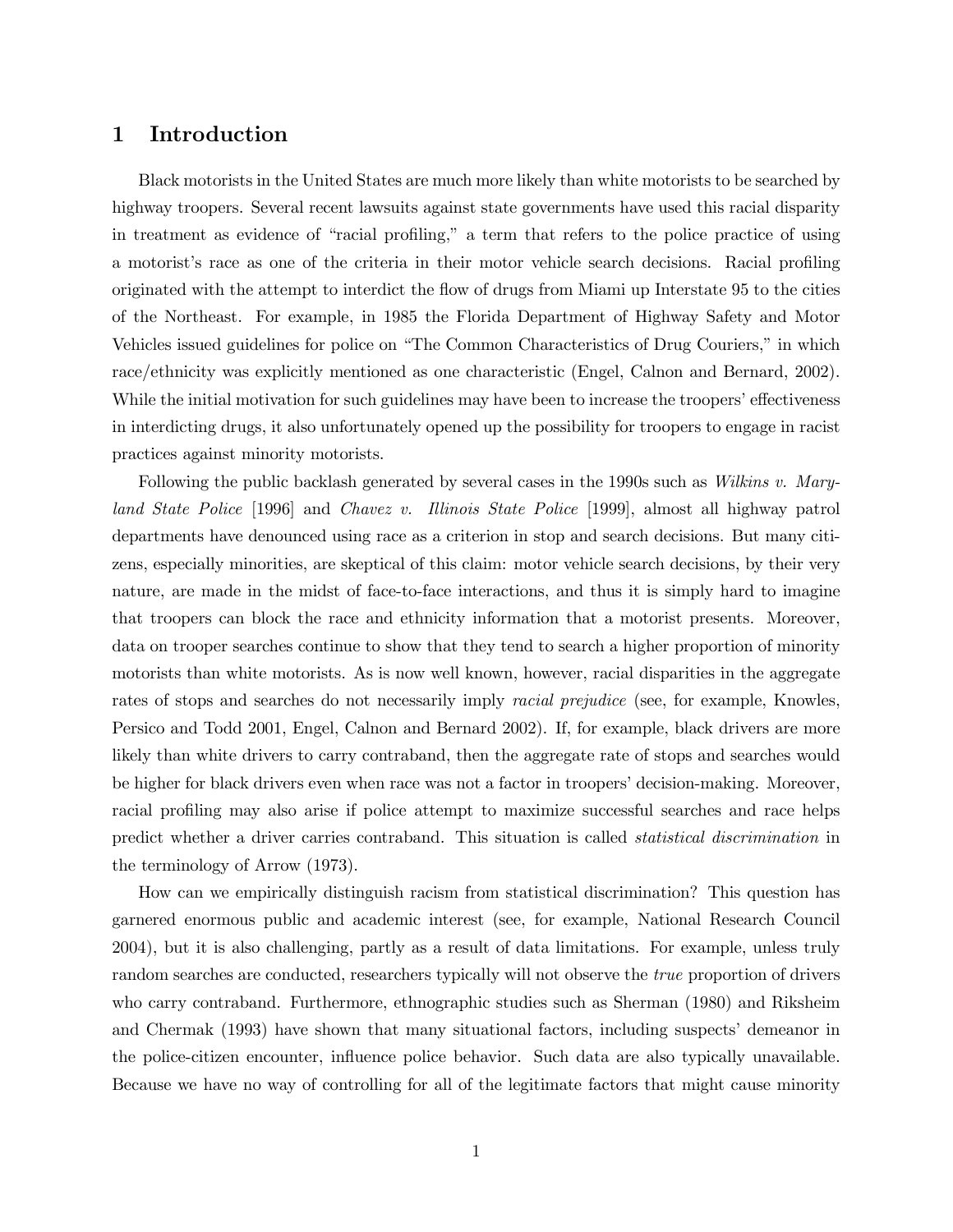drivers to be searched with higher probability than white drivers, it becomes very difficult to determine the true motivation behind racial profiling with the available data.

One prominent approach that has been used to distinguish between racial prejudice and statistical discrimination is the "outcome test," whose idea originated in Becker  $(1957).$ <sup>1</sup> In the context of motor vehicle searches, the outcome test is based on the following intuitive notion: if troopers are profiling minority motorists due to racial prejudice, they will search minorities even when the returns from searching them, i.e., the probabilities of successful searches against minorities, are smaller than those from searching whites. More precisely, if racial prejudice is the reason for racial profiling, then the success rate against the marginal minority motorist (i.e., the last minority motorist deemed suspicious enough to be searched) will be lower than the success rate against the marginal white motorist. In contrast, if racial profiling results from statistical discrimination (i.e., if the troopers are profiling to maximize the number of successful searches), then the optimality condition would require that the search success rate against the marginal minority motorist be equal to that against the marginal white motorist. While this idea has been well understood, it is problematic in empirical applications because researchers will never be able to directly observe search success rates against marginal motorists. This is due to the fact that we cannot identify the marginal motorist, since accomplishing this would require that we had complete information on all of the variables that troopers use in determining the suspicion level of motorists. Because of this omitted variables problem, we can only observe the average success rate of searches against white and minority motorists, and not the marginal success rate. Since the equality of marginal search success rates does not imply and is not implied by the equality of the average search success rates, we cannot determine the relationship between the marginal search success rates of white and minority motorists by looking at average success rates. In past literature this has been referred to as the infra-marginality problem. These problems severely limit the rigorous application of the outcome test idea, especially in situations where the decision or the outcome is dichotomous.<sup>2</sup>

A seminal paper by Knowles, Persico and Todd (2001, KPT hereafter) provides the first solution to the infra-marginality problem associated with the outcome test. They develop a simple but elegant theoretical model about motorist and police behavior and show that in equilibrium the infra-marginality problem may not arise. In their model, motorists differ in their characteristics, including race and possibly other factors that are observable to troopers but may or may not be available to researchers. Troopers decide whether or not to search motorists while motorists decide

<sup>&</sup>lt;sup>1</sup>Becker (1993a, 1993b) further elaborated on this idea and Ayres (2001) presented several interesting applications.

<sup>2</sup>See Ross and Yinger (1999 and 2002, Chapter 8) and Ayres (2002) for detailed discussions of the infra-marginality problem in the context of mortgage lending and police practices respectively. In fact, in the case of mortgage lending, Ross (2003) and Ross and Yinger (2002, Chapter 8) argue that the complete elimination of the omitted variable bias results in a test with no power.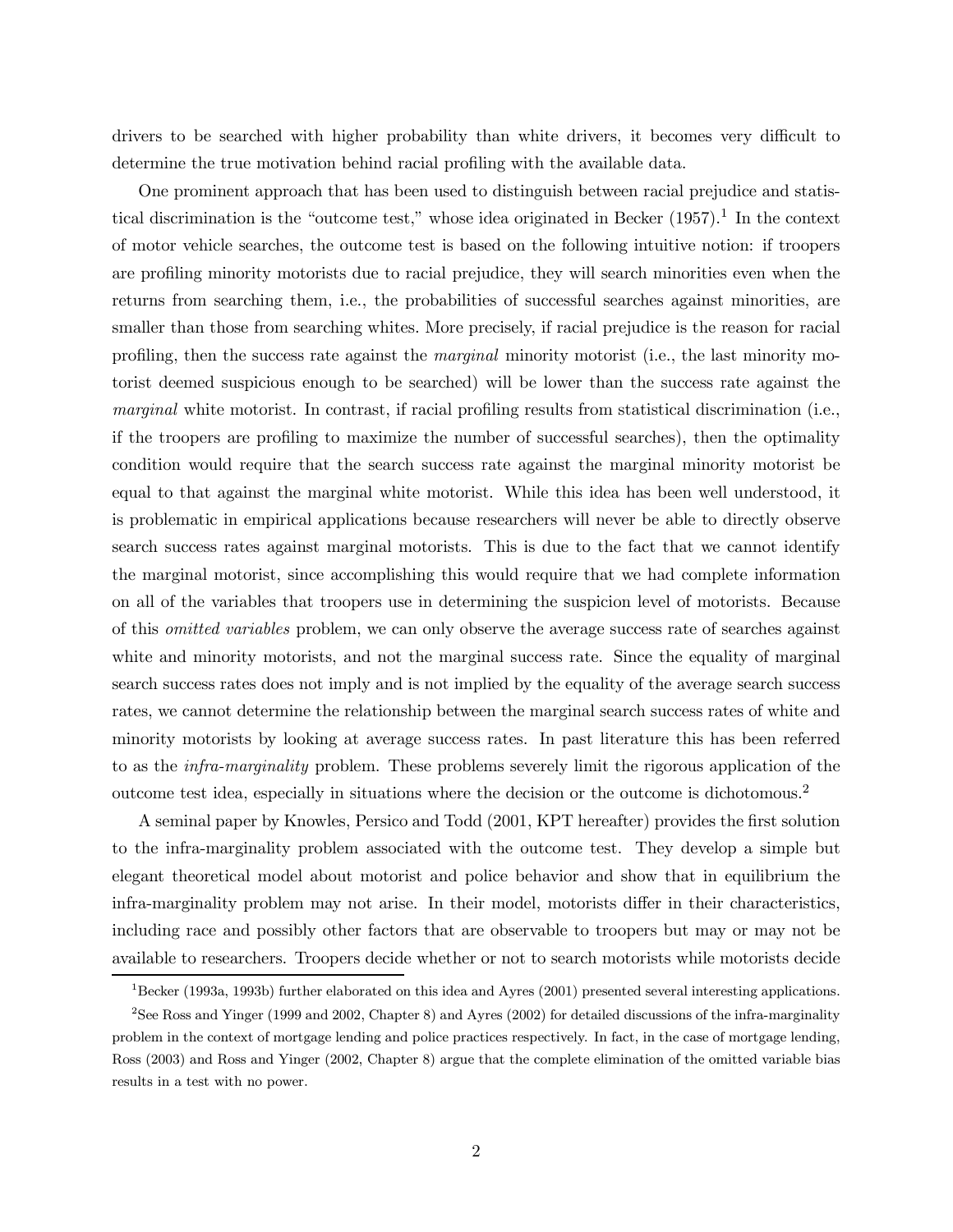whether or not to carry contraband. In this "matching pennies"-like model they show that if troopers are not racially prejudiced, all motorists, if they are searched at all, must in equilibrium carry contraband with equal probability regardless of their race and other characteristics. Thus in their model there is no difference between the marginal and the average search success rates. A nice feature of the KPT model is that it allows the motorists of different races to have different distributions of characteristics, as long as those characteristics are observable to the police (though they may not be observable to the researcher). Motorists with different characteristics may have different costs and benefits from carrying contraband, but these differences only imply that in equilibrium troopers will search motorists with different characteristics at different rates, which in fact provides the necessary deterrence to ensure that all motorists will carry contraband with equal probabilities. Because the infra-marginality problem does not arise at all in the equilibrium of KPT's simple model, they provide a solid theoretical basis for an empirical test based on the comparison of the average search success rates by the race of the motorists, a statistic typically available to researchers. A lower average search success rate implies racial prejudice against that group. Applying their test to a data set of 1,590 searches on a stretch of the I-95 in Maryland from January 1995 through January 1999, they find no evidence of racial prejudice against African-American motorists, but do find evidence of racial prejudice against Hispanic motorists.

While KPT's model provides a good starting point to distinguish between racial prejudice and statistical discrimination empirically, there are a couple of drawbacks to their theoretical model which cast doubt on the validity of their empirical test. First, KPT's model predicts that all motorists of a given race, if they are ever searched, will carry contraband with equal probability regardless of their other characteristics that may be observed by the police. This is the vital prediction that allows them to equate the average search success rate in a given racial group of motorists to the marginal search success rate, thus avoiding the infra-marginality problem. This prediction, however, also implies that a motorist's characteristics other than race should provide no information about the presence of contraband when a trooper decides whether to search. This implication of police behavior goes against trooper guidelines which require them to base their search decisions on the information the motorist presents to the trooper at the time of the stop, including the motorist's personal characteristics, their demeanor, and the contents of their vehicle that are in plain view, etc. (see, e.g., Sherman 1980 and Riksheim and Chermak 1993). KPT's basic model assumes that motorists' characteristics are exogenous, thus ruling out the plausible scenario that a motorist's actions when stopped are intimately related to whether or not he or she is carrying contraband. This is not just a minor quibble about details: once we allow the motorists' actions when stopped to enter into the officers' search decisions, the infra-marginality problem reappears into the empirical analysis. Our main contribution to the racial profiling literature in this paper is that we develop a more realistic model of trooper behavior that allows officers to use information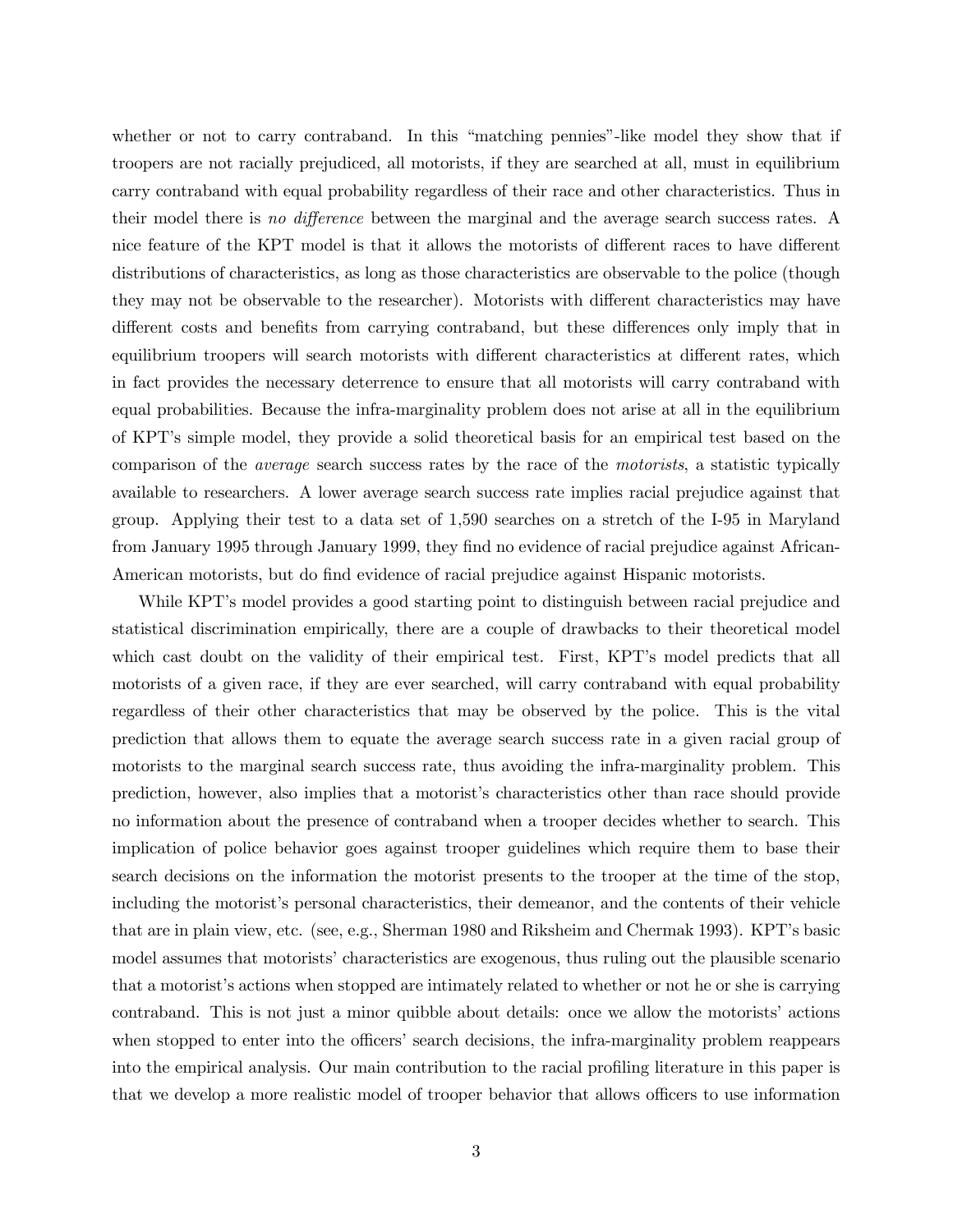that they gather about motorists during traffic stops when they make their search decisions; and we exploit the theoretical implications of our model to propose an alternative empirical test to detect racial prejudice in the presence of potential infra-marginality and omitted-variables problems associated with outcome tests.

The second issue we have concerning KPT (and this field of research in general) is that they implicitly assume that all troopers' behavior is *monolithic*. This assumption may not be valid.<sup>3</sup> Most existing data sets on police behavior do not contain detailed information about the trooper characteristics and thus it is assumed that all troopers, regardless of their race, have the same racial prejudice against minority motorists.<sup>4</sup> Donohue and Levitt (2001), in their study on arrest patterns and crime, find that the racial composition of a city's police force has an important impact on the racial patterns of arrests, suggesting that police behavior (or information they possess) is not monolithic. Within the framework of KPT, an invalid monolithic trooper behavior assumption can lead to wrong conclusion about whether officers are racially prejudiced. Imagine a world in which minority troopers are racially prejudiced against white motorists, while white troopers are prejudiced against minority motorists. It is possible that when examining the aggregate search outcomes of white and minority troopers, we would reach a conclusion that the police as a whole are not racially prejudiced. But this may seriously underestimate the harassment experienced by both white and minority motorists. Our paper deviates from the KPT model and embraces the possibility that police behavior may vary by their racial group, which is our second main contribution to the existing literature. As will be shown later, the variation of trooper behavior by their race will provide the key additional information that allows us to develop our empirical test.<sup>5</sup> We are able to relax the typical assumption that requires troopers to behave monolithically because we have a unique data set of highway stops and searches conducted by the Florida Highway Patrol that contains information on both the race of the trooper making the stop as well as the information about the motorist that is stopped.

The information we present in Table 1 further illustrates why it is unrealistic to impose the assumption that all troopers behave monolithically in our Florida data set.<sup>6, 7</sup> Panels A and B, respectively, show the search rate given stop and the average search success rate against motorists

<sup>3</sup>A formal definition of monolithic behavior is given in Section 3.

<sup>4</sup>The Maryland data set KPT used has only very limited information about troopers (see KPT 2001 and Barnes and Gross 2002).

<sup>&</sup>lt;sup>5</sup>We are grateful to an anonymous referee for clarifying this important point.

 $6$ Table 1 is our main table and we will discuss it more in Section 5. The formal test of monolithic behavior is presented in Section 5.4.

<sup>7</sup>The numbers in the column labeled "All Troopers" are calculated directly from the raw data; but the numbers in the columns labeled "Trooper Race" are calculated from reweighted samples constructed from the raw data. See Section 4.3 for details about how we construct the reweighted samples.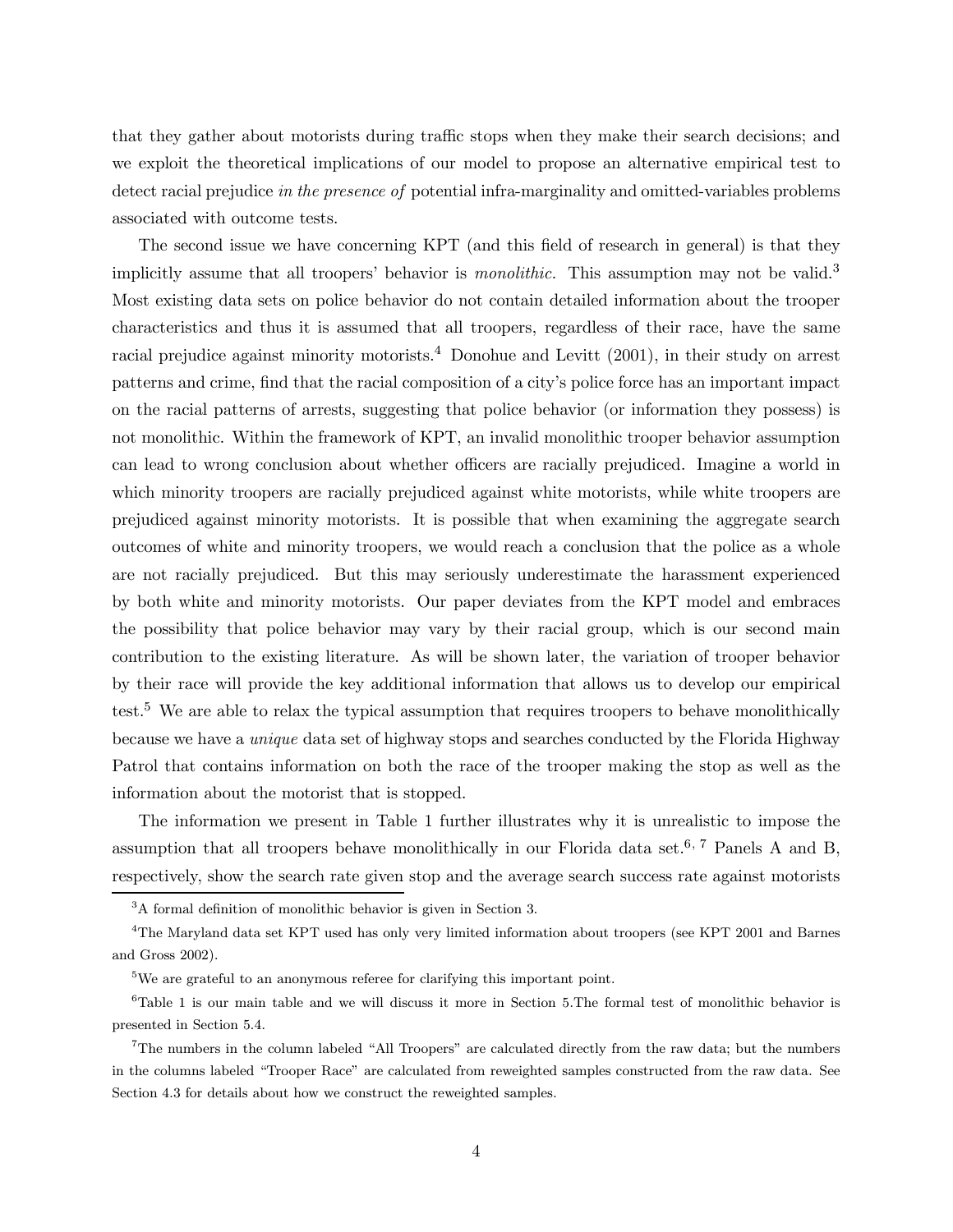| Motorist's                                  |                                        | All         |             |            |                 |  |  |
|---------------------------------------------|----------------------------------------|-------------|-------------|------------|-----------------|--|--|
| Race                                        | White                                  | Black       | Hispanic    | $p$ -value | <b>Troopers</b> |  |  |
|                                             | Panel A: Search Rate Given Stop $(\%)$ |             |             |            |                 |  |  |
| White                                       | 0.96                                   | 0.27        | 0.76        | < 0.001    | 0.81            |  |  |
|                                             | $(6.68E-4)$                            | $(7.73E-4)$ | $(9.26E-4)$ |            | (.090)          |  |  |
| <b>Black</b>                                | 1.74                                   | 0.35        | 1.21        | < 0.001    | 1.35            |  |  |
|                                             | $(1.30E-3)$                            | $(1.42E-3)$ | $(2.28E-3)$ |            | (.115)          |  |  |
| Hispanic                                    | 1.61                                   | 0.28        | 0.99        | < 0.001    | 1.34            |  |  |
|                                             | $(1.46E-3)$                            | $(0.76E-3)$ | $(3.03E-3)$ |            | (.115)          |  |  |
| Panel B: Average Search Success Rate $(\%)$ |                                        |             |             |            |                 |  |  |
| White                                       | 24.3                                   | 39.4        | 26.0        | < 0.001    | 25.1            |  |  |
|                                             | $(9.43E-3)$                            | $(5.57E-2)$ | $(2.28E-2)$ |            | (.434)          |  |  |
| <b>Black</b>                                | 19.9                                   | 26.0        | 20.8        | < 0.001    | 20.9            |  |  |
|                                             | $(1.26E-2)$                            | $(5.32E-2)$ | $(2.67E-2)$ |            | (.407)          |  |  |
|                                             | 8.5                                    | 21.0        | 14.3        | < 0.001    | 11.5            |  |  |
| Hispanic                                    | $(9.78E-3)$                            | $(4.55E-2)$ | $(6.63E-2)$ |            | (.319)          |  |  |

Table 1: Search Rates and Average Search Success Rates against Motorists of Different Races. NOTE: Standard errors of the means are shown in parentheses.

for the different combinations of motorist and trooper racial groups. The first row of Panel A shows that, of the white motorists stopped by white, black and Hispanic troopers, respectively 0.96, 0.27 and 0.76 percent of them were searched. Monolithic search behavior requires all troopers to search white motorists at the same rate, which clearly is not the case. Thus any empirical test that relies on this assumption will not be valid for our data set. The "All Troopers" column in Panel B of Table 1 also contains the information used in KPT's test.<sup>8</sup> Because the average search success rates against both black and Hispanic motorists fall below that against white motorists, KPT would conclude that troopers have racial prejudice towards black and Hispanic motorists. But, when we admit the possibility that the unobservable characteristics among motorists of different races may differ (in a possibly arbitrary way), we will argue that even such strong disparities in search rates and average search success rate may not prove racial prejudice.

Our model of trooper search behavior follows the spirit of labor market statistical discrimination models (see, e.g., Coate and Loury 1993). Police officers observe noisy but informative signals about whether or not a driver carries contraband when they decide if a search is warranted. Guilty drivers, i.e., drivers who actually carry contraband, are more likely than innocent drivers to generate

<sup>8</sup>More discussion of the KPT test on this data set is provided in Section 5.7.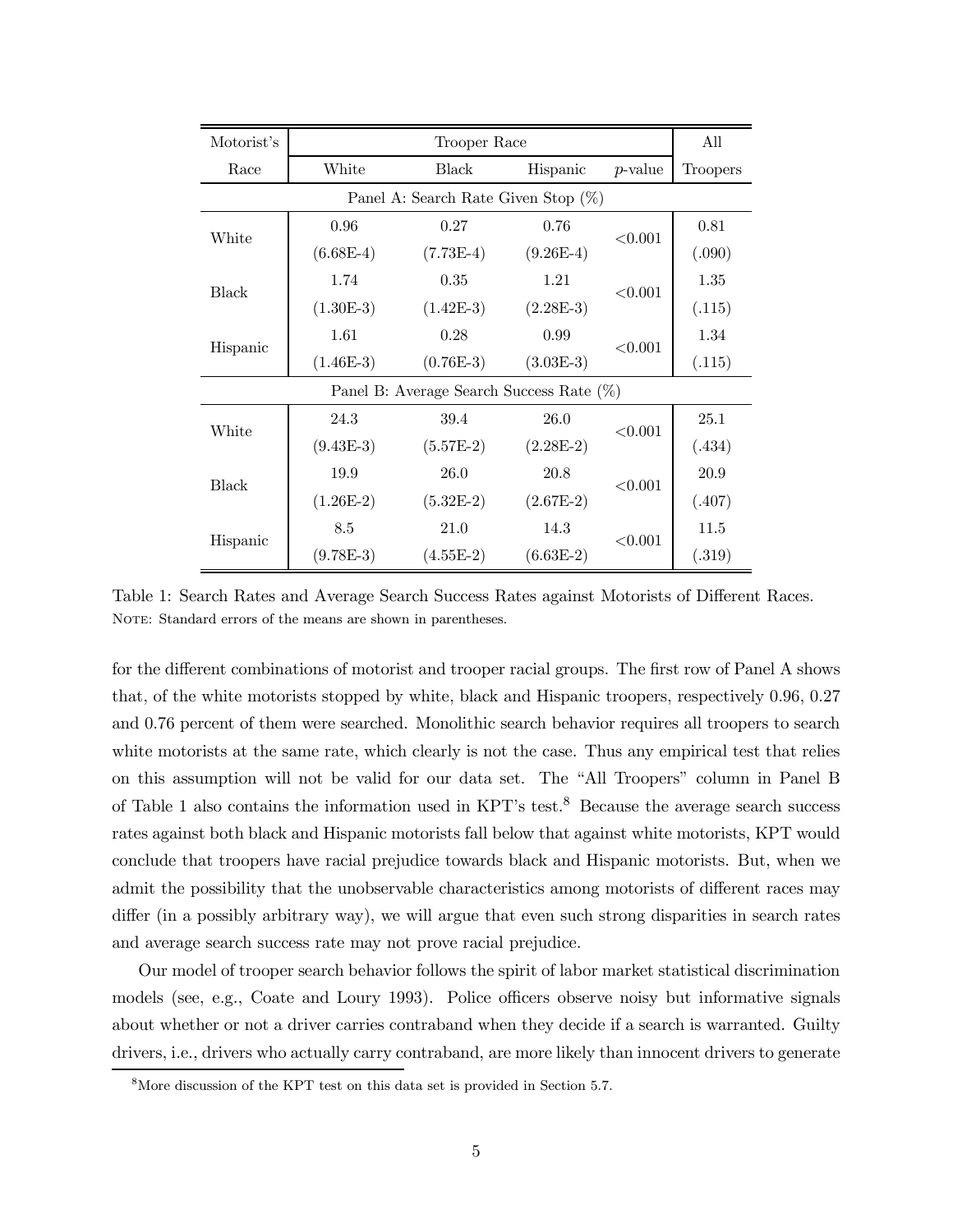suspicious signals. A police officer incurs a cost of search  $t(r_m; r_p)$  that depends on both his/her own race  $r_p$  and the race of the motorist  $r_m$ . Troopers of a particular race, say  $r_p$ , are said to be racially prejudiced if their cost of searching motorists depends on the race of the motorist.<sup>9</sup> The police force exhibits non-monolithic behavior if the cost of searching motorists of a given race  $r_m$  depend on the race of the trooper. Troopers are assumed to make their search decisions to maximize the number of successful searches (or arrests). The optimal decision of a race- $r_p$  police officer in deciding whether a race- $r_m$  motorist should be searched satisfies a threshold property: motorists should be searched if and only if their posterior probability of being guilty exceeds the search cost of race- $r_p$  officers against race- $r_m$  motorists,  $t(r_m; r_p)$ . We show that the police officers exhibit monolithic behavior if and only if both the search rate and average search success rate against any given race of motorists are independent of the race of the troopers conducting the search. Moreover, if none of the racial groups of troopers are racially prejudiced, then the ranking over the race of troopers of search rates and average search success rates against a given race of motorists should not depend on the race of the motorists. That is, if troopers of race  $r_p$  have a higher search rate (and lower average search success rate) against race- $r_m$  motorists than troopers of race  $r'_p$ , then race- $r_p$  troopers should also have a higher search rate (and lower average search success rate) against race- $r'_m$  motorists than race- $r'_p$  troopers. We use these theoretical predictions of the model to design empirical tests for both monolithic behavior and racial prejudice. The key idea of our empirical test is as follows: when there is no racial prejudice the race of motorists should not affect the ranking of search rates and search success rates over officer races.

An additional desirable feature of our model is that it has direct implications on the ranking of both the search rates and the average search success rates, and thus our model could potentially be refuted by the data we have available. It is also important to point out, though, that our test can only detect what we term to be relative racial prejudice and not absolute racial prejudice. This is because when the ranking of search rates and search success rates over officer races depends on the race of the motorists, we know that at least one of the racial groups of officers is using racial prejudice, but we cannot identify which group it is. Thus all we can conclude is that one group of troopers is more racially prejudiced relative to another group of troopers, instead of an absolute conclusion which would identify which groups of troopers were racially prejudiced.<sup>10</sup>

The implementation of our empirical tests relies on data sets that have race information on both troopers and motorists.<sup>11</sup> While such data has not been available for use in earlier empirical

 $9$ We assume that race is the only characteristic of troopers that is likely to affect their search behavior. This is a plausible assumption because we are examining if troopers search white and minority motorists differently, so the race of the trooper is the most likely characteristic to affect their search patterns.

 $10$ More discussions on this issue is provided in Section 4.2.1 when we discuss the power of our test.

 $11$ While our tests can in principle be implemented with only search data (by looking only at average search success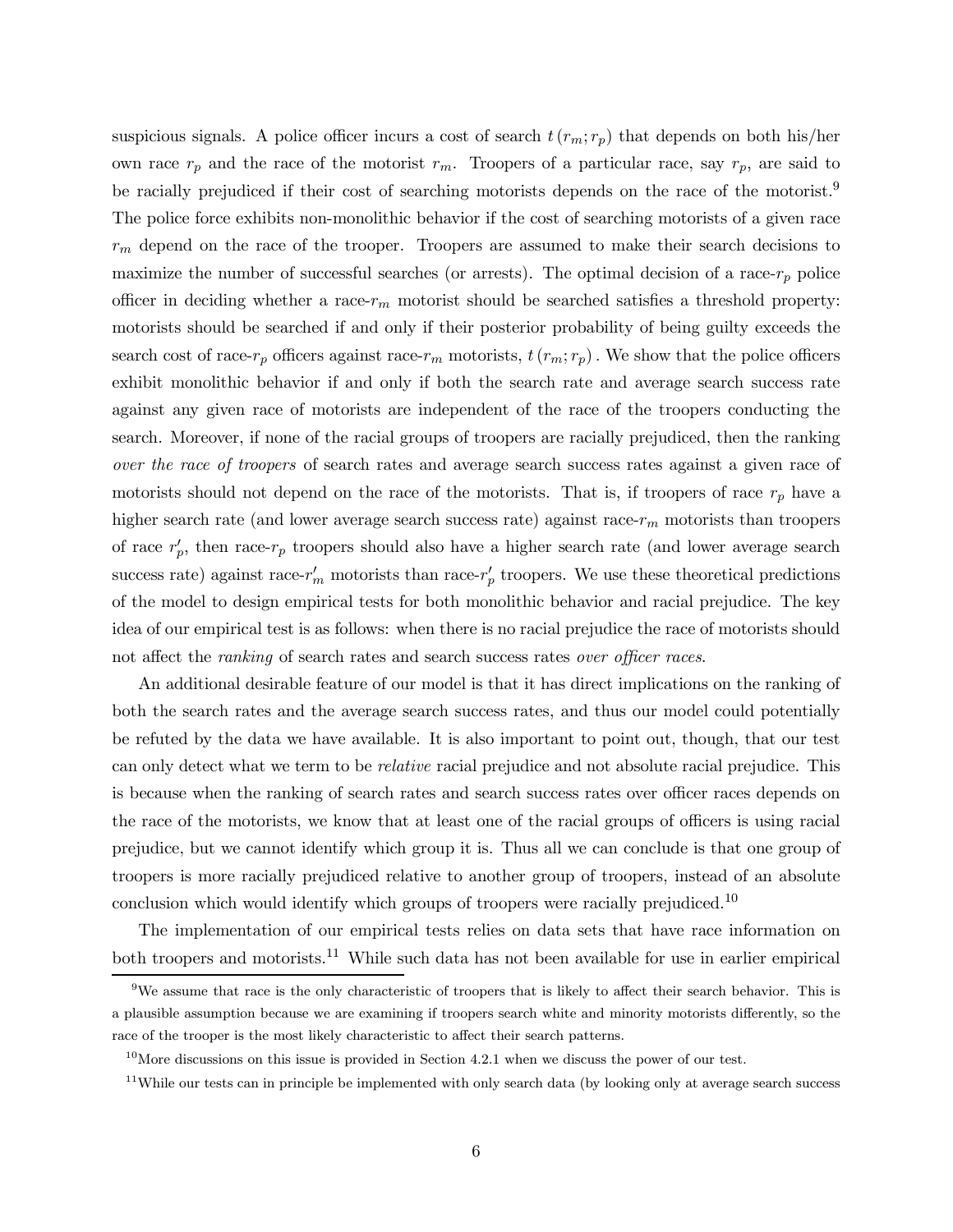studies on racial profiling, we are able to obtain a data set from the Florida Highway Patrol which contains information on all vehicle stops and searches conducted on Florida highways between January 2000 and November 2001, together with the demographics of the trooper that conducted each stop and search. In implementing our empirical tests, we find strong evidence that the Florida Highway Patrol troopers do not exhibit monolithic behavior, but we fail to reject the hypothesis that troopers of different races do not exhibit relative racial prejudice.

The remainder of the paper is structured as follows. Section 2 provides some additional discussion of the related literature. Section 3 presents and analyzes our model of trooper search behavior. Section 4 proposes empirical tests based on the theoretical predictions of the model. Section 5 describes the data set from the Florida Highway Patrol, presents our test results, and contrasts our results with those using KPT's test; Section 6 concludes. In Appendix A we present a simple equilibrium model of drug carrying behavior to show that our focus on trooper behavior in Section 3 is not problematic.

# 2 Related Literature

Dharmapala and Ross (2004) and Antonovics and Knight (2004) also discussed the possible shortcomings of the KPT model.<sup>12</sup> Dharmapala and Ross (2004) point out that KPT's test does not generalize if potential drug carriers may not be observed by the police or if there are different levels of drug offense severity.<sup>13</sup> Under those circumstances KPT's test fails because the infra-marginality and omitted variables problems re-emerge. More specifically, the equilibrium of the KPT model under those circumstances may involve a group of motorists carrying drugs with probability one (being a "dealer") even when they are searched with probability one whenever the troopers observe them. If the probability of being a "dealer" is higher for minorities, then the average success rate against minorities should be greater than that for whites under statistical discrimination, and equal average success rates would actually indicate taste discrimination, contrary to KPT's conclusion.

Antonovics and Knight (2004) argued that KPT's test may not be robust when its model is generalized to allow for trooper heterogeneity.<sup>14</sup> They also proposed using data with both motorist

 $13$ KPT recognized this issue in their footnote 16.

 $14$ However, Persico and Todd (2004) show that, if officers' goal is to maximize search success rate, rather than total number of successes, KPT's test can be generalized to allow for police heterogeneity.

rates), having data on all stops would be more desirable because we can then examine whether our model is refuted by the data besides providing supporting evidence from the search rates.

<sup>&</sup>lt;sup>12</sup>Hernandez-Murillo and Knowles (2004) use KPT framework and semi-parametric bounds to reject the official explanation that lower hit rates on minorities are due to higher rates of non-discretionary search using Missouri's annual aggregate traffic-stop report for the year 2001. Dominitz and Knowles (2004) consider tests of racial prejudice when officers are assumed to minimize crime.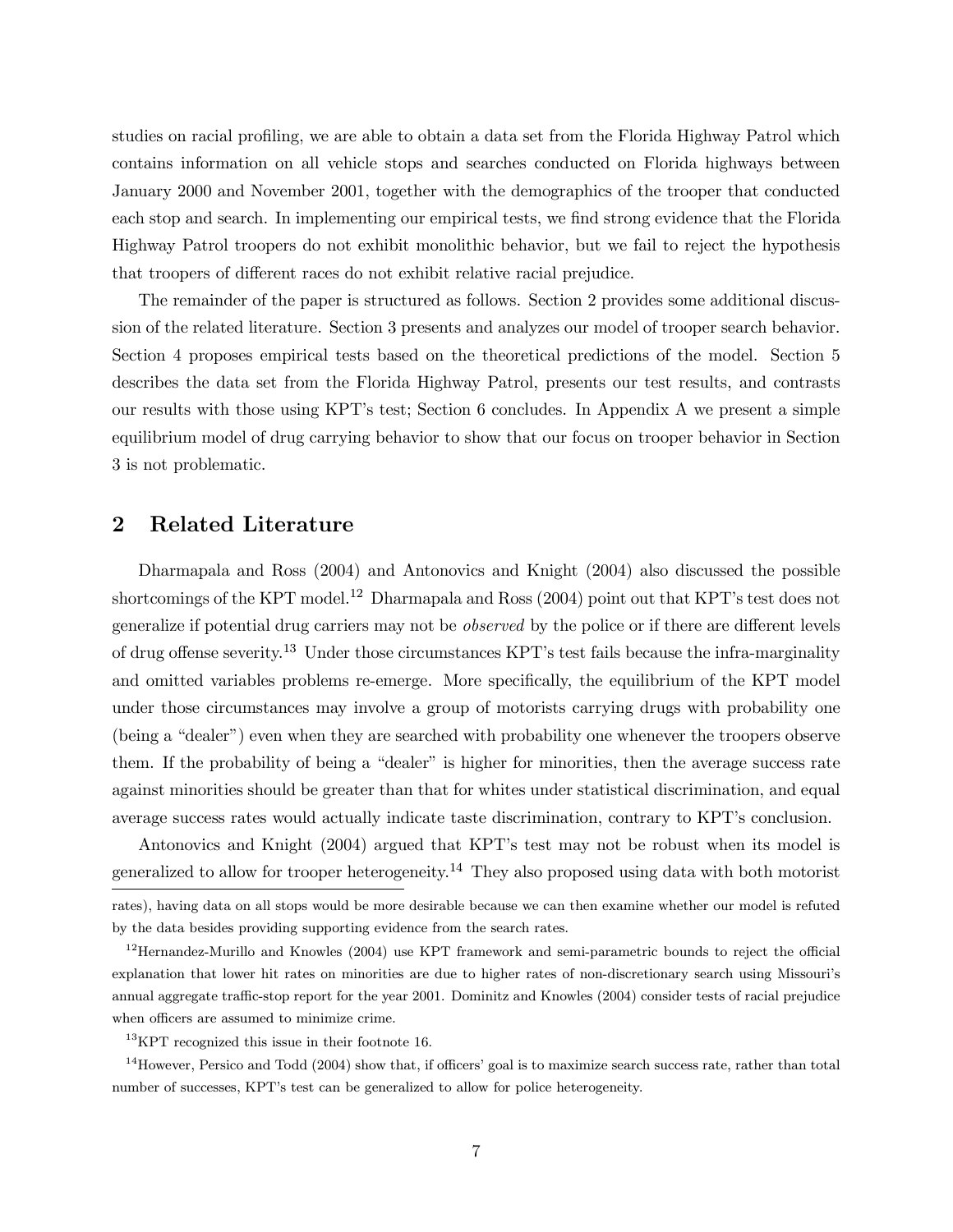and officer information. As we do in our paper, they show that if officers of different races have the same search cost against motorists of a given race, then the search rate against these motorists should be independent of the officers' race. They run a Probit regression using data from the Boston Police Department where the dependent variable is an indicator for whether a search took place for a given stop, and the explanatory variables include some observable characteristics of the driver and officer and a dummy variable indicating whether there is a racial mismatch between the officer and the driver. In their baseline regression, they find a positive coefficient on the "racial mismatch" variable, indicating that officers are more likely to conduct a search against motorists of races different from their own. They interpret this finding as evidence of racial prejudice. We argue in subsection 4.2 that their interpretation of the evidence may be misleading. It is also useful to point out that their data is from the Boston Police Department and consists mainly of stops and searches in local neighborhoods. There are two potential problems with such data. First, as Hernandez-Murillo and Knowles (2004) argued, many stops and searches conducted in local streets are in response to specific crime reports. In these situations, officers tend to have less discretion over who they search. Second, as argued by Donohue and Levitt (2001), for stops and searches conducted in local neighborhoods, it is much more likely that officers of different races may possess different amounts of information about motorists, as residents in the neighborhood may be more willing to share information with officers with the same race as them. In contrast, our data consists only of stops and searches conducted on highways, and as a result the above two issues are less concerning.

We would also like to point out that, besides the "outcome test" approach, a large field of literature has used a different statistical test, known as the "benchmarking test," to test whether troopers impose disparate treatment on motorists of different races.15 <sup>16</sup> The benchmarking test typically compares the shares of racial or ethnic minorities in the population to their shares in the sample of motorists selected for discretionary stops and searches by police. The main drawback of the benchmark test is that it cannot determine if racial disparities arise out of racial prejudice or statistical discrimination. Furthermore, the benchmark test suffers from two main problems. The first problem is called the *denominator* problem, which refers to the question of what should be the right benchmark to compare the stop and search rates. It ideally should be the racial or ethnic composition of drivers on the road, but such information is typically unavailable. The second

 $15A$  refined version of this test uses regressions to estimate the probability of being searched as a function of race and other observable characteristics that may be related to propensity to commit crimes. Fridell (2004) provides a comprehensive review of different benchmarks in this approach.

<sup>&</sup>lt;sup>16</sup>There are parallel and closely related approaches to test for disparate treatment in the literature on mortgage lending discrimination (see Ross and Yinger 2002 and Ross 2003 for comprehensive literature reviews). Paired-audit is a third frequently used method in the context of housing market, mortgage lending and car purchases (Ayres 2001).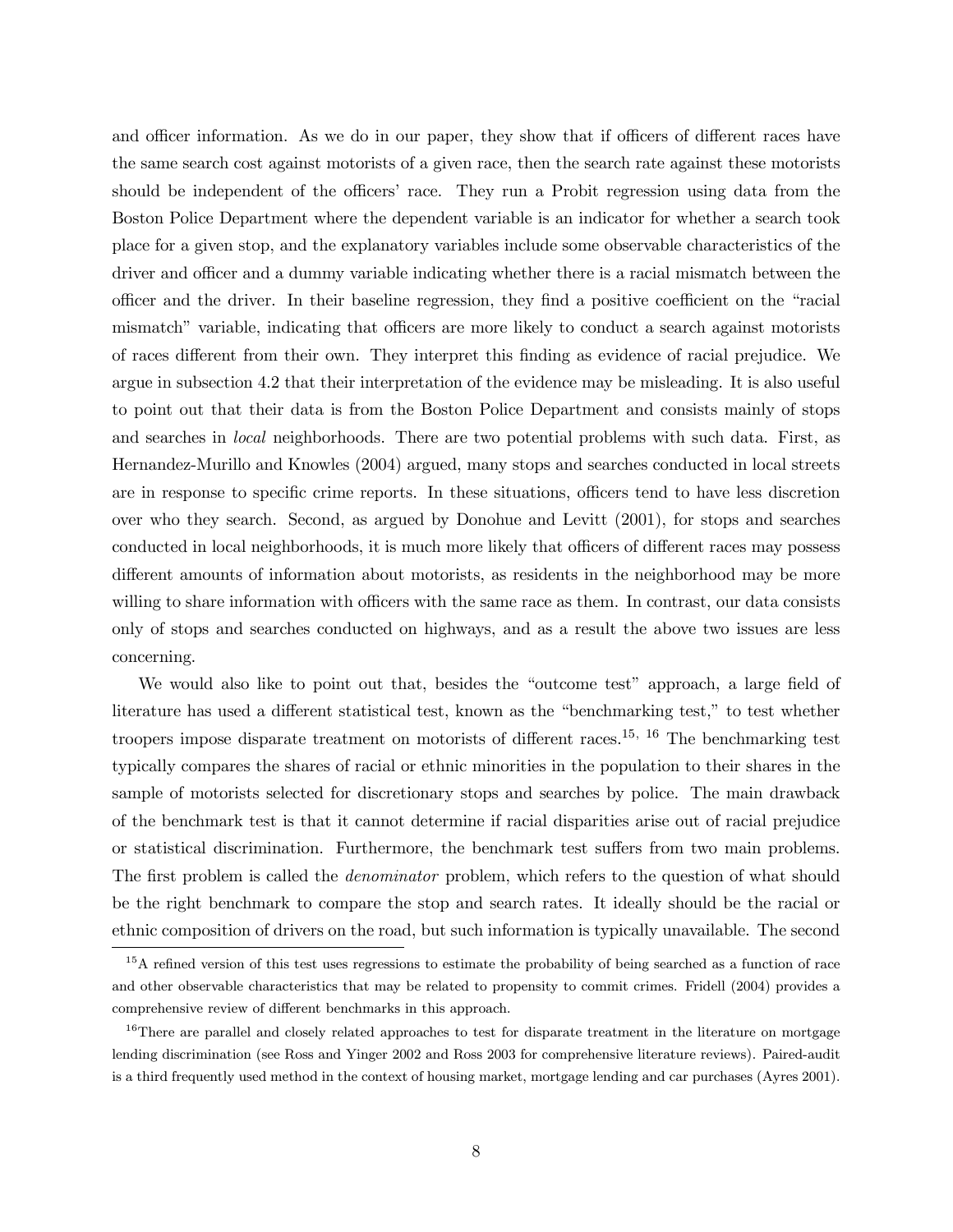problem is the omitted-variables problem. If there exist certain characteristics whose distributions are correlated with motorists' race or ethnicity and if such characteristics may be observed by police but not available to researchers, benchmarking tests will not be completely informative about whether motorists' race affected the search decision.

# 3 The Model

We now present a simple model of trooper search behavior that underlines the empirical work in Section 5.<sup>17</sup> There is a continuum of troopers (interchangeably, police officers) and motorists (interchangeably, drivers). Let  $r_m$  and  $r_p \in \{M, W\}$  denote the race of the motorists and the troopers respectively, where  $M$  stands for minorities and  $W$  for whites.<sup>18</sup> Suppose that among motorists of race  $r_m \in \{M, W\}$ , a fraction  $\pi^{r_m} \in (0, 1)$  of them carry contraband.<sup>19</sup>

The information that is available to an officer when he or she makes the search decision consists of the motorist's race and many other characteristics pertaining to the motorist. Such characteristics may include, for example, the gender, age and residential address of the driver, the interior of the vehicle that is in the trooper's view, the smell from the driver or the vehicle, whether the driver is intoxicated, the demeanor of the driver in answering the trooper's questions, the make of the car, whether the car has an out-of-state plate, whether the car is rented or owned, location and time of the stop, as well as the seriousness of the reason for the stop, etc.<sup>20</sup> Note that while the police officer observes all the characteristics in the decision to search, a researcher will typically have access to only a small subset of them. We assume, however, that the police officer will use a single-dimensional index  $\theta \in [0, 1]$  that summarizes all of the information that these characteristics indicate about the likelihood that a driver may be carrying contraband.<sup>21</sup> We assume that, if a driver of race  $r_m \in \{M, W\}$  actually carries contraband, then the index  $\theta$  is randomly drawn from a continuous probability density distribution  $f_g^{r_m}(\cdot)$ ; if a race  $r_m$  driver does not carry contraband,  $\theta$  would be randomly drawn from  $f_n^{r_m}(\cdot)$ . [The subscripts g and n stand for "guilty" and "not"

<sup>&</sup>lt;sup>17</sup>Borooah (2001) and Bjerk (2004) develop somewhat related models of policing behavior.

<sup>&</sup>lt;sup>18</sup>In the empirical part of the paper, we will examine three racial or ethnic groups: whites, blacks, and Hispanics. For now, though, we group blacks and Hispanics together as minorities for ease of exposition.

<sup>&</sup>lt;sup>19</sup>For the purpose of deriving our empirical test, we will assume that  $\pi^{r_m}$  is exogenous. In Appendix A, we present an equilibrium model in which  $\pi^{r_m}$  is endogenously determined.

 $^{20}$ The questions the trooper will ask the motorist are typically focused on where the motorist is headed and the purpose of their visit. In listening to the response the trooper will try to discern how nervous or defensive the motorist is, and how logical the motorist's response is.

<sup>&</sup>lt;sup>21</sup>It is useful to think that troopers aggregate their observed variables into the index  $\theta$  by assigning them different weights. The weights troopers assign to a particular variable, however, can be different for motorists of different races. For example, Hispanic motorists in Florida tend to have more limited English skills than Whites. Thus the weights on English skills in the formation of  $\theta$  should differ for Hispanic and White drivers.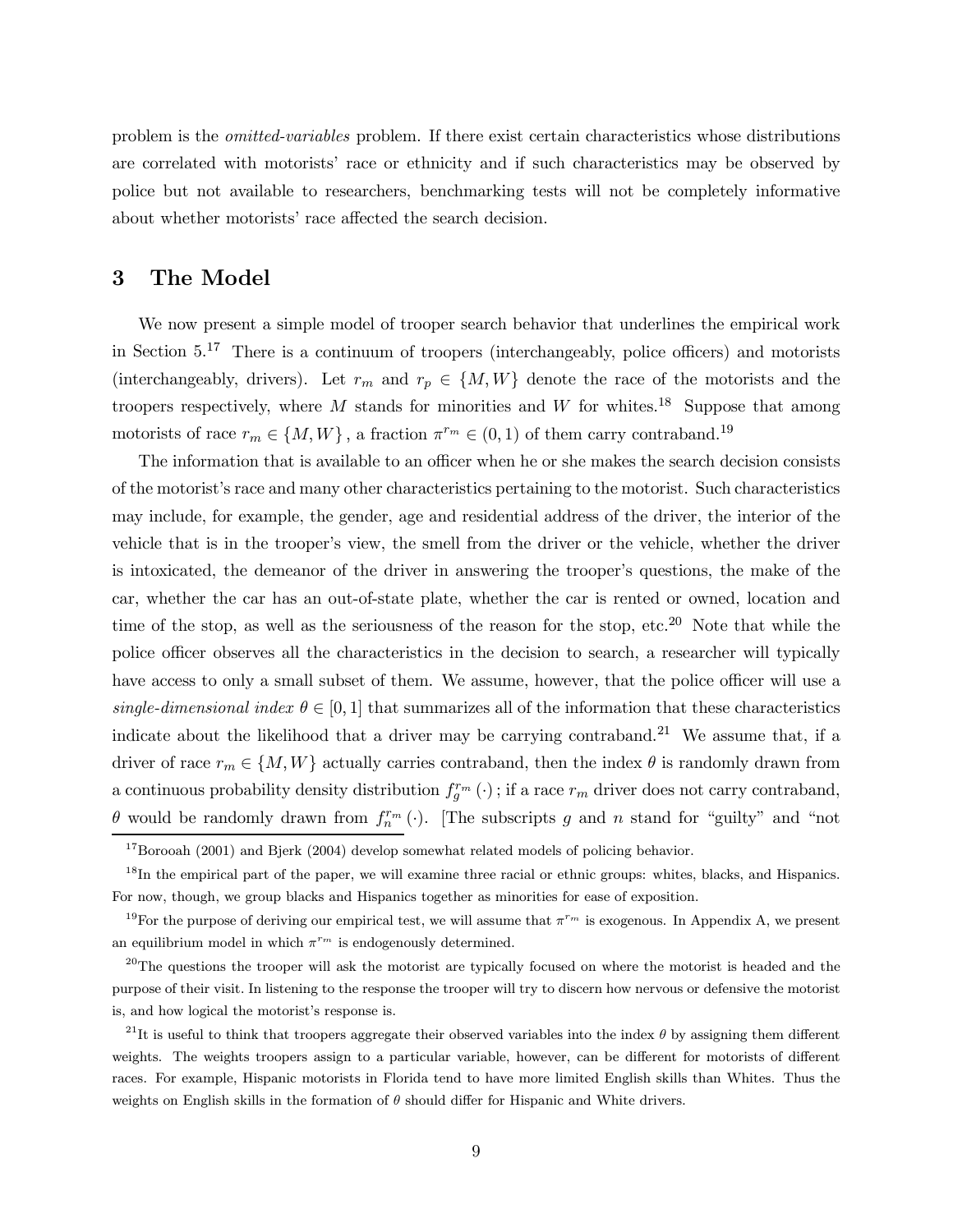guilty," respectively.] Without loss of generality, we can assume that the two densities  $f_g^{r_m}$  and  $f_n^{r_m}$ satisfy the strict monotone likelihood ratio property (MLRP), i.e., for  $r_m \in \{M, W\}$ ,

**MLRP:**  $f_{g}^{r_m}(\theta) / f_{n}^{r_m}(\theta)$  is strictly increasing in  $\theta$ .

The MLRP property on the signal distributions essentially means that a higher index  $\theta$  is a signal that a driver is more likely to be guilty.<sup>22</sup> To the extent that there may be obviously guilty drivers (for example, if illicit drugs are in plain view), we assume that:

# Unbounded Likelihood Ratio:  $f_g^{r_m}(\theta)/f_n^{r_m}(\theta) \to +\infty$  as  $\theta \to 1$ .

The MLRP also implies that the cumulative distribution function  $F_g^{r_m}(\cdot)$  first order stochastically dominates  $F_n^{r_m}(\cdot)$ , which implies that drivers who actually carry contraband are more likely to generate higher and thus more suspicious signals. We think this single dimensional index formulation summarizes the information that is available to troopers when they make their search decisions on the highway in a simple but realistic manner.

Each police officer can choose to search a vehicle after observing the driver's vector  $(r_m, \theta)$ , where  $r_m$  is the driver's race and  $\theta$  is the single-dimensional index that summarizes all other characteristics observed during the stop. We assume that a trooper wants to maximize the total number of convictions (or the number of drivers found carrying illicit contraband) minus a cost of searching cars. This is an important assumption because it requires that police officers always use any statistical information contained in the race of the motorist in their search decisions.<sup>23</sup>

Let  $t(r_m; r_p)$  be the cost of a police officer with race  $r_p$  searching a motorist with race  $r_m$ , where  $r_p, r_m \in \{M, W\}$ . We normalize the benefit of each arrest (or successful drug find) to equal one, and scale the search cost to be a fraction of the benefit, so that  $t(r_m; r_p) \in (0, 1)$  for all  $r_m, r_p$ . It is worth emphasizing that, different from KPT, we allow the troopers' cost of searching a vehicle to depend on the races of both the motorist and the officer, and thus we can directly confront the possibility that police officers may not be monolithic in their search behavior.

We now introduce some definitions. First, a police officer of race  $r_p$  is said to be *racially* prejudiced if he or she exhibits a preference for searching motorists of one race. Following KPT,

<sup>&</sup>lt;sup>22</sup>For any one dimensional index  $\theta$ , we can always reorder them according to their likelihood ratio  $f_g^{r_m}(\theta)/f_n^{r_m}(\theta)$ in an ascending order. Thus the MLRP assumption is with no loss of generality.

 $^{23}$ This is also the police objective postulated in KPT. It is a plausible assumption because awards (such as Trooper of the Month honors) and/or promotion decisions are partly based on troopers' success in catching motorists with contraband. This assumption rules out the possibility that some officers ignore the race of a motorist even when it provides useful information. See Section 3.2 for more discussion on this key assumption.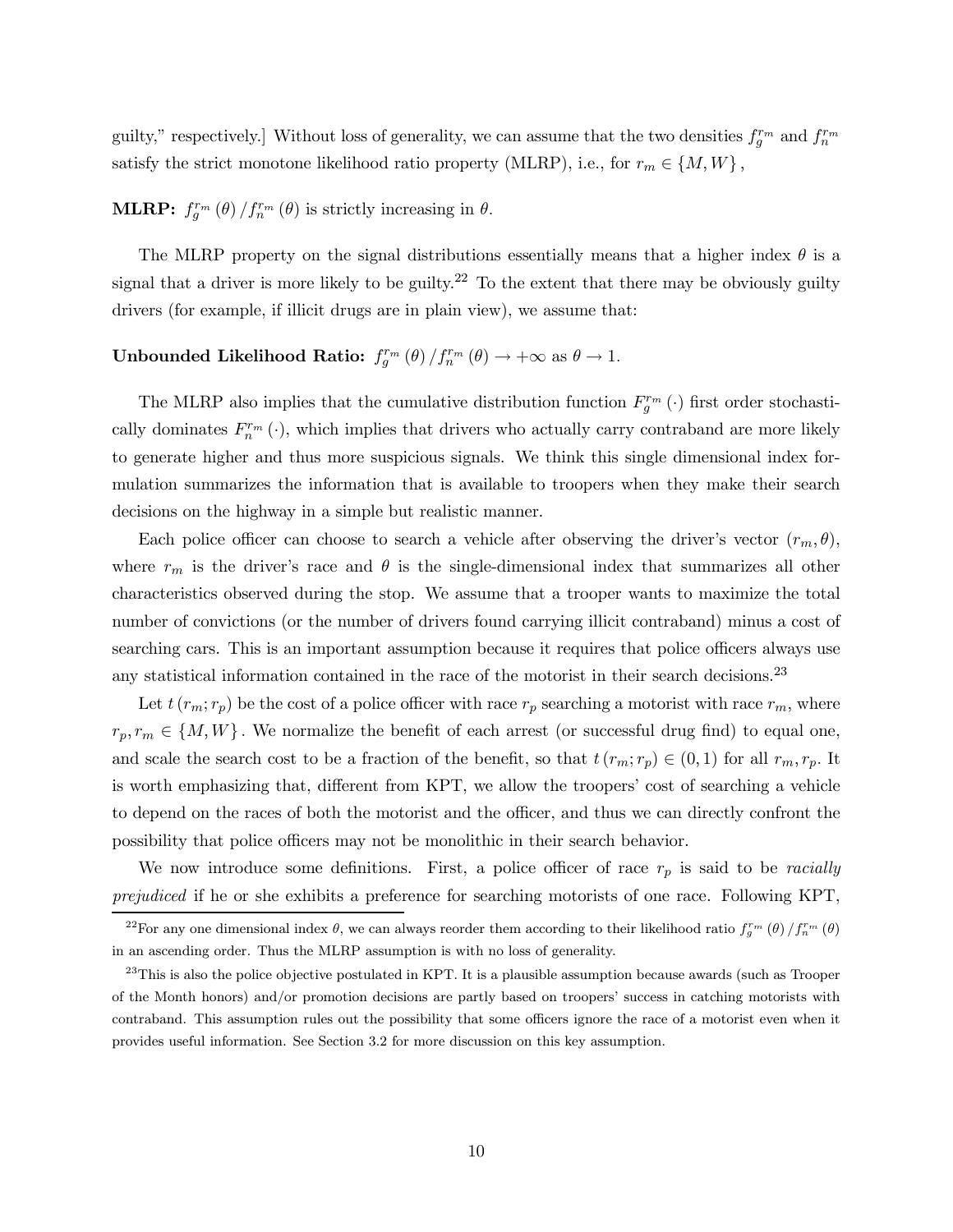we model this preference in the cost of searching motorists.<sup>24, 25</sup>

**Definition 1** A police officer of race  $r_p$  is racially prejudiced, or has a taste for discrimination, if  $t(M;r_p) \neq t(W;r_p)$ .

Next, we say that police do not exhibit monolithic behavior if officers of different races do not use the same search criterion when dealing with motorists of some race.

**Definition 2** The police officers do not exhibit monolithic behavior if  $t(r_m; M) \neq t(r_m; W)$  for some  $r_m \in \{M, W\}$ .

Note that a monolithic police force does not mean that they are not racially prejudiced: it could be that police officers of both races are equally prejudiced against some race of motorists. Likewise, a non-monolithic police force does not necessarily imply that some racial group of troopers are racially prejudiced: it could be that each group of troopers has the same search cost against all groups of motorists, but that search costs depend on the race of the trooper.

#### 3.1 Theoretical Implications

Let  $G$  denote the event that the motorist searched is found with illicit drugs in the vehicle. When a police officer observes a motorist of race  $r_m$  and signal  $\theta$ , the posterior probability that such a motorist may be guilty of carrying contraband,  $Pr(G|r_m, \theta)$ , is obtained via Bayes' rule:

$$
\Pr\left(G|r_m, \theta\right) = \frac{\pi^{r_m} f_g^{r_m}(\theta)}{\pi^{r_m} f_g^{r_m}(\theta) + \left(1 - \pi^{r_m}\right) f_n^{r_m}(\theta)}.
$$

It immediately follows from the MLRP that  $Pr(G|r_m, \theta)$  is monotonically increasing in  $\theta$ . From the unbounded likelihood ratio assumption, we know that  $Pr(G|r_m, \theta) \to 1$  as  $\theta \to 1$ .

The decision problem faced by a police officer of race  $r_p$  when facing a motorist with race  $r_m$ and signal  $\theta$  is thus as follows:

$$
\max\left\{\Pr\left(G|r_m,\theta\right)-t\left(r_m;r_p\right);0\right\}\tag{1}
$$

<sup>&</sup>lt;sup>24</sup>Strictly speaking, we should have a broad interpretation of the search cost  $t(r_m;r_p)$ . For example, the cost of decoding the demeanor may be smaller if  $r_m = r_p$ . We are not able to distinguish such cost differences from racial prejudice.

 $^{25}$ We are interpreting racial prejudice as "consequential animus" in the terminology of Ayres (2001, Chapter 3). In other contexts such as mortgage lending, racial prejudice may be manifested as "association animus," i.e., a lender may be prejudiced against borrowers of a given race by not being willing to engage in transactions with them. We believe that "consequential animus" is an appropriate interpretation of racial prejudice in motor vehicle searches. We thank an anonymous referee for bringing this distinction to our attention.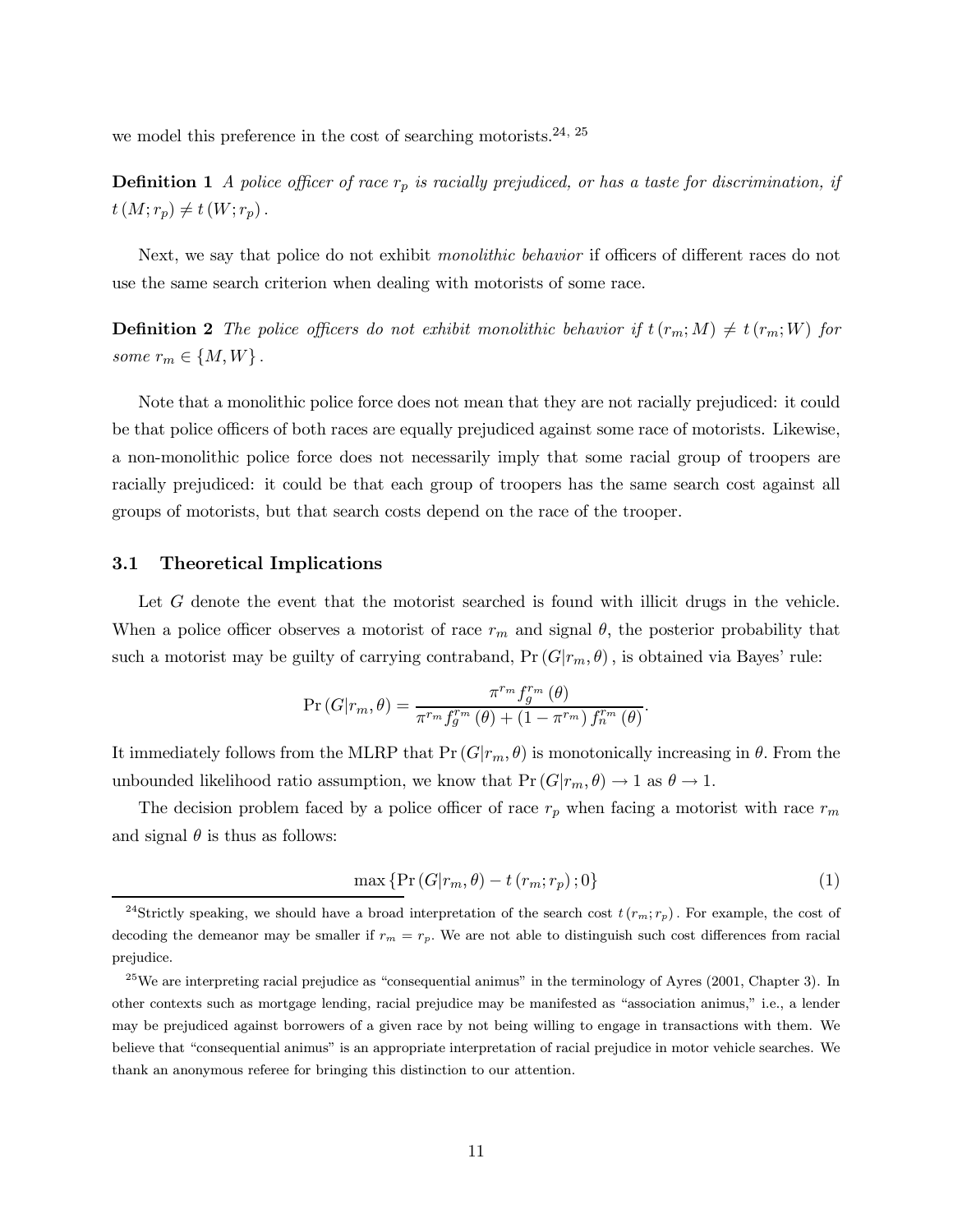where the first term is the expected benefit from searching such a motorist and the second term is the benefit from not searching, which is normalized to zero. Thus the optimal decision for a trooper of race  $r_p$  is to search a race- $r_m$  motorist with signal  $\theta$  if and only if

$$
\Pr(G|r_m, \theta) \ge t(r_m; r_p).
$$

From the monotonicity of  $Pr(G|r_m, \theta)$  in  $\theta$ , we thus conclude:

**Proposition 1** A race- $r_p$  police officer will search a race- $r_m$  motorist if and only if

$$
\theta \geq \theta^* (r_m; r_p)
$$

where  $\theta^*$   $(r_m; r_p)$  is uniquely determined by

$$
\Pr(G|r_m, \theta^*(r_m; r_p)) = t(r_m; r_p).
$$

Moreover, the search threshold  $\theta^*(r_m; r_p)$  is monotonically increasing in  $t(r_m; r_p)$ .

Proposition 1 says that the probability of a successful search for the *marginal* motorist is equal to the cost of search. Any infra-marginal motorist will have a higher search success probability. In what follows, we will refer to  $\theta^*(r_m; r_p)$  as the *equilibrium search criterion* of race- $r_p$  police officers against race- $r_m$  motorists. We define the *equilibrium search rate* of race- $r_p$  police officers against race- $r_m$  motorists as  $\gamma(r_m; r_p)$ , which is given by

$$
\gamma(r_m; r_p) = \pi^{r_m} \left[ 1 - F_g^{r_m} \left( \theta^* \left( r_m; r_p \right) \right) \right] + \left( 1 - \pi^{r_m} \right) \left[ 1 - F_n^{r_m} \left( \theta^* \left( r_m; r_p \right) \right) \right]. \tag{2}
$$

The equilibrium average search success rate of race- $r_p$  police officers against race- $r_m$  motorists, denoted by  $S(r_m; r_p)$ , is given by

$$
S(r_m; r_p) = \frac{\pi^{r_m} \left[1 - F_g^{r_m} \left(\theta^* \left(r_m; r_p\right)\right)\right]}{\pi^{r_m} \left[1 - F_g^{r_m} \left(\theta^* \left(r_m; r_p\right)\right)\right] + \left(1 - \pi^{r_m}\right)\left[1 - F_n^{r_m} \left(\theta^* \left(r_m; r_p\right)\right)\right]}.
$$
(3)

We say that race- $r_p$  police officers exhibit *statistical discrimination* if they have no taste for discrimination and yet they use different search criterion against motorists with different races.

**Definition 3** Assume  $t(M; r_p) = t(W; r_p)$ . Then race- $r_p$  police officers exhibit statistical discrimination if  $\theta^* (M; r_p) \neq \theta^* (W; r_p)$ .

Officers will choose to use statistical discrimination if the distribution of the signal  $\theta$  among white and minority motorists is different. When these distributions differ and  $t(M; r_p) = t(W; r_p)$ (as assumed), Proposition 1 implies that the race- $r_p$  police will choose search criteria  $\theta^*(M; r_p)$  and  $\theta^*(W; r_p)$  so that the marginal search success rates against white and minority motorists are both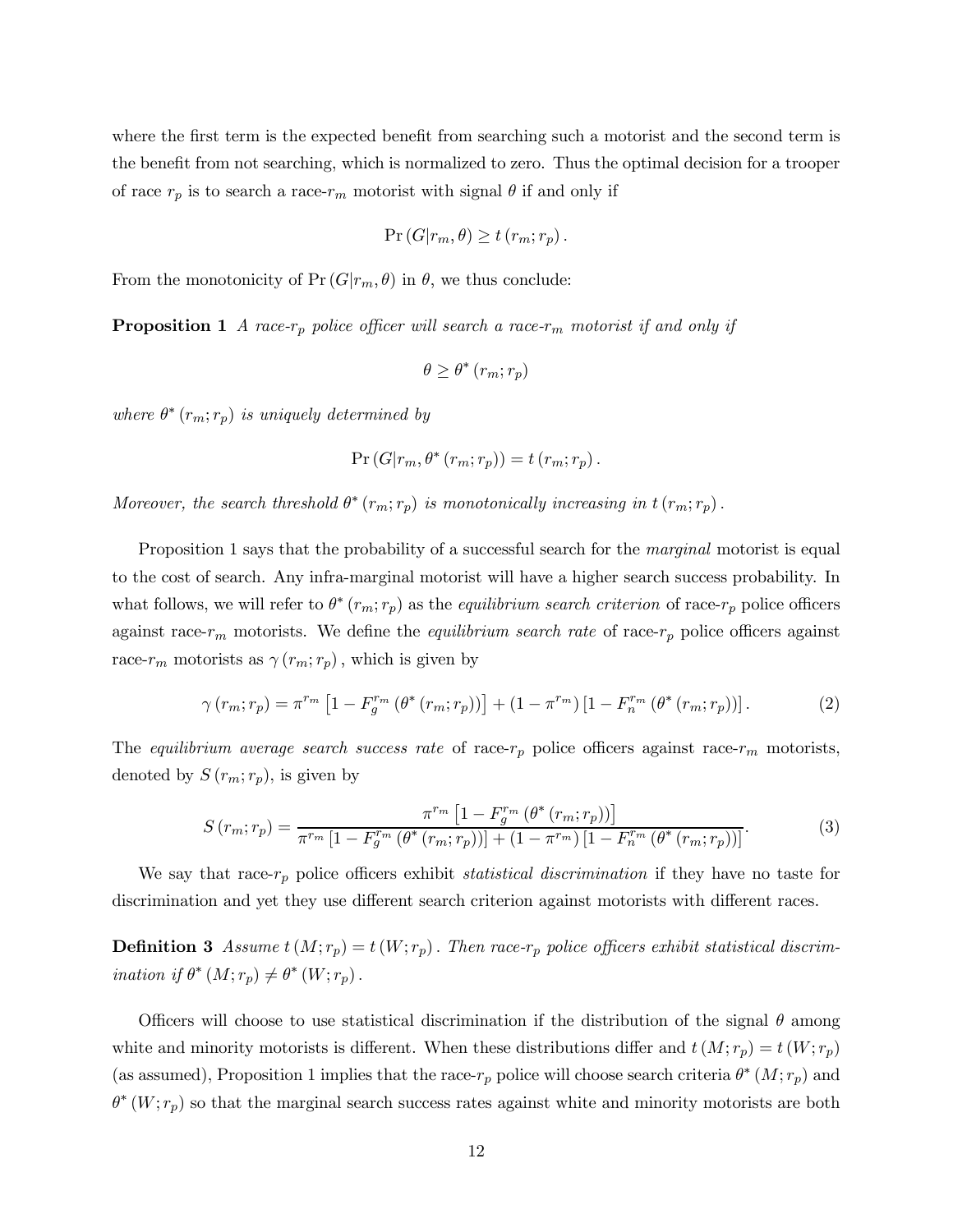equal to the search cost. This typically implies that  $\theta^*(M; r_p) \neq \theta^*(W; r_p)$ . One reason why the distribution of the signal  $\theta$  might be different across motorists of different races is that one group might be more likely to carry contraband. For example, if minority drivers are more likely to carry contraband  $(\pi^W < \pi^M)$ , then it will be optimal for a non-prejudiced officer to search relatively more minority drivers (assume everything else is the same for white and minority drivers), and thus they will set  $\theta^*(M; r_p) < \theta^*(W; r_p)$ . Another reason why the distribution of  $\theta$  might be different for whites and minorities is that  $f_{g}^{r_m}(\theta)$  and  $f_{n}^{r_m}(\theta)$  can differ between motorist races.

Now we derive some simple implications of the model that will serve as the basis of our empirical test. First, note that if police officers are monolithic, then the cost of searching any given race of motorists is the same, regardless of the race of the officer. That is,  $t(W; W) = t(W; M)$  and  $t(M; W) = t(M; M)$ . If we assume that white and minority troopers face the same population of white motorists and the same population of minority motorists, then Proposition 1 implies that both races of officers will use the same search criterion against a given race of motorists,  $26$  so that  $\theta^*(W;W) = \theta^*(W;M)$  and  $\theta^*(M;W) = \theta^*(M;M)$ . Thus, following from the formula for the search rate  $(2)$  and average search success rate  $(3)$ , we have:

**Proposition 2** If the police officers exhibit monolithic behavior, then  $\gamma(r_m;M) = \gamma(r_m;W)$  and  $S(r_m; M) = S(r_m; W)$  for all  $r_m \in \{M, W\}$ .

Next, if none of the police officers are racially prejudiced, then it immediately follows from Definition 1 that the ranking of  $t(r_m; M)$  and  $t(r_m; W)$  does not depend on the motorist's race  $r_m$ , regardless of whether or not troopers are monolithic.<sup>27</sup> We can illustrate the implication of this using an example where white troopers find searching both minority and white motorists more costly than minority troopers do. More formally this can be written as  $t(M; M) = t(W; M)$  $t(M; W) = t(W; W).$ <sup>28</sup> Because the search threshold given in Proposition 1 is monotonically increasing in  $t(r_m; r_p)$  and both white and minority troopers face the same population of white and minority motorists, this implies that  $\theta^*(M;M) < \theta^*(M;W)$  and  $\theta^*(W;M) < \theta^*(W;W)$ . Because the equilibrium search rate given in formula (2) is monotonically decreasing in  $\theta^* (r_m; r_p)$ ,

 $^{26}$ In Section 4.3 we describe a resampling procedure to empirically deal with data sets in which this assumption may be invalid in the raw data.

<sup>&</sup>lt;sup>27</sup>Consider, for illustrative purposes, the case that  $t(W; M) < t(W; W)$ . Since race-M officers are assumed not to be racially prejudiced, we have  $t(W; M) = t(M; M)$ . Similarly since race-W officers are not racially prejudiced, we have  $t(W; W) = t(M; W)$ . Thus it must be the case  $t(M; M) < t(M; W)$ . Thus  $t(r_m; M) < t(r_m; W)$  for all  $r_m$ . Similar arguments show that if  $t(W; M) > t(W; W)$ , then we must have  $t(M; M) > t(M; W)$ ; and if  $t(W; M) = t(W; W)$  then we must have  $t(M; M) = t(M; W)$ . Thus the ranking of  $t(r_m; M)$  and  $t(r_m; W)$  does not depend on the motorist's race  $r_m$ .

<sup>&</sup>lt;sup>28</sup>Note that the relationship  $t(M; r_p) = t(W; r_p)$  does not imply that  $\theta^*(M; r_p) = \theta^*(W; r_p)$ , because troopers can be engaged in statistical discrimination.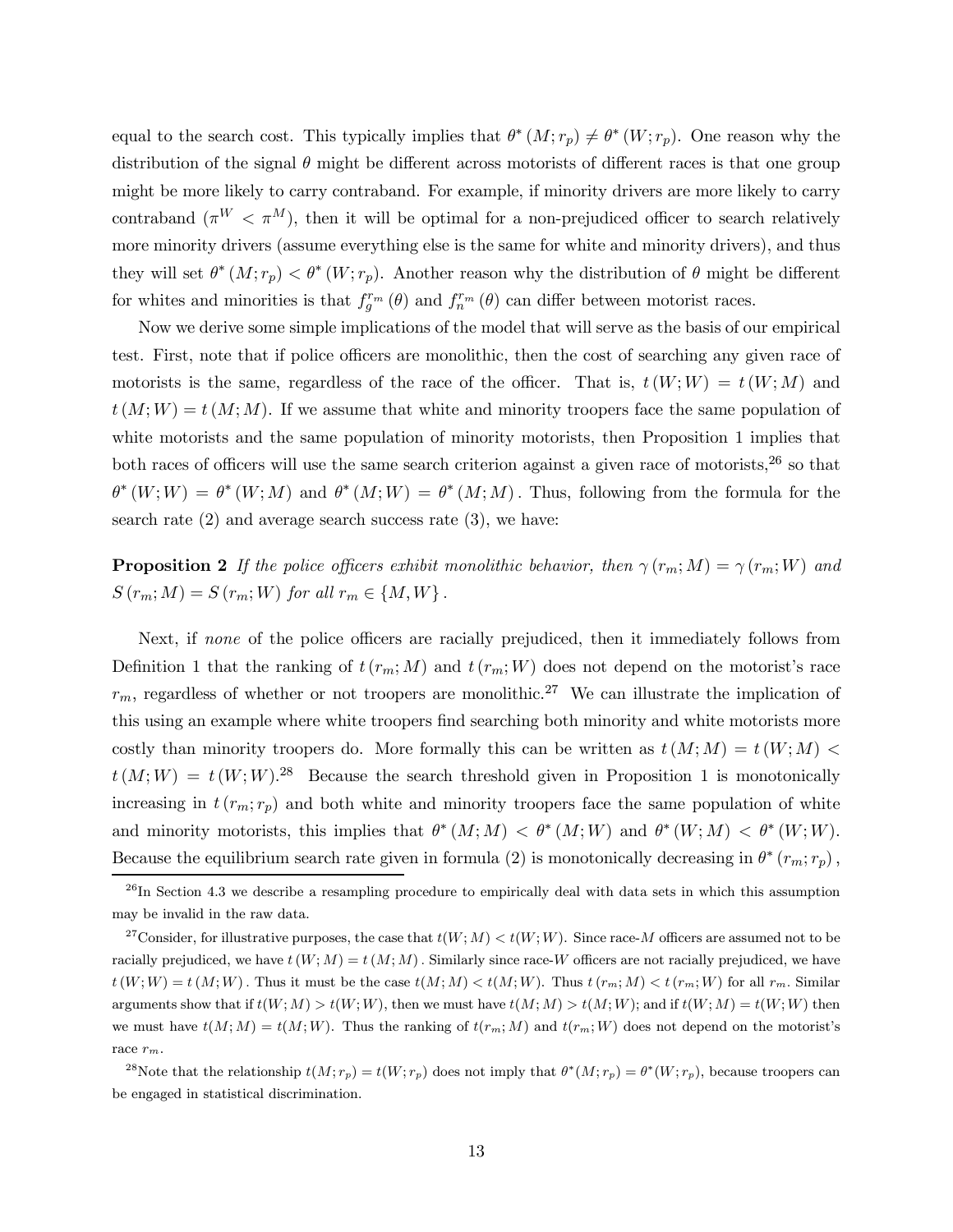we immediately have that  $\gamma(M; M) > \gamma(M; W)$  and  $\gamma(W; M) > \gamma(W; W)$ , so that race-M officers' search rates will be higher for both races of motorists. Similarly, if  $t(M; M) = t(W; M) >$  $t(M; W) = t(W; W)$ , then race-M officers' search rates will be lower for both rates of motorists than race-W officers. Finally, if  $t(M; M) = t(W; M) = t(M; W) = t(W; W)$ , then race-M officers' search rates will be equal to those of race- $W$  officers for both races of motorists.

We can also show that if none of the police officers are racially prejudiced, then the rank order of average search success rates between white and minority troopers for any race of motorists should also be independent of the motorists' race. Recall the previous example where white troopers had a higher overall search cost than minority troopers. We showed this would imply that  $\theta^*(M; M)$  <  $\theta^*(M; W)$  and  $\theta^*(W; M) < \theta^*(W; W)$ . The average search success rate with a search criterion  $\theta^*$ against race- $r_m$  motorist is simply

$$
\frac{\pi^{r_m}\left[1-F_g^{r_m}\left(\theta^*\right)\right]}{\pi^{r_m}\left[1-F_g^{r_m}\left(\theta^*\right)\right]+\left(1-\pi^{r_m}\right)\left[1-F_n^{r_m}\left(\theta^*\right)\right]},
$$

and one can show that it is strictly increasing in  $\theta^*$ .<sup>29</sup> Thus we have  $S(W;M) < S(W;W)$  and  $S(M; M) < S(M; W)$ . That is, the ranking of  $S(r_m; M)$  and  $S(r_m; W)$  does not depend on  $r_m$ .

The above discussion is summarized in the following proposition:

**Proposition 3** If neither race-M nor race-W of police officers exhibit racial prejudice, then neither the ranking of  $\gamma(r_m;M)$  and  $\gamma(r_m;W)$  nor the ranking of average search success rates  $S(r_m;M)$ and  $S(r_m;W)$  depends on  $r_m \in \{M,W\}$ . Moreover, for any  $r_m$ , the ranking of  $\gamma(r_m;M)$  and  $\gamma\left(r_m;W\right)$  should be the exact opposite of the ranking of  $S\left(r_m;M\right)$  and  $S\left(r_m;W\right).^{30}$ 

In our model if race- $r_p$  troopers are not racially prejudiced, we know that race- $r_p$  troopers' marginal search success rate against white motorists will be equal to their marginal search success rate against minority motorists. But because in our model the marginal motorist's guilt probability is smaller than that of the infra-marginal motorists, we can not conclude that race- $r_p$  troopers' average search success rate against white motorists will be equal to their average search success rate against minority motorists. This is in stark contrast to KPT's model where there is no

<sup>29</sup>To see this, note that it will be strictly increasing in  $\theta^*$  if and only if

$$
H(\theta^*) = \frac{1 - F_g^{r_m}(\theta^*)}{1 - F_n^{r_m}(\theta^*)}
$$

is strictly increasing in  $\theta^*$ . Note that, after some simplification,

$$
H'(\theta^*) = \frac{\int_{\theta^*}^1 \left[ f_n^{r_m}(\theta^*) f_g^{r_m}(\theta) - f_g^{r_m}(\theta^*) f_n^{r_m}(\theta) \right] d\theta}{\left[ 1 - F_n^{r_m}(\theta^*) \right]^2}.
$$

From MLRP, we know that, for all  $\theta > \theta^*$ ,  $f_g^{r_m}(\theta) / f_n^{r_m}(\theta) > f_g^{r_m}(\theta^*) / f_n^{r_m}(\theta^*)$ , thus the integrand in the numerator is always positive. Hence  $H'(\theta^*) > 0$ .

<sup>30</sup>The last statement in Proposition 3 holds regardless of whether or not troopers are racially prejudiced.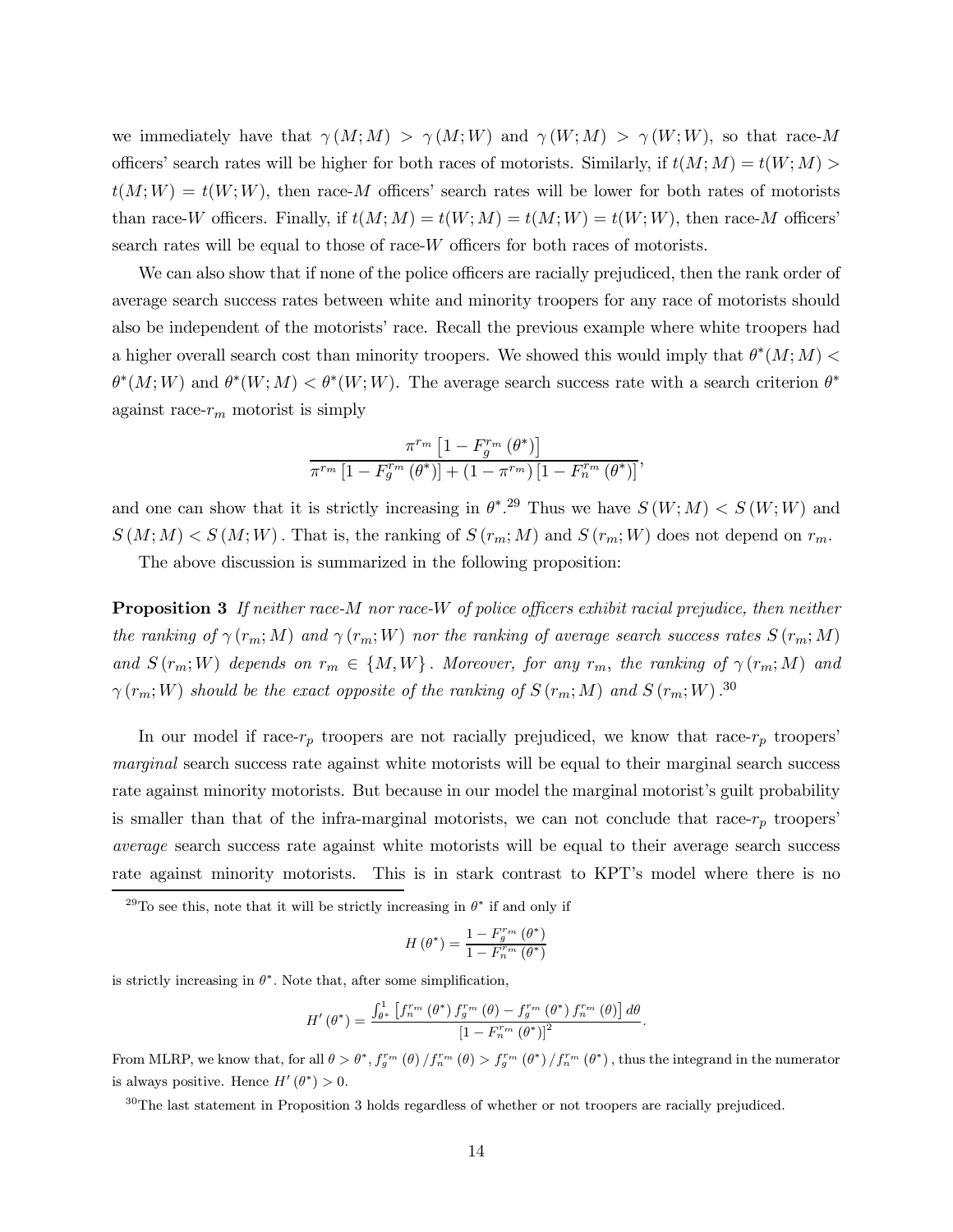distinction between marginal and average motorists. Nonetheless, Proposition 3 provides robust testable implications of our model based on rank orders of observable statistics — the search rates and the average search success rates.<sup>31</sup>

The contrapositive of Proposition 3 is simply that, if the ranking of  $\gamma(r_m; M)$  and  $\gamma(r_m; W)$ , or the ranking of  $S(r_m; M)$  and  $S(r_m; W)$ , depend on  $r_m$ , then at least one racial group of the troopers exhibit racial prejudice. Without further assumptions, it is not possible to determine which group of troopers are racially prejudiced.

#### 3.2 Discussion of the Model

**Assumption on the Signal Distributions.** Our model allows the signal distributions  $f_g^{r_m}$  and  $f_n^{r_m}$  to be specific to the racial group of the drivers. This flexibility is important if we intend to use our model as a basis for an empirical test. As we explained in the introduction, black and white drivers may exhibit different characteristics in their encounters with highway troopers, and thus imposing  $f_g^M$  and  $f_n^M$  to be equal to  $f_g^W$  and  $f_n^W$ , respectively, would be a very strong assumption and may be empirically implausible. Indeed, it is possible for example that minority drivers not carrying contraband might tend to be more nervous during a stop than whites. Also note that, since  $\theta$  is most likely not observable by researchers, we do not want to impose parametric distributional assumptions. While sharper tests may be designed if we were to impose more parametric distributional restrictions on  $f_g^{r_m}$  and  $f_n^{r_m}$ , the desirable feature of our test is its *robustness*.

Despite this flexibility, our formulation does assume that the signals of race- $r_m$  motorists are drawn from the same distributions independent of police officers' race. For example, we do not allow for the possibility that minority drivers will present a signal that is drawn from one distribution when they are stopped by a minority trooper and another signal that is drawn from a different distribution when they are stopped by a white trooper. This would be a suspicious assumption, for example, if the stops and searches occur on local streets. As argued in Donohue and Levitt (2001), a black community may be more willing to cooperate with a black officer, and thus black officers may obtain more information about a black motorist on the streets. However, we maintain that this is a realistic assumption in highway searches. When stopping a black driver on highways, a trooper typically does not have any other citizens to rely on for additional information. Thus any informational advantage that black officers have about black motorists on local streets may not extend to the highways. Thus as long as white and black troopers observe the same list of characteristics and summarize them in the same way, our assumption will be valid.

 $31$ Proposition 3 provides testable implications on the rank orders of both search rate and average search success rates. In this regard, our test is in agreement to Ross and Yinger (2002, Chapter 8) in the context of mortgage lending discrimination, where they emphasize the inextricable link between loan approval decisions and loan performance (see also Ross 1997).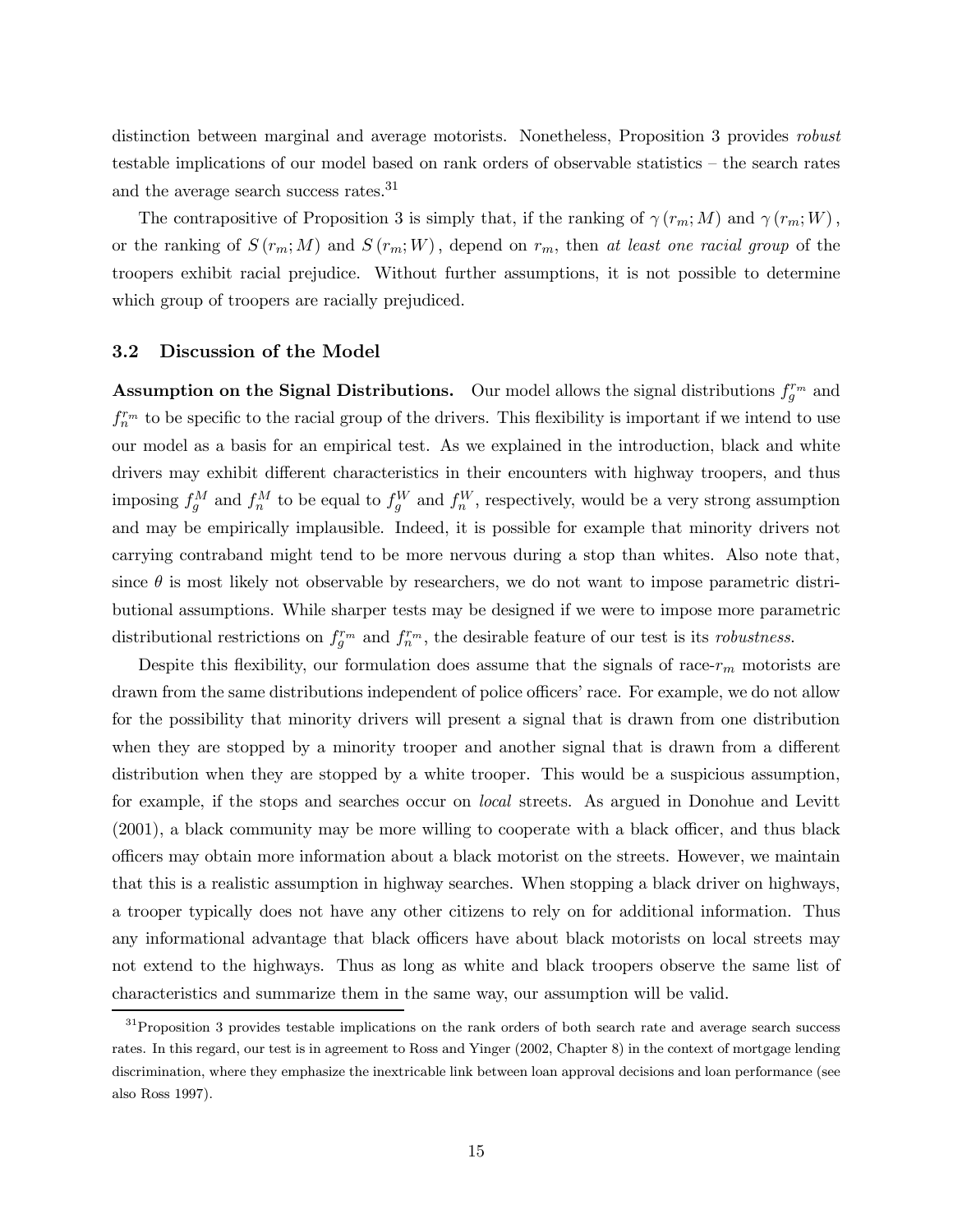One may also argue that minority drivers might be more nervous with white officers than they are with minority officers, regardless of whether or not they are carrying contraband. But as long as white officers properly take this fact into account, they should put a lower weight on the observed nervousness from a black motorist when they formulate the signal index  $\theta$ . Thus this argument does not necessarily invalidate our assumption that  $f_{g}^{r_m}$  and  $f_{n}^{r_m}$  do not depend on the race of the police officers  $r_p$ .

Assumptions on the Officers' Optimization Problem. We assume in officers' optimization problem (1) that they maximize the total number of convictions minus a cost of searching cars. We also assume that officers exploit all statistically valid racial inferences in making their search decisions. Our assumption that troopers will always use the race of motorists as a factor in deciding whether or not to search is not necessarily at odds with the official policies on racial profiling. Most highway patrol departments prohibited using race as the primary cause for police-citizen contact, but did not rule out using it as one of many factors. For example, California Highway Patrol prohibits racial profiling which it defined as occurring "when a police officer initiates a traffic or investigative contact based primarily on the race/ethnicity of the individual."<sup>32</sup> Federal courts have ruled that race cannot be the only basis for search and seizure, but it can be one among other factors (see, for example, Whren v. United States [1996] and United States v. Waldon [2000]).

Finally, in officers' optimization problem (1), we assume that they do not have search capacity constraints and thus they judge each stopped vehicle individually to determine whether it is worth a search. But if officers did have a search capacity constraint they would choose to search only the most suspicious motorists. In reality, however, capacity constraints are not likely to be important: in our data, an officer has on average less than 7 searches in a span of almost two years. One might also think that an officer may also care about the quality of the contraband found and that this should be reflected in their objective function, but unfortunately we do not have such information in our data set and thus cannot include this in our model.<sup>33</sup>

Assumption on the Pool of Motorists Faced by Troopers of Different Races. In the model, we assume that the fraction of race- $r_m$  motorists carrying contraband  $\pi^{r_m} \in (0,1)$  does not depend on the race of the troopers searching them. That is, we assumed that the pools of motorists faced by troopers of different races are the same. This assumption may not be empirically valid if white and minority troopers are systematically assigned to patrol in different locations and different times of the day (indeed, our raw data indicate that this is the case — see Tables 4 and 5). In Section

<sup>32</sup>See California Highway Patrol Public Contact Demographic Data Summary (p.1).

<sup>&</sup>lt;sup>33</sup>The Maryland data set used by KPT does contain the quantity of drug found in the searches (see Knowles, Persico and Todd 2001).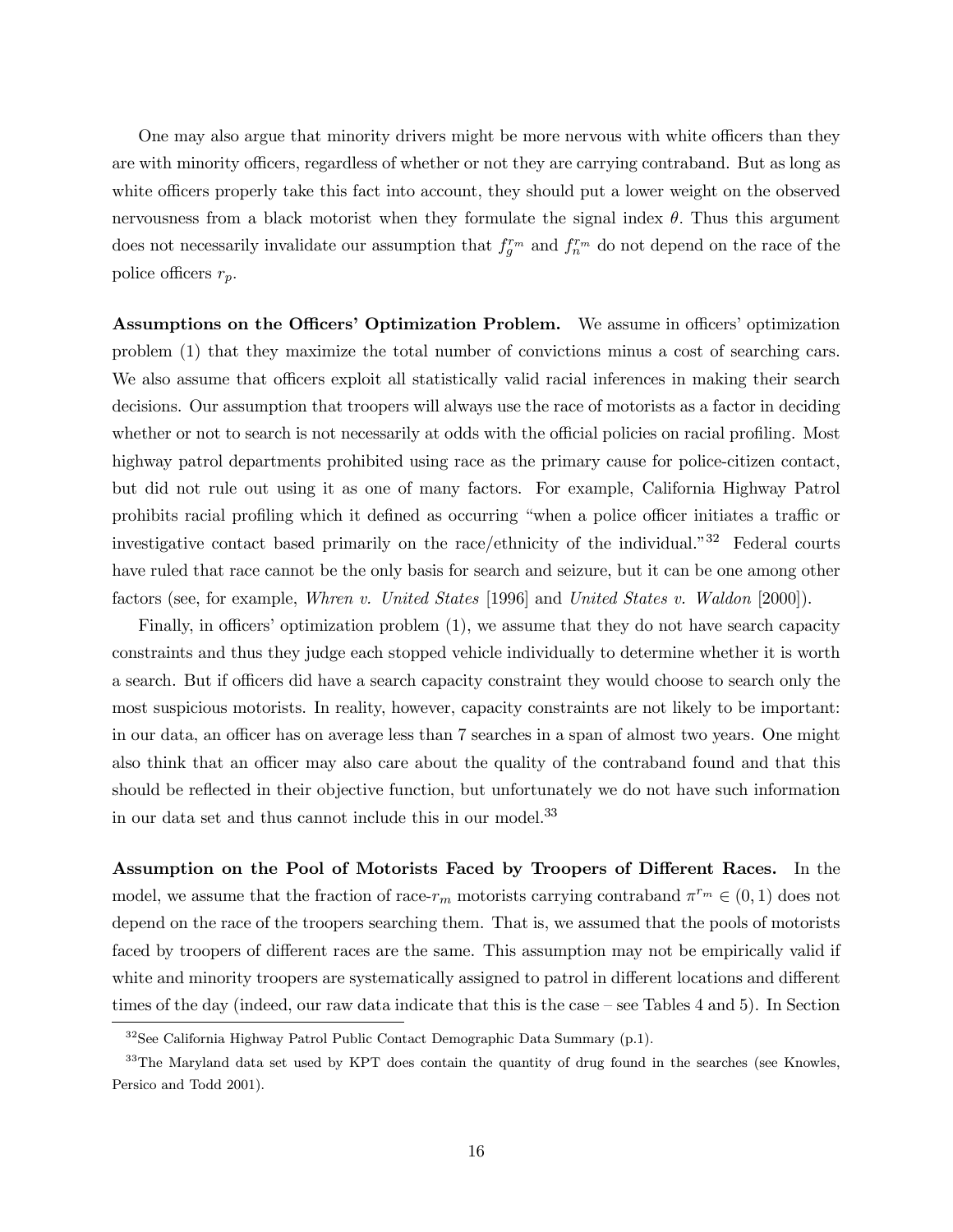4.3 we describe a resampling procedure to deal with this problem empirically.

# 4 Empirical Tests

#### 4.1 Test for Monolithic Trooper Behavior

Proposition 2 suggests a test for whether troopers of different races exhibit monolithic search behavior that is implementable even when researchers have no access to the signals  $\theta$  observed by troopers in making their search decisions. Under the null hypothesis that police officers exhibit monolithic behavior, then, for any race of drivers, the search rates and average search success rates against drivers of that race should be independent of the race of the troopers that conduct the searches. That is, under the null hypothesis of monolithic trooper behavior, we must have, for all  $r_m \in \{M, W\},\$ 

$$
\gamma(r_m; M) = \gamma(r_m; W), \qquad (4)
$$

$$
S(r_m; M) = S(r_m; W). \tag{5}
$$

Any evidence in violation of any of these equalities would reject the null hypothesis.

It is worth pointing out that both equalities (4) and (5) hold if and only if the null hypothesis is true. To illustrate why this is true we need to show that when the null hypothesis is not true we will never satisfy equality (4) and (5). Without loss of generality, suppose that troopers are not monolithic in their search behavior against white motorists  $(r_m = W)$ . That is,  $t(W; W) \neq t(W; M)$ . If  $t(W;W) > t(W;M)$ , then, because both white and minority troopers face the same population of white motorists, we know from Proposition 1 that  $\theta^*(W;W) > \theta^*(W;M)$ , i.e. white troopers will use a more strict search criterion than minority troopers when searching white motorists. This then simultaneously implies that  $\gamma(W; W) < \gamma(W; M)$  and that  $S(W; W) > S(W; M)$ , following from the proof in footnote 29. Thus the test using either (4) and (5) has an asymptotic power of one.

Moreover, the relationship between search rates and average search success rates suggests that, in principle, our model can be refuted. According to our model, whenever  $\gamma(W; W) < \gamma(W; M)$ , this must be because  $\theta^*(W; W) > \theta^*(W; M)$  which directly implies that  $S(W; W) > S(W; M)$ . Thus if the rank order between the search rates between racial groups of troopers for a given race of motorists is not exactly the opposite of the rank order between the average search success rates, then we know that at least some of the conditions of our model are not satisfied.<sup>34</sup>

<sup>&</sup>lt;sup>34</sup>Of course, if the search rates between racial groups of troopers for a given race of motorists are equal, then the average search success rates between racial groups of troopers for a given race of motorists must also be equal.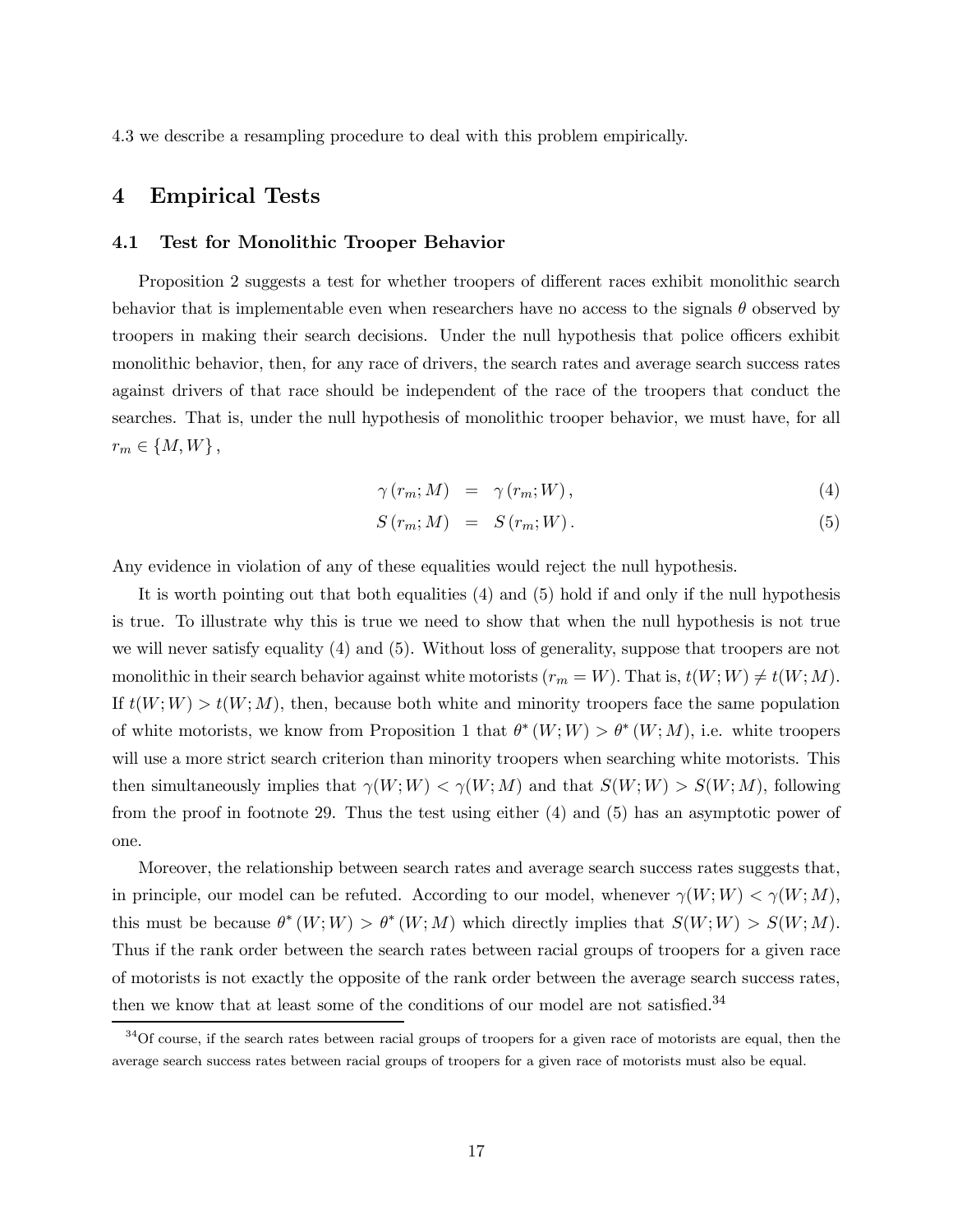#### 4.2 Test for Racial Prejudice

Proposition 3 suggests a test for whether some racial groups of troopers exhibit racial prejudice in their search behavior. Under the null hypothesis that none of the racial groups of troopers have racial prejudice, it must be true that both the ranking of search rates for a given race of motorists  $r_m$  across the races of troopers  $[\gamma(r_m;M)$  and  $\gamma(r_m;W)]$  and the ranking of average search success rates  $[S(r_m; M)$  and  $S(r_m; W)]$  do not depend on  $r_m \in \{M, W\}$ . The null hypothesis will be rejected if the ranking of  $\gamma(r_m; M)$  and  $\gamma(r_m; W)$ , or the ranking of  $S(r_m; M)$  and  $S(r_m; W)$ , depends on the race of the motorists  $r_m$ .

#### 4.2.1 Power of the Test

Two features of our empirical test for racial prejudice are worth discussing in further detail. First, our test will only indicate whether or not there is a "relative bias" among troopers. This is because when we do find evidence of racial prejudice, we only know that at least one racial group of officers are racially prejudiced, but cannot determine which one. Second, the power of our test is not one, even when the sample size goes to infinity. To illustrate, suppose that the truth is  $t(M;M) = t(W;M) < t(M;W) < t(W;W)$ . That is, race-M officers are not racially prejudiced, but race- $W$  officers are prejudiced against minorities (race- $W$  officers' cost of searching minority motorists is smaller). In this case, race- $W$  officers will apply higher search criteria toward both races of motorists, and thus the race- $W$  officers' search rates will be lower regardless of the race of the motorists. Therefore the null hypothesis is not rejected even it is false and we as a result commit a type-II error. In general, our test has an asymptotic power of zero if  $[t(W; W) - t(W; M)] [t(M; W) - t(M; M)] > 0;$ <sup>35</sup> and it has an asymptotic power of one if  $[t(W; W) - t(W; M)] [t(M; W) - t(M; M)] < 0.$ 

The low power of our test may be considered a weakness of our test. On the other hand, if we do find evidence against the null hypothesis, we can be quite confident that at least one racial group of troopers is racially prejudiced. If we were willing to assume that the signal distributions  $f_{g}^{r_m}$  and  $f_{n}^{r_m}$  do not depend on  $r_m$ , then one can derive more powerful tests for racial prejudice. Our test can be considered to be the robust implication from a plausible behavioral model that does not impose strong and unverifiable distributional assumptions.<sup>36</sup>

Finally it is worth pointing out that even though our test has low power, it is able to detect racial prejudice when we apply it to the Boston data analyzed in Antonovics and Knight (2004).

<sup>&</sup>lt;sup>35</sup>This will be true either when  $t(W; W) > t(W; M)$  and  $t(M; W) > t(M; M)$ , or when  $t(W; W) < t(W; M)$  and  $t(M; W) < t(M; M)$ . That is, our test will fail to detect relative racial prejudice if the troopers of some race have smaller (or larger) costs of searching drivers of any race than troopers of other races.

<sup>&</sup>lt;sup>36</sup>In this regard, our position is similar to Manski (1995) who preached the tolerance of ambiguity in empirical research in social sciences.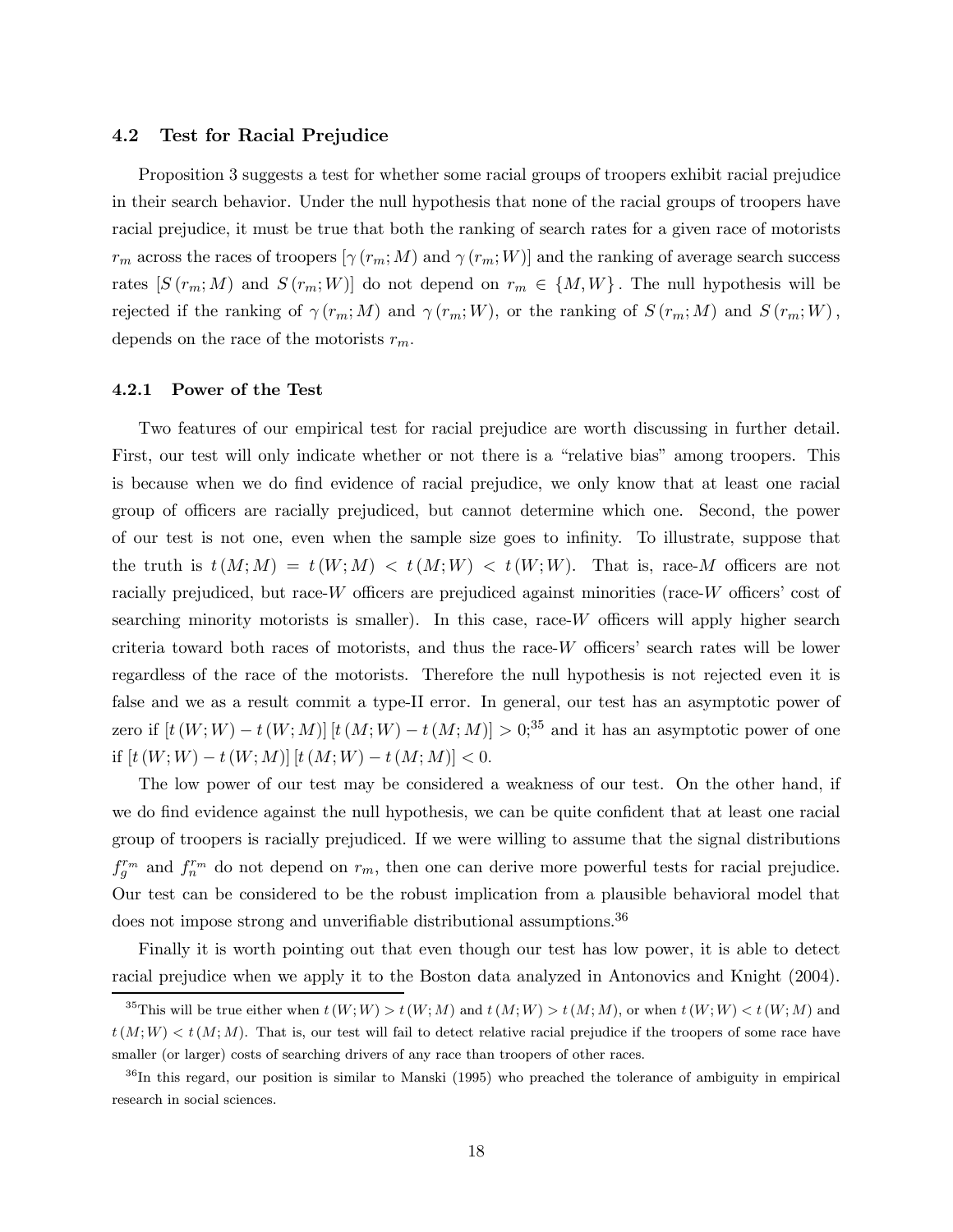Their table 1 indicates that in their data, black officers' search rate is higher than white officers against white motorists; but white officers' search rate is higher than black officers against black motorists. This is a violation of the rank order independence for search rates, which indicates that at least one racial group of the officers are racially prejudiced.<sup>37</sup>

#### 4.2.2 Difference From Test of Antonovics and Knight (2004)

Now we relate our test of racial prejudice to the test proposed in Antonovics and Knight (2004). As we described in the introduction, they use evidence that police officers are more likely to conduct a search if the race of the officer differs from the race of the driver as evidence of racial prejudice. First, it is useful to point out that their test is *different* from our rank order test proposed above. Consider the following simple example. Suppose that  $r_m, r_p \in \{W, M\}$  and let the search rates be as follows:  $\gamma(M;M) = .05, \gamma(W;M) = .10, \gamma(M;W) = .20$  and  $\gamma(W;W) = .15$ . That is, minority officers are more likely to search white motorists than minority motorists, and white officers are more likely to search minority motorists than white motorists. Thus officers in this example are more likely to conduct a search if the race of the motorist is different from their own, causing Antonovics and Knight's test to conclude that racial prejudice is occurring. However, such patterns of search rates satisfy our rank independence condition, that is,  $\gamma(r_m; W) > \gamma(r_m; M)$  for  $r_m \in \{W, M\}$ , and thus our test would *not* consider this as evidence of racial prejudice.<sup>38</sup> If we allow for arbitrary differences, including higher moments, in the signal distributions between white and minority motorists [determined by  $(\pi^W, f_g^W, f_n^W)$  and  $(\pi^B, f_g^B, f_n^B)$  respectively], a positive coefficient on "racial mismatch" can be consistent with the hypothesis that both racial groups of officers are not prejudiced, even though they must behave non-monolithically. We would like to emphasize, however, that we do not mean to say that our test proves no racial prejudice: our conclusion is simply that no racial prejudice could not be ruled out by the data without making stronger and non-verifiable distributional assumptions on the signal distribution.

A second difference between Antonovics and Knight's (2004) test and ours is that we use both search rate and average search success rates in our test, while their test uses only search rates. Using both pieces of information permits us to potentially refute our behavioral model on which our test is based. We think this is an additional strength of our test (see Ross and Yinger 2002, Chapter 8 for related discussion in the context of mortgage lending).

 $37$ Their paper did not present information about average search success rates which, as we remarked earlier, could have been used to potentially refute our model.

<sup>38</sup>When we ran Probit regressions as specified in Table 6 of Antonovics and Knight (2004) on our Florida data set, the coefficient on the "racial mismatch" variable is positive and significant (the point estimate is about 0.1 with a robust standard error of 0.013). Thus their test, in contrast to ours, would have concluded racial prejudice.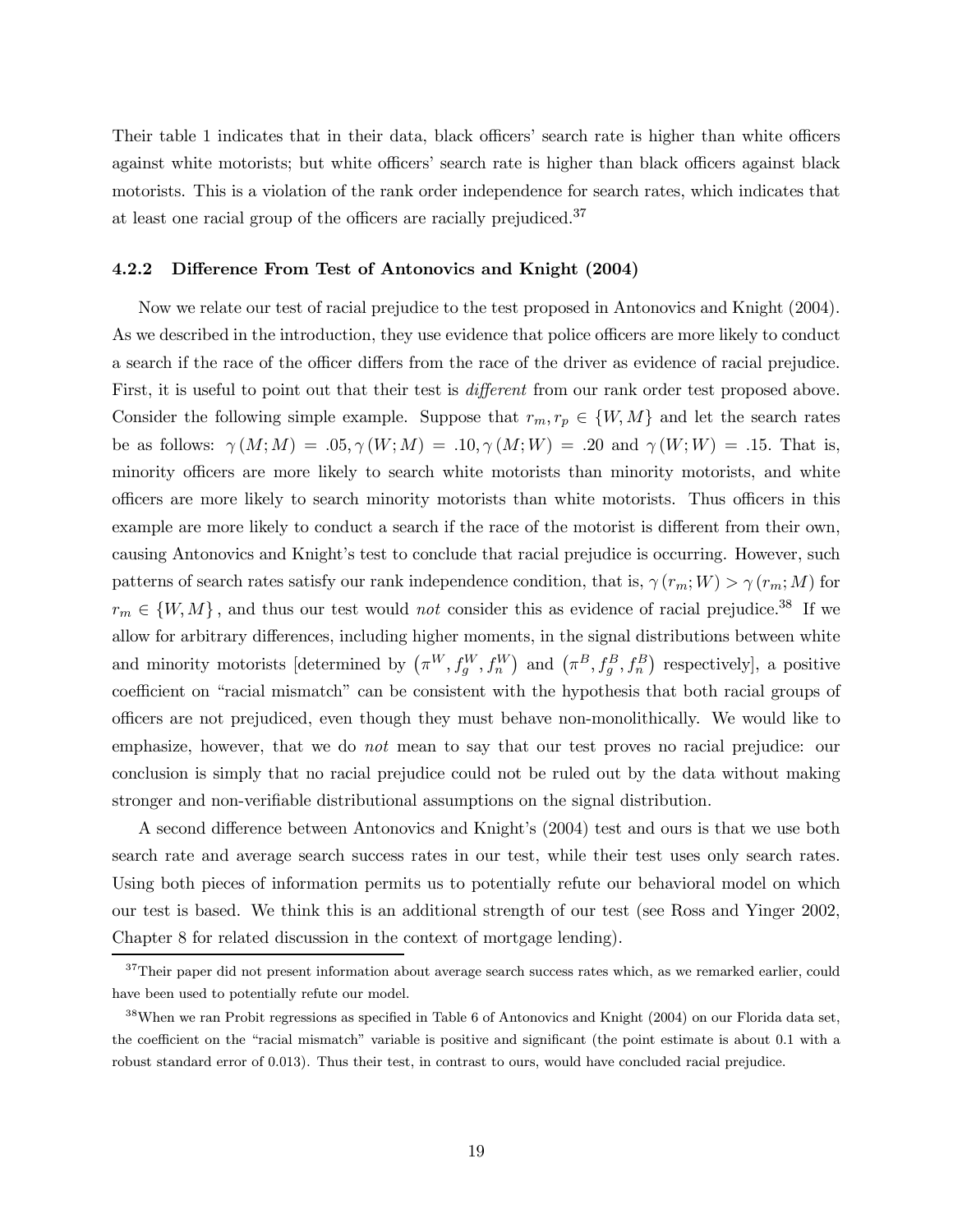#### 4.3 A Resampling Procedure

As we mentioned in Section 3.2, our model assumes that the fraction of race- $r_m$  motorists carrying contraband  $\pi^{r_m} \in (0,1)$  does not depend on the race of the troopers searching them. Our raw data, summarized in Tables 4 and 5, indicates that white and minority troopers are systematically assigned to patrol in different locations and at different times of the day, and thus might face different populations of motorists. We will not explain an empirical method that can possibly resolve this problem so that we can use our empirical test even when the raw data does not satisfy this condition. For illustration purposes, suppose that there are two troop stations, denoted 1 and 2, each with 100 officers. Suppose that in station 1, 80 officers are white and 20 are minorities; in station 2, 60 officers are white and 40 are minorities. Thus, on average 70 percent of the troopers are white and 30 percent are minorities. If the motorists that drive through the patrol areas of stations 1 and 2 differ in their characteristics, then the assumption that on average white and minority troopers face the same pool of motorists may be invalid. To deal with this issue we create reweighted samples in the following way. We keep all the minority officers (20 of them) in station 1, but randomly select 47 out of the 80 white officers. Similarly, we keep all the white officers (60 of them) in station 2, but randomly select 26 out of the 40 minority officers. Thus we create a reweighted sample of 107 white officers and 46 minority officers. Among the 153 officers in the artificial sample, (roughly) 70 percent of them are whites and 30 percent are minorities, and they are equally likely to be assigned to stations 1 and 2. We can calculate the various search rates and average search success rates in this reweighted sample. To alleviate the sampling error, we use independent resampling to create a list of such reweighted data sets.<sup>39</sup>

This resampling method can effectively ensure that, when we calculate the search rates and average search success rates, the white and minority officers in the sample are assigned to different trooper stations with equal probability. Thus on average, white and minority officers are facing the same pool of motorists.

### 5 Empirical Results

#### 5.1 Data Description

We now apply the tests described above to data from the Florida State Highway Patrol. The Florida data is composed of two parts. The first is the traffic data set that consists of all the

<sup>&</sup>lt;sup>39</sup>As pointed out by a referee, our resampling procedure is reminiscent of the "reweighting" method proposed in DiNardo, Fortin and Lemieux (1996) in the context of decomposing the effects of insitutional and labor market factors on changes in the U.S. wage distributions. The main difference from our procedure is that we use independent multiple resampling to alleviate sampling error.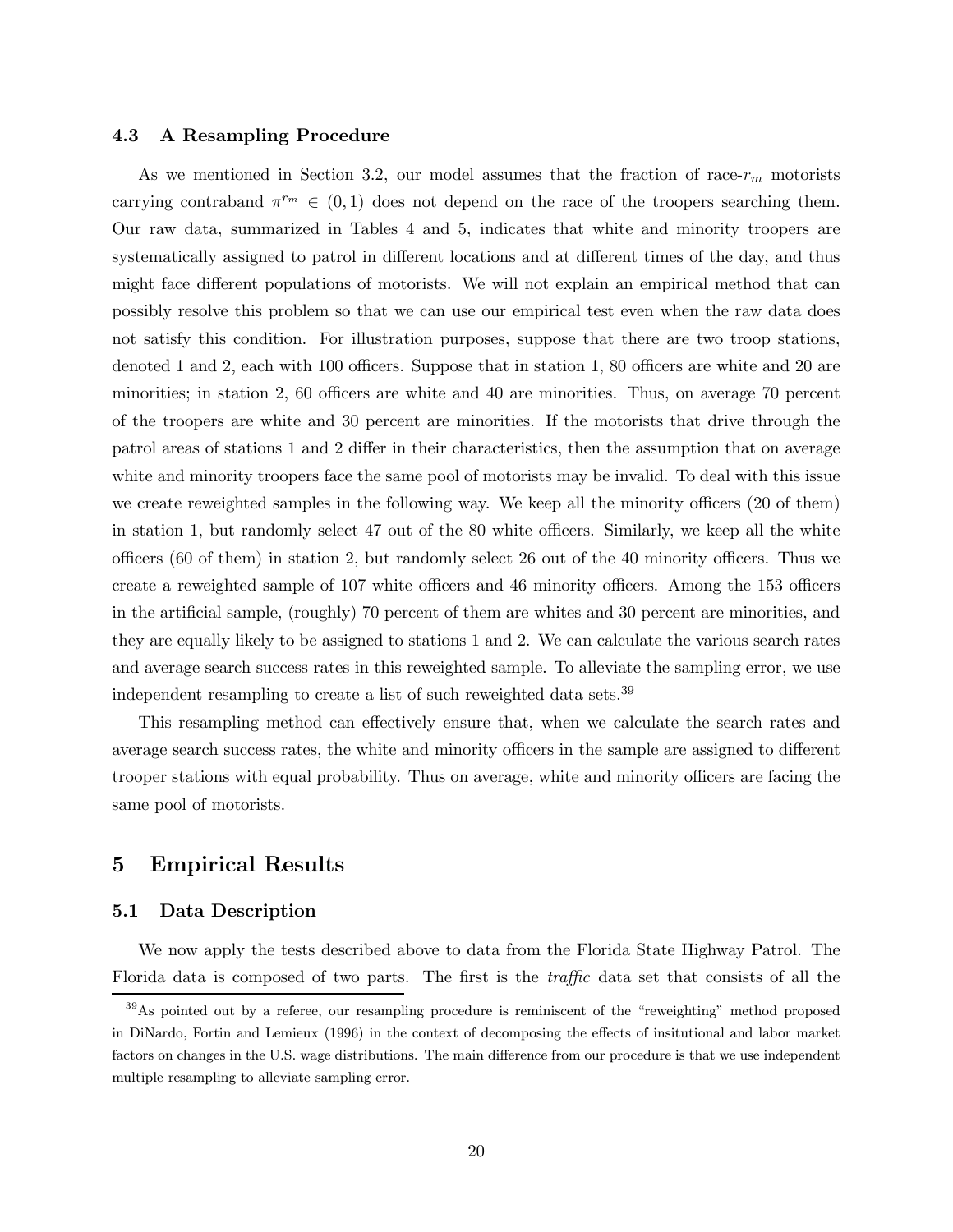stops and searches conducted on all Florida highways from January 2000 to November 2001. For each of the stops in the data set, it includes (among other things) the date, exact time, county, driver's race, gender, ethnicity, age, reason for stop, whether a search was conducted, rationale for search, type of contraband seized, and the ID number of the trooper who conducted the stop and/or search. This part of the data is similar to those used in earlier studies of racial profiling (e.g. KPT 2001 and Gross and Barnes 2002).<sup>40</sup> The *unique* feature of our data set is the second part, which is the personnel data that contains information on each of the troopers that conducted the stops and searches in the traffic data set, including their ID number, date of birth, date of hiring, race, gender, rank, and base troop station. We merge the traffic data and the personnel data by the unique trooper ID number that appears in both data sets. The merged data set thus provides information about the demographics of the trooper that made each stop and search. After eliminating cases in which there was missing information on the demographics of the trooper that conducted the stop, we end up with 906,339 stops and 8,976 searches conducted by a total of 1,469 troopers.<sup>41</sup> Florida State Highway Patrol troopers are assigned to one of ten trooper stations. Except for trooper station K, which is in charge of the Florida Turnpike, all other stations cover fixed counties. Figure 1 shows the coverage area of different troop stations.

#### 5.2 Descriptive Statistics

Table 2 summarizes the means of the variables related to the motorists in our sample. Of the 906 339 stops we observe, 66.5 percent were carried out against white motorists, 17.3 percent against Hispanic motorists, and 16.2 percent against black motorists. In all race categories of the motorists, male motorists account for at least 67 percent of the stopped motorists. Among all the motorists that were stopped, 48 percent were in the 16-30 age group, 33.6 percent were in the 31-45 age group and 18.3 percent were 46 and older. Close to 90 percent of stopped motorists have in-state license plates, and close to 70 percent of the stops were conducted in the daytime (defined to be between 6am and 6pm).

Of the 8,976 searches we observe, 54.6 percent were performed on white motorists, 23.4 percent on Hispanic motorists, and 22.1 percent on black motorists. In all race categories, more than 80 percent of searches were performed on male motorists, and overall, 84.8 percent of searches were against male drivers. Among the motorists that were searched, 58.4 percent were in the 16-30 age group, 31.7 percent were in the 31-45 age group and only 9.9 percent were in the 46 and older age group. Vehicles with in-state plates account for 85.7 percent of the searches, and 52.5

 $^{40}$ Even though KPT have data on the stops, they did not use them in their analysis. Gross and Barnes (2002) provided some basic statistics about the stop data.

<sup>&</sup>lt;sup>41</sup>We also eliminated cases where the race of the motorist and trooper was not either white, black, or Hispanic, since there are not enough observations of the other racial groups to consider them.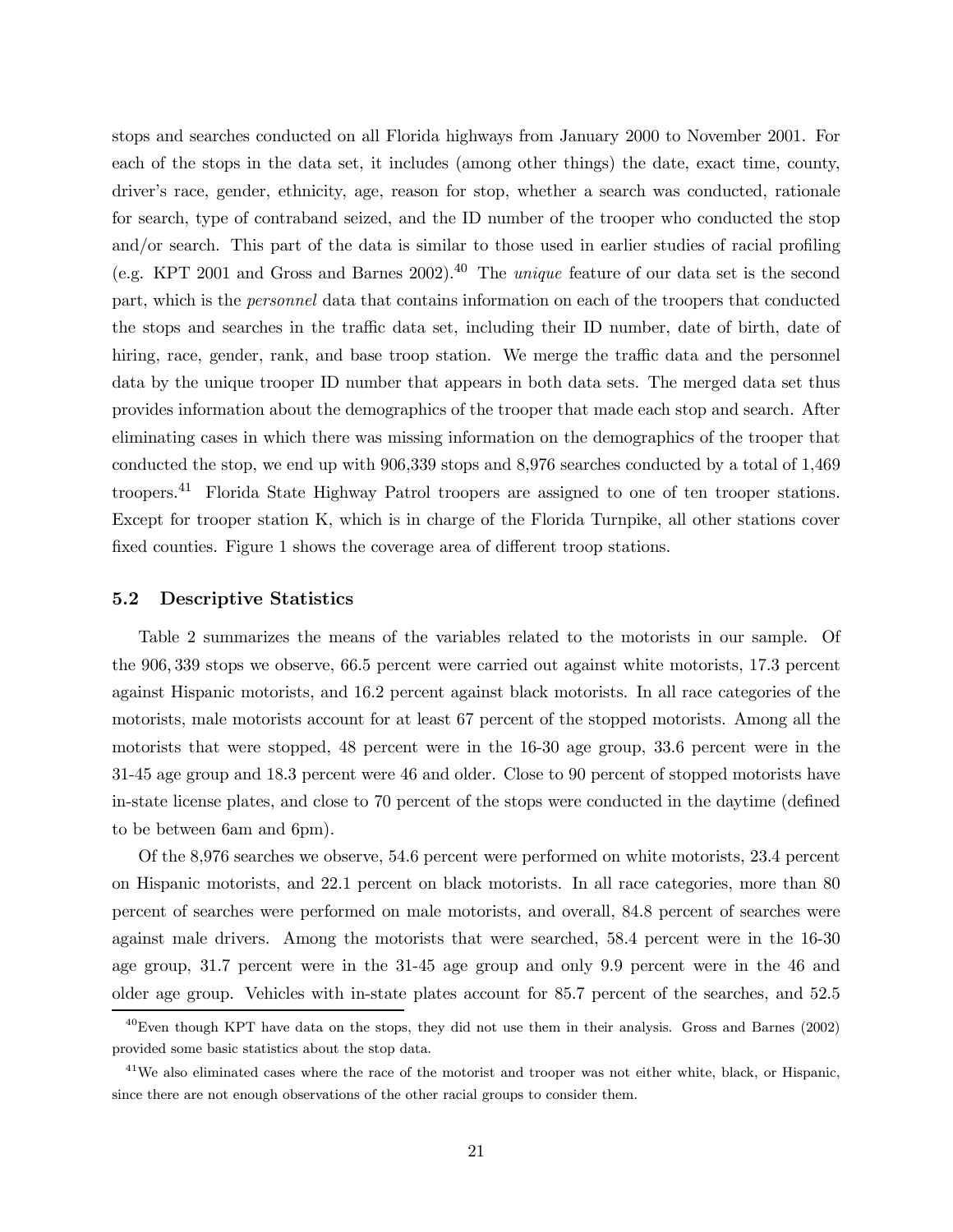

Figure 1: Troop Station Coverage Map.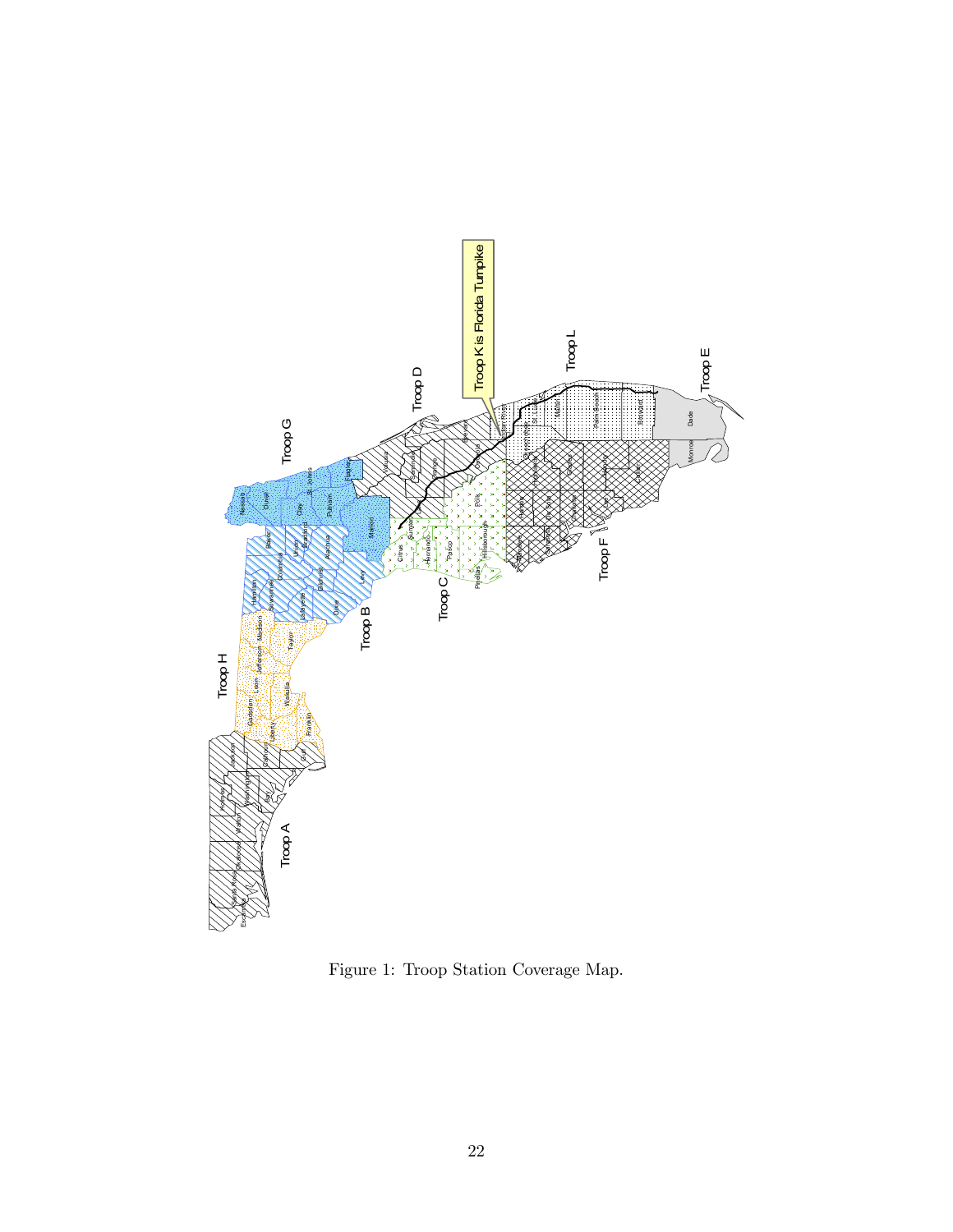|                         | <b>Stops</b>                |                |                 | Searches        |                |                 |
|-------------------------|-----------------------------|----------------|-----------------|-----------------|----------------|-----------------|
| Motorists'              | $\mathop{\rm All}\nolimits$ |                | By Motorist Sex | All             |                | By Motorist Sex |
| Characteristics         | <b>Stops</b>                | Female         | Male            | Searches        | Female         | Male            |
| Black                   | .162(.368)                  | .327(.470)     | .673(.470)      | .221(.415)      | .146(.354)     | .851(.354)      |
| Hispanic                | .173(.378)                  | .225(.417)     | .775(.471)      | .234(.423)      | .098(.296)     | .902(.296)      |
| White                   | .665(.472)                  | .319(.466)     | .681(.466)      | .546(.498)      | .178(.382)     | .822(.382)      |
| Female                  | .304(.460)                  | $1.00$ $(.00)$ | $0.00$ $(.00)$  | .152(.359)      | $1.00$ $(.00)$ | $0.00$ $(.00)$  |
| Male                    | .696(.460)                  | $0.00$ $(.00)$ | $1.00$ $(.00)$  | .848(.359)      | $0.00$ $(.00)$ | $1.00$ $(.00)$  |
| Age:                    |                             |                |                 |                 |                |                 |
| $16 - 30$               | .481(.500)                  | .325(.468)     | .675(.468)      | .584(.493)      | .149(.356)     | .851(.356)      |
| $31\hbox{-} 45$         | .336(.472)                  | .295(.456)     | .705(.456)      | .317(.465)      | .162(.368)     | .838(.368)      |
| $46+$                   | .183(.386)                  | .269(.444)     | .731(.444)      | .099(.299)      | .136(.343)     | .864(.343)      |
| License Plate:          |                             |                |                 |                 |                |                 |
| $In-state$              | .899(.302)                  | .310(.462)     | .690(.462)      | .857(.350)      | .155(.362)     | .845(.362)      |
| $Out-of-state$          | .101(.302)                  | .252(.434)     | .748(.434)      | .143(.350)      | .132(.338)     | .868(.338)      |
| Time:                   |                             |                |                 |                 |                |                 |
| Day $(6am-6pm)$         | .697(.459)                  | .316(.465)     | .684(.465)      | .475 (.499)     | .161(.367)     | .839(.367)      |
| Night                   | .303(.459)                  | .275(.447)     | .725(.447)      | .525(.499)      | .144(.351)     | .856(.351)      |
| Contraband Seized:      |                             |                |                 |                 |                |                 |
| None                    |                             |                |                 | .792(.406)      | .155(.362)     | .845(.362)      |
| Drugs                   |                             |                |                 | .151(.358)      | .137(.344)     | .863(.344)      |
| Paraphernalia           |                             |                |                 | .015(.122)      | .156(.364)     | .844(.364)      |
| Currency                |                             |                |                 | .003(.051)      | .174(.388)     | .826(.388)      |
| Vehicles                |                             |                |                 | .010(.100)      | .154(.363)     | .846(.363)      |
| Alcohol/Tobacco         |                             |                |                 | .021(.142)      | .151(.359)     | .849(.359)      |
| Weapons                 |                             |                |                 | .006(.078)      | .055(.229)     | .945(.229)      |
| Other                   |                             |                |                 | $.003$ $(.049)$ | .318(.477)     | .682(.477)      |
| Number of Observations: | 906,339                     | 275,527        | 630,812         | 8,976           | 1,364          | 7,612           |

Table 2: Means of Variables Related to Motorists.

NOTE: Standard errors of the means are shown in parentheses.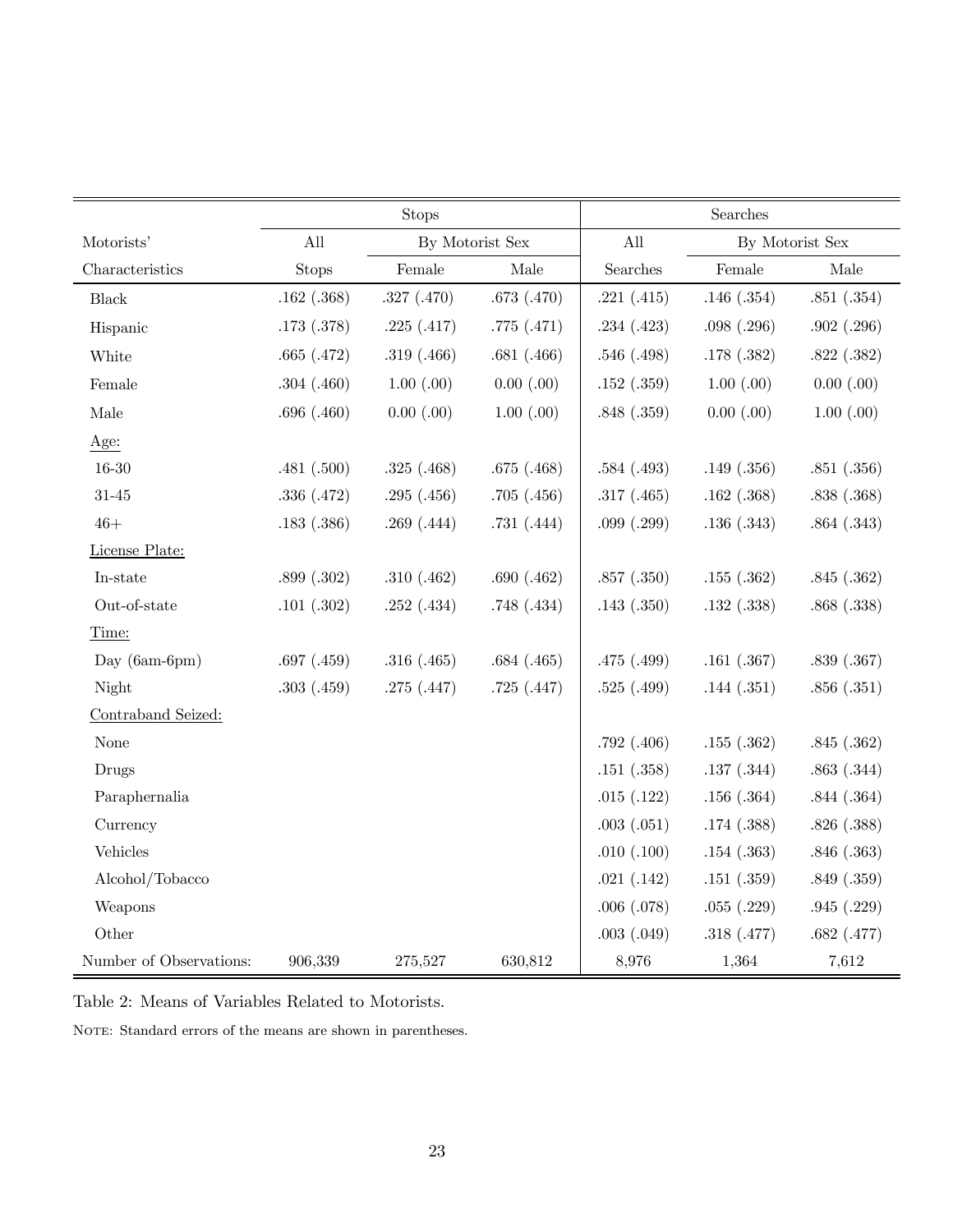percent of the searches were conducted at night (recall 30.3 percent of the stops were at night). 79.2 percent of searches were not successful (they yielded nothing). Drugs were the most common contraband seized in successful searches (15.1 percent of total searches), followed by alcohol/tobacco (2.1 percent) and drug paraphernalia (1.5 percent).

Table 3 summarizes the means of variables related to the troopers in our sample. The first column shows that in our data, blacks, Hispanics and whites account for 13.7, 10, and 76.3 percent of the troopers respectively. 89 percent of the troopers are male. The second and the third columns show that white troopers conducted 73 percent of all stops and 86 percent of all searches. The corresponding numbers for black troopers are 16 and 4.6 percent; for Hispanic troopers they are 11.4 and 9.5 percent. Female troopers conducted 9.3 percent of all stops and 6.9 percent of all searches.

# 5.3 Examining the Assumption that Troopers Face the Same Population of Motorists

Before we conduct our tests of monolithic behavior and racial prejudice we first examine whether a crucial assumption of our test, that all troopers face the same population of motorists, is satisfied in the raw data (before resampling). This assumption, of course, is not directly testable, because  $\pi^{r_m}, f_m^{r_m}(\theta), f_n^{r_m}(\theta)$  and  $\theta$  are all unobservable. The best we can do is to examine the distribution of observable motorist characteristics faced by troopers of different races. Table 4 shows the proportions of stopped motorists with given characteristics faced by troopers of different races. The characteristics of motorists reported in the table include race, gender, age, and time of the stops. For each row, we also report in the last column the p-values for Pearson  $\chi^2$  tests of the null hypothesis that the proportions of stopped motorists with the characteristics specific to that row are the same for all three racial groups of troopers. As one can see, the hypothesis that troopers of different races face the same population of motorists can be statistically rejected in the raw data, even though the differences are numerically quite small. One may suspect that the reason that troopers of different races are stopping motorists with different characteristics is that black, Hispanic and white troopers are assigned to different troops. For example, Hispanic troopers are likely to have an over-representation in Troop E (covering Miami in Dade County) relative to Troop A and H (covering counties in the Florida Panhandle). Indeed, Table 5 shows that the allocations of troopers of different races to different troops, and time of assignment, do not seem random in the raw data. For this reason, we think it is important to conduct the resampling methods we described in Subsection  $3.2^{42}$  By construction, in the reweighted data we

 $^{42}$ One may argue that all of the stops occurred on Florida highways, and the drug flow in Florida tends to go from Miami (a city in the southern tip of Florida) to cities in the northeastern United States; that is, drug couriers are moving throughout Florida (except for possibly the panhandle). Thus troopers stationed in different areas are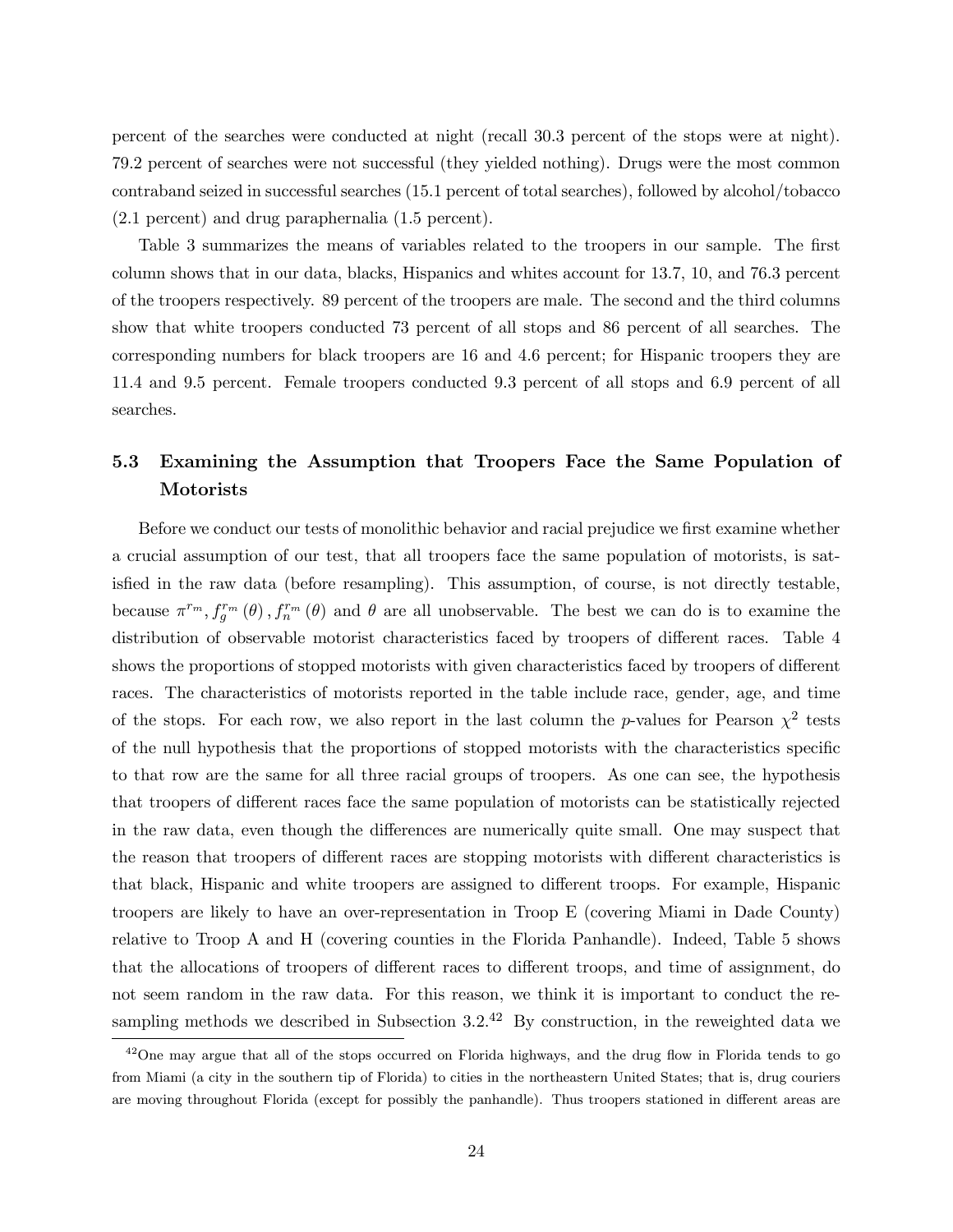|                 | <b>Troopers</b> | <b>Stops</b> |                | Searches |          |                |          |
|-----------------|-----------------|--------------|----------------|----------|----------|----------------|----------|
| Troopers'       | All             | All          | By Trooper Sex |          | All      | By Trooper Sex |          |
| Characteristics | Troopers        | <b>Stops</b> | Female         | Male     | Searches | Female         | Male     |
|                 | .137            | .160         | .115           | .885     | .046     | .044           | .956     |
| <b>Black</b>    | (.344)          | (.366)       | (.319)         | (.319)   | (.208)   | (.206)         | (.206)   |
|                 | .100            | .114         | .070           | .930     | .095     | .025           | .975     |
| Hispanic        | (.300)          | (.318)       | (.256)         | (.256)   | (.293)   | (.155)         | (.155)   |
|                 | .763            | .726         | .092           | .908     | .859     | .076           | .924     |
| White           | (.425)          | (.446)       | (.289)         | (.289)   | (.348)   | (.265)         | (.265)   |
|                 | .106            | .093         | 1.00           | 0.00     | .069     | 1.00           | 0.00     |
| Female          | (.307)          | (.291)       | (.00)          | (.00)    | (.254)   | (.00)          | (.00)    |
| Male            | .894            | .907         | 0.00           | 1.00     | .931     | 0.00           | 1.00     |
|                 | (.307)          | (.291)       | (.00)          | (.00)    | (.254)   | (.00)          | (.00)    |
| Ranks:          |                 |              |                |          |          |                |          |
| Captain         | $.022\,$        | .002         | .239           | $.761\,$ | .002     | .474           | $.526\,$ |
|                 | (.148)          | (.041)       | (.426)         | (.426)   | (.046)   | (.513)         | (.513)   |
| Lieutenant      | .070            | .013         | .023           | .977     | .007     | .000           | 1.000    |
|                 | (.255)          | (.112)       | (.151)         | (.151)   | (.081)   | (.000)         | (.000)   |
| Sergeant        | .145            | .062         | .054           | .946     | .053     | .052           | .948     |
|                 | (.352)          | (.241)       | (.226)         | (.26)    | (.224)   | (.223)         | (.223)   |
|                 | .147            | .112         | .068           | .932     | .071     | .030           | .970     |
| Corporal        | (.354)          | (.316)       | (.252)         | (.252)   | (.257)   | (.170)         | (.170)   |
|                 | .602            | .810         | .101           | .899     | .866     | .073           | .927     |
| <b>LEO</b>      | (.490)          | (.392)       | (.301)         | (.301)   | (.341)   | (.261)         | (.261)   |

Table 3: Means of Variables Related to Troopers.

NOTE: Standard errors of the means are shown in parentheses.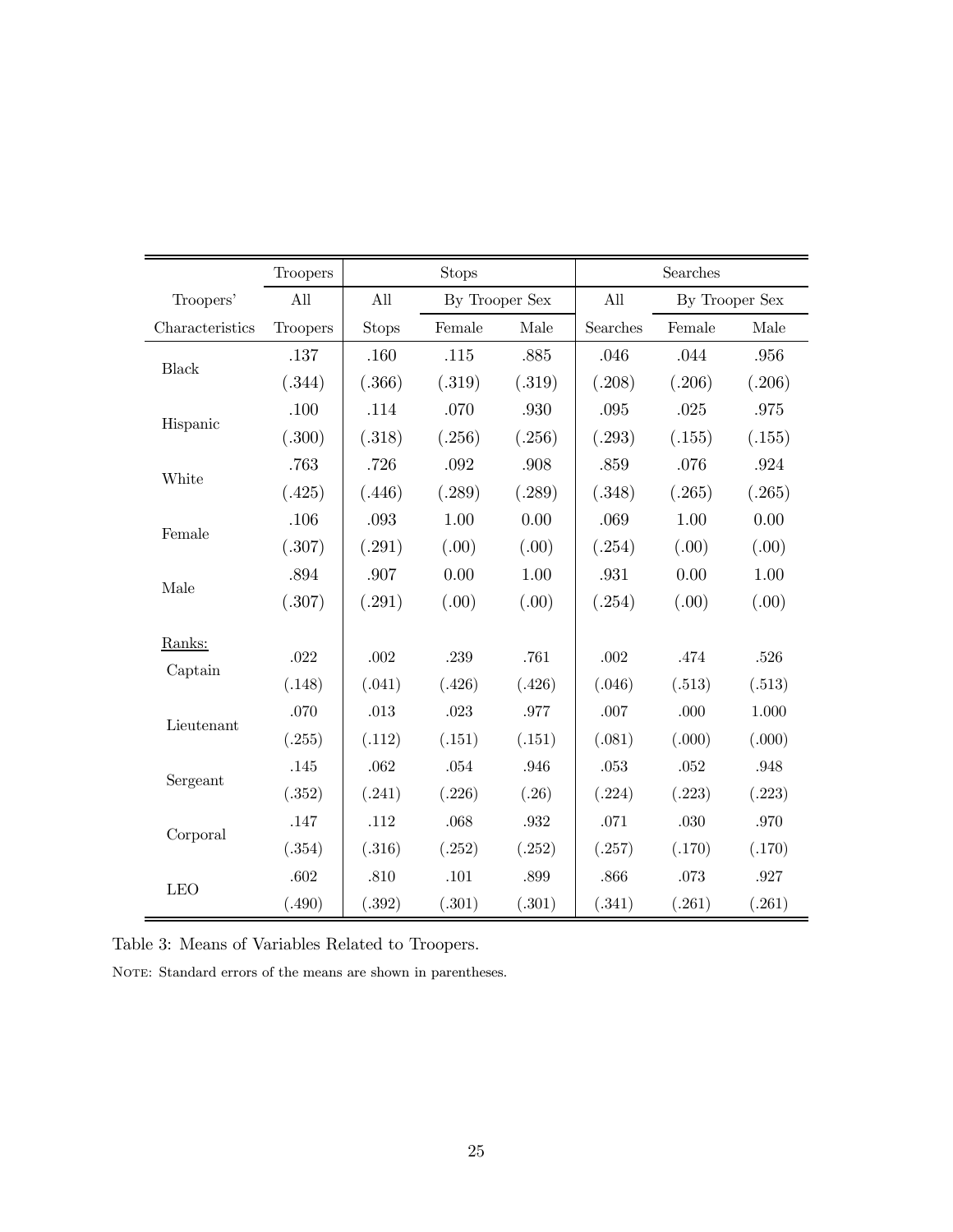| Motorist's   | Motorist's             | White           | <b>Black</b>    | Hispanic        |            |
|--------------|------------------------|-----------------|-----------------|-----------------|------------|
| Race         | <i>Characteristics</i> | <b>Troopers</b> | <b>Troopers</b> | <b>Troopers</b> | $p$ -value |
| White        | Male                   | .679            | .684            | .701            | < .001     |
|              | Night stops            | .288            | .272            | .318            | ${<}.001$  |
|              | Age: $16-30$           | .471            | .460            | .445            | < .001     |
|              | Age: $31-45$           | .325            | .341            | .349            | 0.02       |
| <b>Black</b> | Male                   | .671            | .667            | .686            | < 0.001    |
|              | Night stops            | .332            | .308            | .354            | < .001     |
|              | Age: $16-30$           | .514            | .514            | .507            | .001       |
|              | Age: 31-45             | .340            | .344            | .356            | 0.03       |
| Hispanic     | Male                   | .783            | .774            | .761            | < .001     |
|              | Night stops            | .322            | .288            | .393            | ${<}.001$  |
|              | Age: 16-30             | .516            | .497            | .494            | < 0.001    |
|              | Age: $31-45$           | .350            | .363            | .355            | 0.01       |

Table 4: Distribution of Characteristics of Stopped Motorists, by Trooper Race in the Raw Data.

created with the resampling method, troopers of a given race are assigned to different troops with the same probabilities. The Pearson  $\chi^2$  test also reveals that in the reweighted sample troopers of different races are assigned to night shifts with the same probability. Thus we can maintain our hypothesis that the distribution of the observable characteristics of the stopped motorists faced by troopers are the same in the reweighted sample. We report our test results below using data from the reweighted samples.

#### 5.4 Empirical Result for the Test of Monolithic Trooper Behavior

Our main empirical results are presented in Table 1 in the introduction. Panel A shows two facts: first, regardless of motorists' race, white officers search the highest percentage of the motorists they stop, and black officers search the lowest percentage; second, for all officers' races, the percentage of black motorists searched is higher than Hispanic motorists, which in turn is higher than white motorists.

We now implement our test for determining whether troopers of different races exhibit monolithic behavior in their search decisions. Recall that we said that if troopers are monolithic they will all search a given race of motorists at the same rate. Thus we need to test whether or not the

likely to face similar population of drivers, and the differences in the stopped motorists' characteristics reflect the differences in stop behavior of the troopers of different races, rather than the differences in the driver population. It is plausible, but in this paper we take the stopped motorists population as given.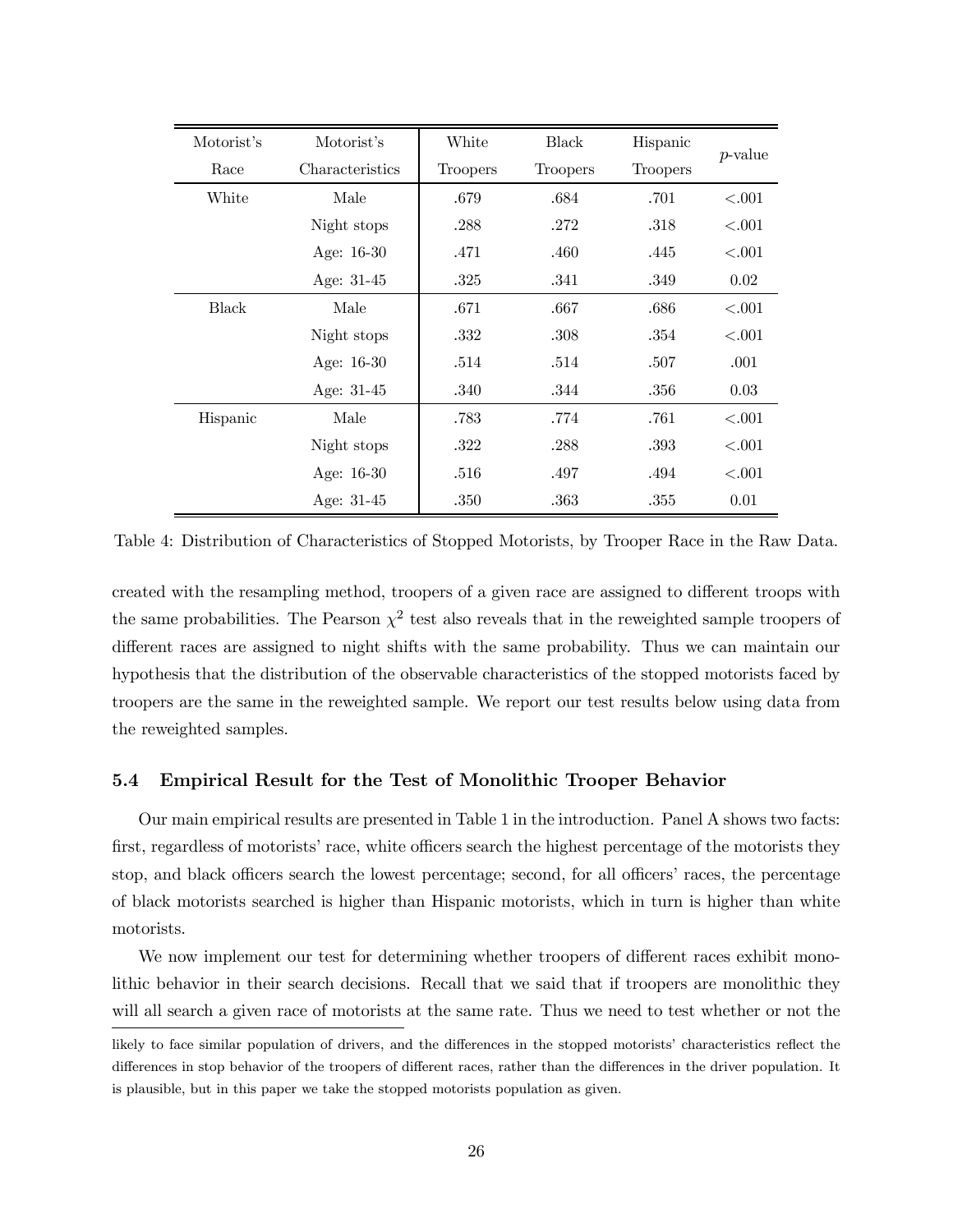|               | Troopers' Race |            |                 |
|---------------|----------------|------------|-----------------|
|               | White          | Black      | Hispanic        |
| Troop         |                |            |                 |
| A             | .930(.256)     | .054(.227) | .016(.124)      |
| B             | .889(.316)     | .081(.274) | .030(.172)      |
| $\mathcal{C}$ | .816(.389)     | .116(.321) | .068(.253)      |
| D             | .793(.406)     | .117(.322) | .090(.287)      |
| E             | .412(.494)     | .236(.426) | .352(.479)      |
| F             | .880(.326)     | .056(.231) | $.063$ $(.245)$ |
| G             | .833(.374)     | .135(.343) | .032(.176)      |
| H             | .886(.320)     | .114(.320) | $0.00$ $(.00)$  |
| K             | .698(.461)     | .147(.355) | .155(.364)      |
| L             | .603(.491)     | .298(.459) | .099(.300)      |
| % Night Stops | .283(.172)     | .284(.192) | .349(.179)      |

Table 5: Proportion of Troopers with Different Races by Troop and Time Assignment in the Raw Data.

NOTE: Standard errors of the means are shown in parentheses

search rates that are given in Panel A of Table 1 differ among trooper racial groups for a given group of motorists. To accomplish this, we compute the p-values from the Pearson  $\chi^2$  test under the null hypothesis that troopers of all races search race- $r_m$  motorists with equal probability. These p-values are shown in Table 1. Specifically, the Pearson's  $\chi^2$  test statistic under the null hypothesis all troopers with race in  $\mathcal R$  search race- $r_m$  motorists with equal probability is given by

$$
\sum_{r_p \in \mathcal{R}} \frac{\left(\gamma\left(\widehat{r_m;r_p}\right) - \widehat{\gamma\left(r_m\right)}\right)^2}{\gamma\left(\widehat{r_m;r_p}\right)} \sim \chi^2\left(R-1\right),\,
$$

where  $\gamma(r_m; r_p)$  is the estimated search probability of race- $r_p$  officers against race- $r_m$  motorists,  $\gamma(r_m)$  is the estimated search probability against race- $r_m$  motorists unconditional on the race of the officer, and R is the cardinality of the set of troopers' race categories  $\mathcal{R}$ . The p-value for a given motorist race gives the significance level above which we can reject the null hypothesis that the three search rates corresponding to that row are equal, which is the prediction under the null hypothesis of monolithic behavior. Because that all the  $p$ -values are less than 0.001, this provides strong evidence against monolithic trooper behavior.

Panel B presents the average search success rate for given motorist/trooper race pairs. The first finding from Panel B is exactly converse to the first finding from Panel A: for any given motorist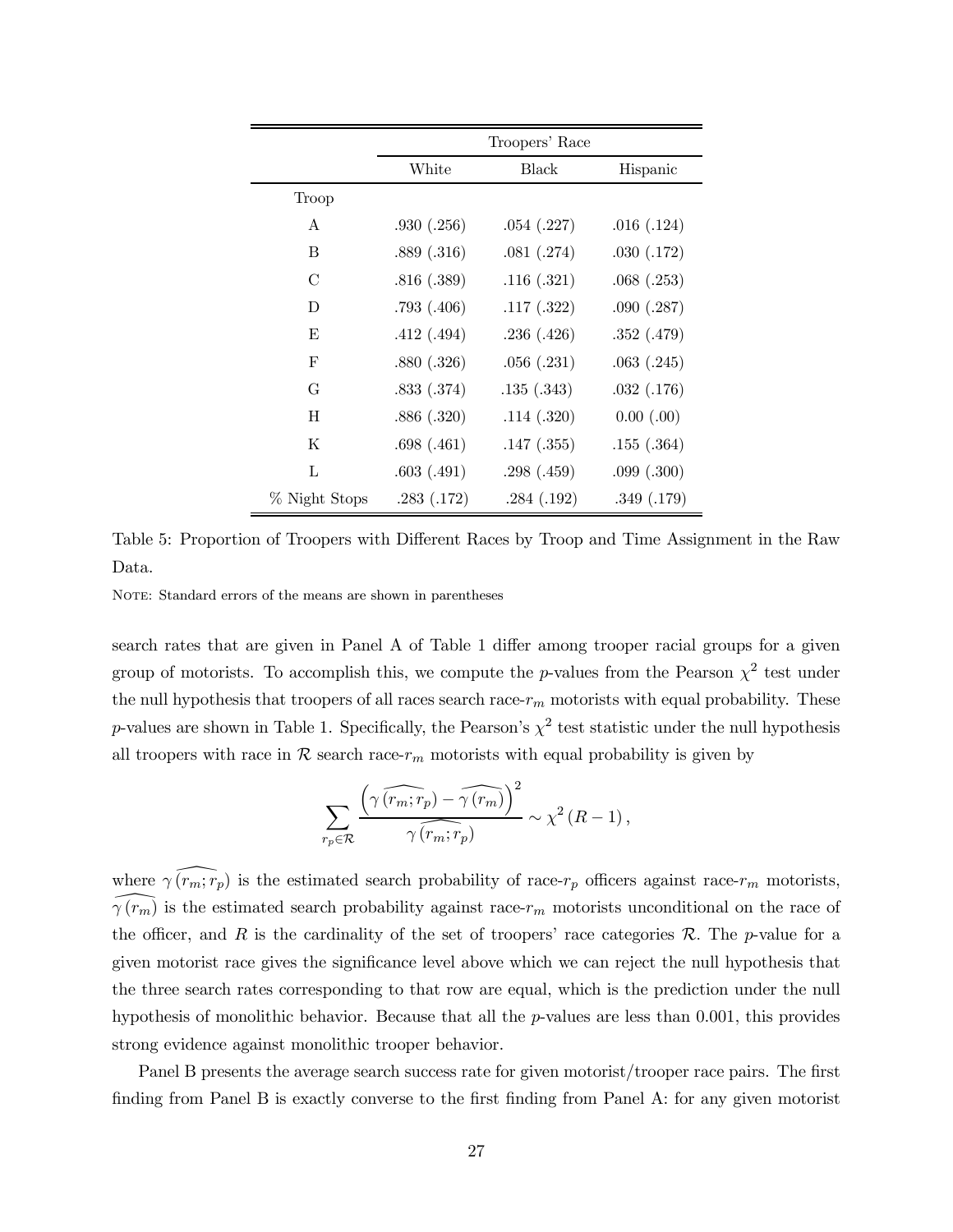race, black officers' average search success rate is higher than that of Hispanic officers, which in turn is higher than that of white officers. To test for monolithic behavior, we need to see whether all racial groups of troopers have the same average search success rate against a given racial group of motorists. The p-value in each row is from the Pearson  $\chi^2$  test under the null hypothesis that troopers of all races have the same average search success rate against motorists of the race in that specific row. Again the Pearson  $\chi^2$  test statistic under the null hypothesis that all troopers with race in  $\mathcal R$  have the same average search success rate against race- $r_m$  motorists is given by

$$
\sum_{r_p \in \mathcal{R}} \frac{\left(\widehat{S(r_m; r_p)} - \widehat{S(r_m)}\right)^2}{\widehat{S(r_m; r_p)}} \sim \chi^2(R-1),
$$

where  $S(r_m; r_p)$  is the estimated average search success rate of race- $r_p$  officers against race- $r_m$ motorists, and  $\tilde{S}(r_m)$  is the estimated average search success rate against race- $r_m$  motorists unconditional on the race of the officers. All  $p$ -values are less than 001, which again provides strong evidence against monolithic trooper behavior.

The second finding from Panel B is that, for all officers, the average search success rate is highest against white motorists, followed in order by black and Hispanic motorists. Though this finding is not directly related to our test for monolithic behavior, it provides strong support for our modelling assumption that the distributions of unobservable characteristics for motorists of different races may be very different, not only in means but also in higher moments. For example, Panel A shows that black officers search about the same percentage of white and Hispanic motorists (0.27 vs. 0.28), but their average search success rate against white motorists are much higher than that for Hispanic motorists (39.4 vs. 21.0).

#### 5.5 Empirical Result for the Test of Racial Prejudice

We have so far provided strong evidence that troopers do not exhibit monolithic search criteria when deciding whether to search motorists of a given race. Now we describe the results from our test for racial prejudice as described in subsection 4.2. Under the null hypothesis that none of the racial groups of troopers are racially prejudiced, we argued that the rank order over the search rates  $\gamma(r_m;W), \gamma(r_m;B)$  and  $\gamma(r_m;H)$ , and the rank order over the average search success rates  $S(r_m;W)$ ,  $S(r_m;B)$  and  $S(r_m;H)$ , should both be independent of  $r_m$ . From the estimated mean search rates and average search success rates in Table 1, we know that, for all  $r_m \in \{W, B, H\}, \gamma(\overline{r_m}; \overline{W}) > \gamma(\overline{r_m}; \overline{H}) > \gamma(\overline{r_m}; \overline{B})$ , and  $S(\overline{r_m}; \overline{W}) < S(\overline{r_m}; \overline{H}) < S(\overline{r_m}; \overline{B})$ . We can use simple  $Z$ -statistic to formally test that

$$
\gamma(r_m; W) > \gamma(r_m; H) > \gamma(r_m; B), \qquad (6)
$$

$$
S(r_m;W) \quad < \quad S(r_m;H) < S(r_m;B) \,. \tag{7}
$$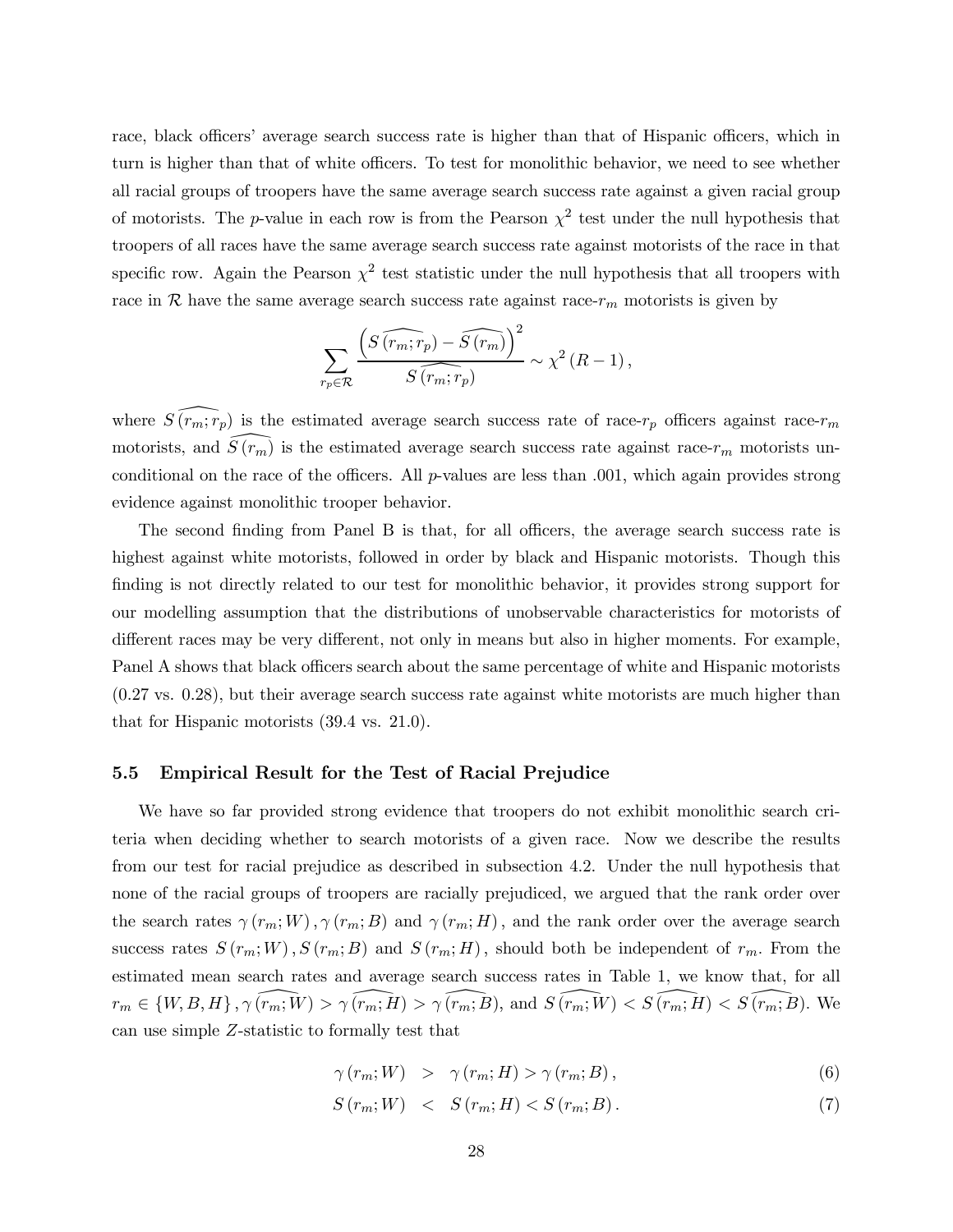For example, let the null hypothesis be  $\gamma(r_m; W) = \gamma(r_m; H)$ . We can test it against the one-sided alternative hypothesis  $\gamma(r_m; W) > \gamma(r_m; H)$  by using

$$
Z = \frac{\gamma(\widehat{r_m;W}) - \gamma(\widehat{r_m;H})}{\sqrt{\frac{\text{SVar}_W}{n_W} + \frac{\text{SVar}_H}{n_H}}}
$$

where  $n_W$  and  $n_H$  are the number of stops conducted by white and Hispanic officers respectively against race- $r_m$  motorists, and  $SVar_W$  and  $SVar_H$  are respectively the sample variances of the search dummy variables in the samples of stops against race- $r_m$  motorists conducted by white and Hispanic officers. By the Central Limit Theorem (due to our large sample size),  $Z$  has a standard normal distribution under the null hypothesis. The null will be rejected in favor of the alternative at significance level  $\alpha$  if  $Z \ge z_\alpha$  where  $\Phi(z_\alpha) = 1 - \alpha$ . When  $r_m = W$ , the value of the Z-statistic is 27.4 under the null, thus we can reject it in favor of the alternative  $\gamma(W; W) > \gamma(W; H)$  at significance level close to 0. Similarly, for the test of the null hypothesis  $\gamma(W; H) = \gamma(W; B)$ against  $\gamma(W; H) > \gamma(W; B)$ , we obtain a Z-statistic of 65, thus again rejecting the null in favor of the alternative. Implementing this test to other races of motorists, we find that the evidence supports inequality (6).

Analogously we can formally test inequality  $(7)$  by using a Z-test

$$
Z' = \frac{S\left(\widehat{r_m}; W\right) - S\left(\widehat{r_m}; H\right)}{\sqrt{\frac{\text{SVar}'_W}{n_W'} + \frac{\text{SVar}'_H}{n_H'}}} \sim N\left(0, 1\right),\tag{8}
$$

where  $n_W'$  and  $n_H'$  are the number of searches against race- $r_m$  motorists conducted by white and Hispanic officers respectively, and  $SVar'_{W}$  and  $SVar'_{H}$  are respectively the sample variances of the search success dummy variables in the sample of searches against race- $r_m$  motorists conducted by white and Hispanic officers. The null will be rejected in favor of the alternative at significance level  $\alpha$  if  $Z' \leq -z_\alpha$  where  $\Phi(z_\alpha) = 1 - \alpha$ . For example when we consider white motorists, we obtain a Z-statistic of −324.1 for white and Hispanic officers, thus we are able to reject the null in favor of the alternative  $S(W; W) < S(W; H)$  at a significance level essentially equal to 0. Likewise, we can reject the null  $S(W; H) = S(W; B)$  in favor of the alternative  $S(W; H) < S(W; B)$  at significance level close to 0 (with a  $Z$ -statistic of  $-254$ ). Implementing this test to other races of motorists, we find that the evidence supports inequality (7).

To summarize, we cannot reject the null hypothesis that troopers do not exhibit relative racial prejudice. Of course, we would like to emphasize caution in interpreting our finding: while we do not find definitive evidence of racial prejudice, it is still possible that some or all groups of troopers are racially prejudiced. If the latter is true, then we have committed a type-II error as a result of the weak test.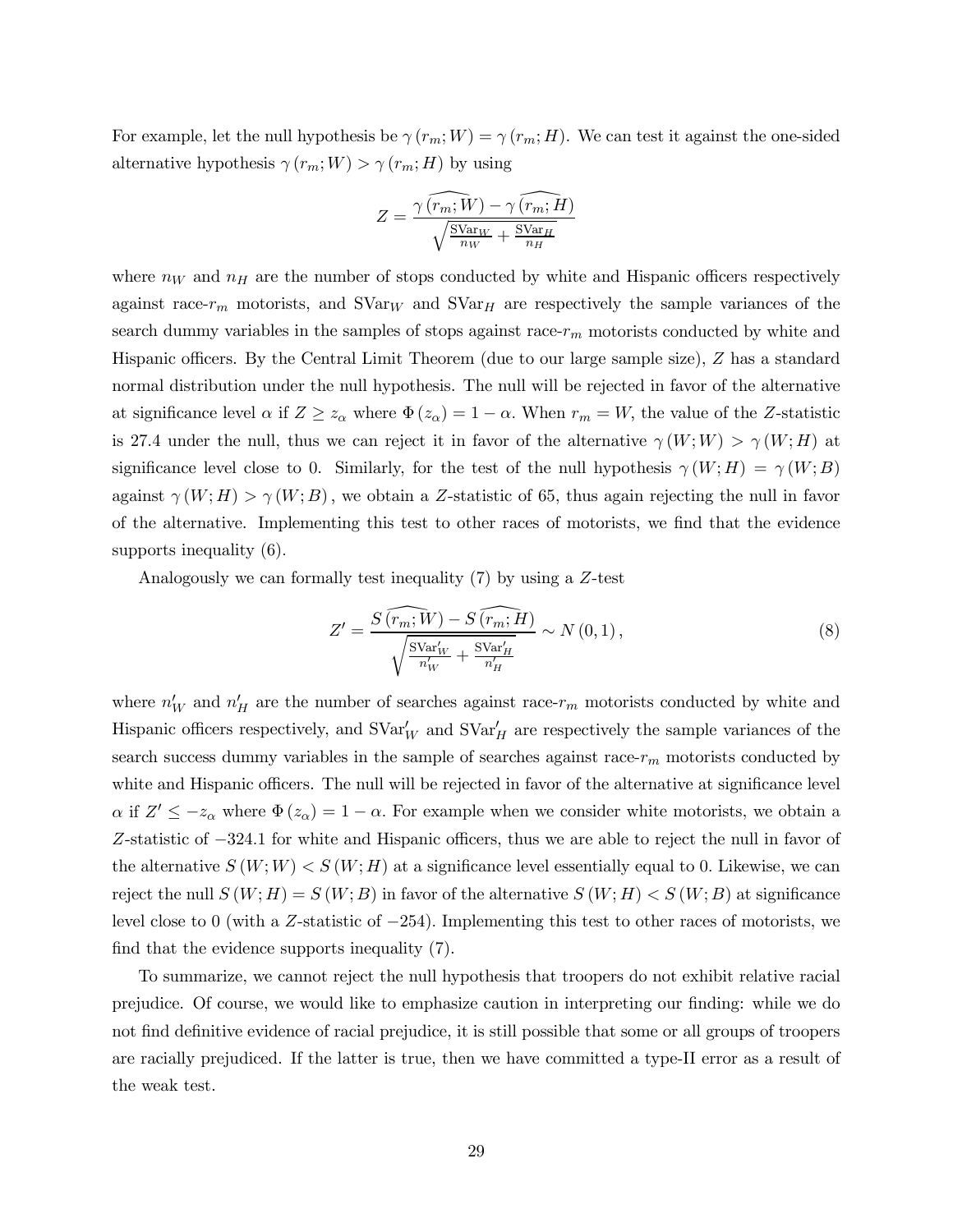#### 5.6 Other Empirical Implications

It is interesting to note some additional implications from the tests we conducted above. First of all, inequality (6) implies that the search criterion used by troopers against race- $r_m$  motorists have the ranking

$$
\theta^* (r_m; W) < \theta^* (r_m; H) < \theta^* (r_m; B).
$$

In light of Proposition 1, this implies a ranking over the search costs: for any  $r_m$ ,

$$
t(r_m; W) < t(r_m; H) < t(r_m; B).
$$

That is, white troopers seem to have smaller costs of searching motorists of any race, followed by Hispanic troopers. Black troopers have the highest search costs.

Second, as we mentioned at the end of subsection 4.1, our model is refuted if, for each  $r_m$ , the rank order of the search rates against race- $r_m$  motorists  $\gamma(r_m; W)$ ,  $\gamma(r_m; B)$  and  $\gamma(r_m; H)$ is not exactly the opposite of the rank order of the corresponding average search success rates  $S(r_m;W)$ ,  $S(r_m;B)$  and  $S(r_m;H)$ . As we showed above, the statistical evidence in our data does not refute our model.

#### 5.7 Replicating KPT's Test

It is useful to contrast our findings with those from KPT's test. Recall that KPT's test relies on the prediction from their model that, under the null hypothesis of no racial prejudice, the average search success rates should be independent of the motorists' race. The last column in Panel B of Table 1 shows the average search success rate for different races of the motorists in the raw data, and Table 6 shows the p-values from Pearson  $\chi^2$  test on the hypothesis that the average search success rates are equal across various race groupings. Their test immediately implies that the troopers show racial prejudice against black and Hispanic motorists, especially Hispanics. However, as we argued, this conclusion is only valid if their model of motorist and trooper behavior is true. We would like to emphasize, though, that our test does not necessarily refute the presence of racial prejudice. Our results are simply that, without strong (and possibly untenable) assumptions, we cannot confidently prove the presence of relative, let alone absolute, racial prejudice.

### 6 Conclusion

Black and Hispanic motorists in the United States are much more likely than white motorists to be searched by highway troopers. Is this apparent racial disparity driven by racist preferences by the troopers, or by motives of effectiveness in interdicting drugs? Our paper presents a simple but plausible model of police search behavior, and we define racial prejudice, statistical discrimination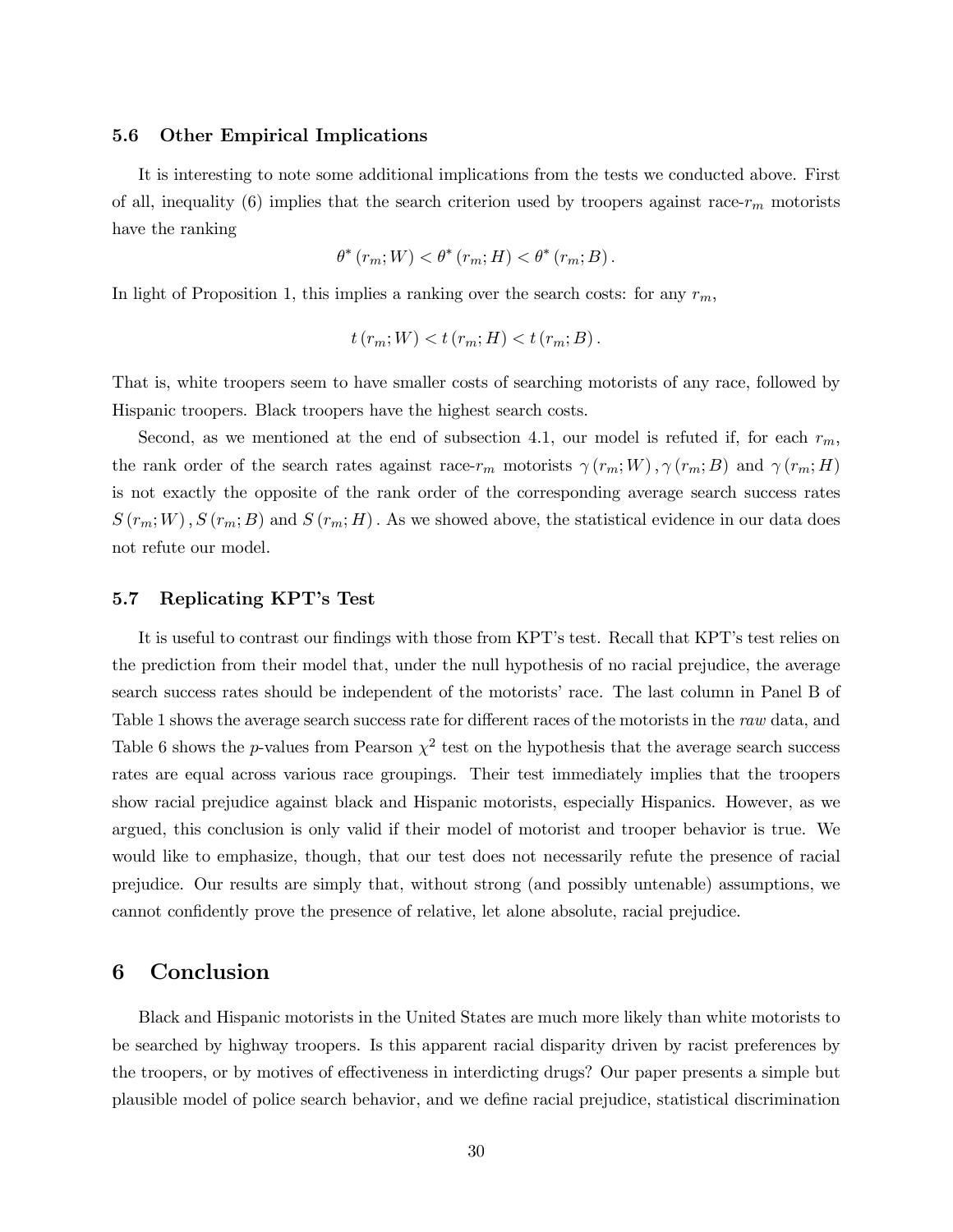|                        | Average Search |
|------------------------|----------------|
| Groupings              | Success Rate   |
| White, Black, Hispanic | < 0.001        |
| White, Black           | < 0.001        |
| White, Hispanic        | < 0.001        |
| Black, Hispanic        | < 0.001        |

Table 6: p-Values from Pearson's  $\chi^2$  Tests on the Hypothesis that Average Search Success Rate are Equal Across Various Groupings: KPT Test.

and monolithic trooper behavior within the confines of our model. We then exploit the theoretical predictions from this model to design empirical tests that address the following two questions. Are police monolithic in their search behavior? Is racial profiling in motor vehicle searches motivated by troopers' desire for effective policing (statistical discrimination) or by their racial prejudice (racism)? Relative to the seminal research in Knowles, Persico and Todd (2001), our model allows troopers of different races to behave differently, thus allowing us to examine non-monolithic trooper behavior; moreover, our model does not yield, and the subsequent empirical test does not rely on, the convenient, but in our view unrealistic, implication that all drivers of the same race carry contraband with the same probability regardless of characteristics other than race, which is the vital prediction underlying their tests. We also propose a resampling method to deal with raw data sets where one of the major assumptions underlying our model and empirical tests is violated. Our tests require data sets with race information about both the motorists and troopers. When applied to vehicle stop and search data from Florida, our tests soundly reject the hypothesis that troopers of different races are monolithic in their search behavior, but fail to reject the hypothesis that troopers of different races do not exhibit relative racial prejudice. Finally we would like to emphasize that our test for racial prejudice is relatively conservative in that we may not always conclude there is racial prejudice when it is actually present. Although our test is a low-power one, which implies a high probability that a type-II error will occur, the positive side of this is that when we do find evidence of racial prejudice it is rather conclusive.

Our paper only focuses on the officers' search decisions. But the trooper must first stop the motorist prior to a search. In our analysis, we took the sample of cars that are stopped as our population and focus solely on determining racial prejudice in troopers' search decisions. Given data limitations, examining the possibility of racial prejudice in highway stops is beyond the scope of this paper. However, it is possible that the racial prejudice of police officers are reflected in their stop decisions as well as (or instead of) their search decisions. Because our model allows for general differences in the unobservable distributions among motorists of different races, the presence (or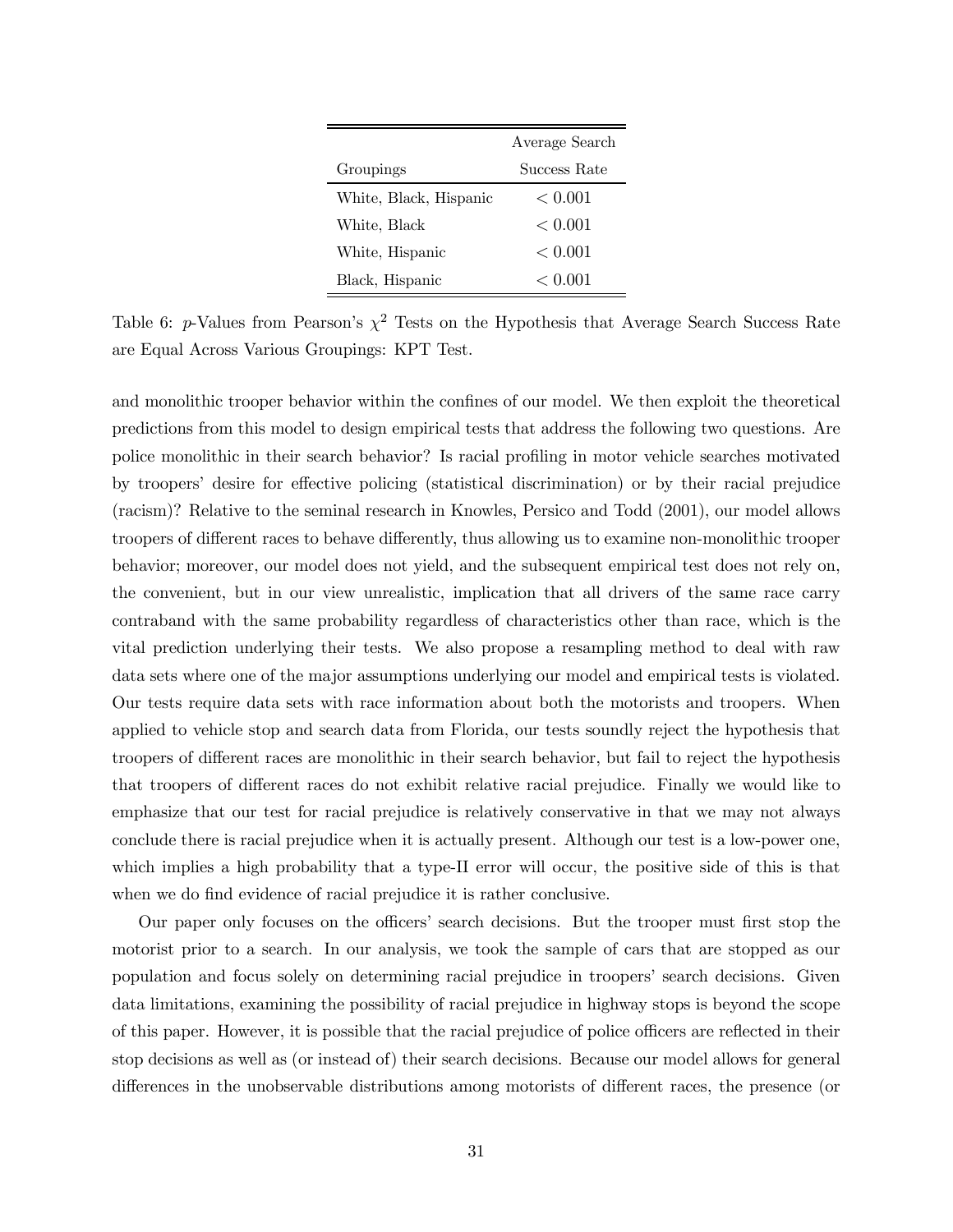lack thereof) of racial prejudice at the stop level should not affect our conclusions about additional racial prejudice in the search decisions. Investigating racial bias in stops is clearly an important topic for future research, when suitable data sets that include random samples of drivers on the road become available.

Finally, our proposed test of racial prejudice in motor vehicle searches in the presence of inframarginality and omitted variable problems may also be applicable to detect racial prejudice in mortgage lending. The analog of troopers of different races in the context of mortgage lending is banks operating in the same metropolitan area, for example, the analog of search rates by driver races will be mortgage denial rates by applicant races, and the analog of search success rates is mortgage default rates. The test developed in this paper suggests that the comparison of mortgage denial rates and default rates for banks operating in the same metropolitan area can potentially reveal (relative) racial prejudice of the banks.

# A Appendix: A Model with Endogenous Drug Carrying Decisions.

In Section 3 we assumed that the proportion of motorists in race group  $r_m$  is exogenously given as  $\pi^{r_m} \in (0,1)$ . For the purpose of testing for monolithic behavior and racial prejudice, this partial equilibrium approach suffices. However, for other purposes such as public policy considerations like reducing crimes and the "war on drugs," one may want to know how any changes in trooper behavior may affect the motorists' drug carrying decisions.<sup>43</sup> One needs an equilibrium model to address such questions. In this appendix, we propose a simple model. We show that closing our partial equilibrium model in Section 3 is easy; moreover, such an equilibrium model has nice equilibrium uniqueness properties under reasonable conditions. This is in contrast to the labor market statistical discrimination models where multiple equilibria naturally arise and are the driving force for statistical discrimination (see, among others, Coate and Loury 1993).

Consider a single motorist race group  $r_m$ , and two trooper racial groups,  $r_p$  and  $r'_p$ .<sup>44</sup> Suppose that in the trooper population a fraction  $\alpha$  is of race  $r_p$  and the remainder fraction  $1 - \alpha$  is of race  $r'_p$ . Suppose that Nature draws for each driver a utility cost of carrying contraband  $v \in \mathbb{R}_+$  from CDF  $G$  with a continuous density. The utility cost  $v$  represents feelings of fear experienced by a driver from the act of carrying contraband. If a driver carries contraband and is not caught, he/she derives a benefit of  $b > 0$ . If a guilty driver is searched and thus arrested, he/she experiences an

 $43$ See Persico (2002) for an analysis on how racially blind search policies may affect the total crimes committed by motorists.

<sup>&</sup>lt;sup>44</sup>Because we are only considering one race group of motorists, we will omit  $r_m$  from the subsequent notation. Having more than one racical groups of motorists will not change any of the results below.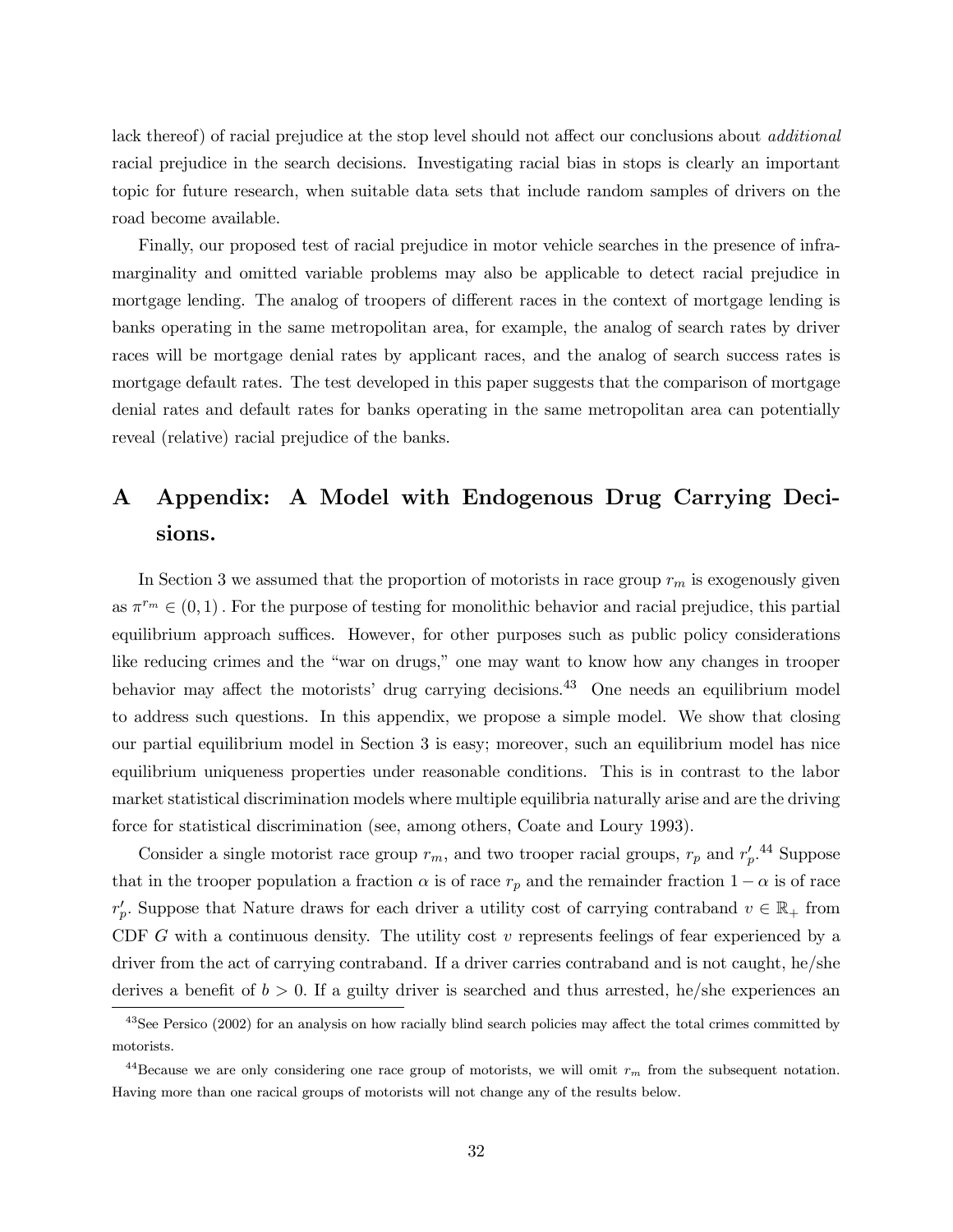additional cost (over and above v) of  $c_q$ . If a driver does not carry contraband, he/she does not incur the utility cost of  $v$ . But the inconvenience experienced by an innocent driver when he/she is searched is denoted by  $c_n$ . Naturally we assume that  $c_g > c_n$ . We assume that a driver's realization of v is his or her private information;  $b, c<sub>g</sub>$  and  $c<sub>n</sub>$  are constants known to all drivers and police officers. Each driver decides whether to carry contraband.

As before, we normalize the benefit of each arrest to the police officer to be one, and for notational simplicity, the cost of search for a race- $r_p$  trooper is written as  $t_p \in (0,1)$  and that for a race- $r'_p$  trooper is  $t'_p \in (0,1)$ . As in Section 3, troopers observe noisy but informative signals regarding whether or not a driver is carrying contraband: if a driver is guilty, the signal  $\theta \in [0,1]$  is drawn from PDF  $f_g(\cdot)$ ; if the driver is not guilty, then  $\theta$  is drawn from PDF  $f_n(\cdot)$ . As before  $f_g/f_n$ is strictly increasing in  $\theta$ . Let  $F_g$  and  $F_n$  denote the corresponding CDFs of  $f_g$  and  $f_n$ . We assume that a trooper wants to maximize the total number of convictions minus the cost of searching cars.

We first suppose that a proportion  $\pi$  of drivers choose to carry contraband and analyze the optimal search behavior of the troopers. Let  $Pr(G|\theta)$  denote the posterior probability that a driver with signal  $\theta$  is guilty of carrying illicit drugs, which is given by

$$
\Pr(G|\theta, \pi) = \frac{\pi f_g(\theta)}{\pi f_g(\theta) + (1 - \pi) f_n(\theta)}
$$

 $\ddot{\phantom{0}}$ 

A race- $r_p$  trooper will decide to search a driver with signal  $\theta$  if and only if

$$
\Pr\left(G|\theta,\pi\right)-t_p\geq 0;
$$

which, from the MLRP, is equivalent to  $\theta \geq \theta_p^*(\pi)$  where  $\theta_p^*(\pi) \in [0,1]$  is the unique solution to

$$
\Pr(G|\theta,\pi) = t_p.
$$

Obviously  $\theta_p^*(\pi)$  is strictly decreasing in  $\pi$ . Similarly, race- $r'_p$  troopers will search a motorist if and only if the motorist's signal  $\theta$  exceeds  $\theta_{p'}^* (\pi)$  where  $\theta_{p'}^* (\pi)$  solves

$$
\Pr\left(G|\theta\right) = t_p'.
$$

Now suppose that race- $r_p$  and race- $r'_p$  troopers use search criteria of  $\theta_p^*$  and  $\theta_{p'}^*$  respectively. The expected payoff of a driver with utility cost  $v$  from carrying contraband is given by

Term 1\n
$$
\underbrace{\overbrace{\left[\alpha F_g\left(\theta_p^*\right) + \left(1-\alpha\right)F_g\left(\theta_{p'}^*\right)\right]b}^{\text{Term 2}} - \underbrace{\overbrace{\left\{\alpha\left[1-F_g\left(\theta_p^*\right)\right] + \left(1-\alpha\right)\left[1-F_g\left(\theta_{p'}^*\right)\right]\right\}c_g}_{}
$$

where Term 1 is the probability of not being caught multiplied by the benefit from drugs if the motorist is not caught. Note that a fraction  $\alpha$  of the troopers are of race- $r_p$  and use a search criterion of  $\theta_p^*$ , and  $1-\alpha$  of the troopers use  $\theta_{p'}^*$ . Thus the expected probability of not being caught is  $\alpha F_g \left(\theta_p^*\right) + (1-\alpha) F_g \left(\theta_{p'}^*\right)$ . Term 2 is the expected probability of being caught multiplied by the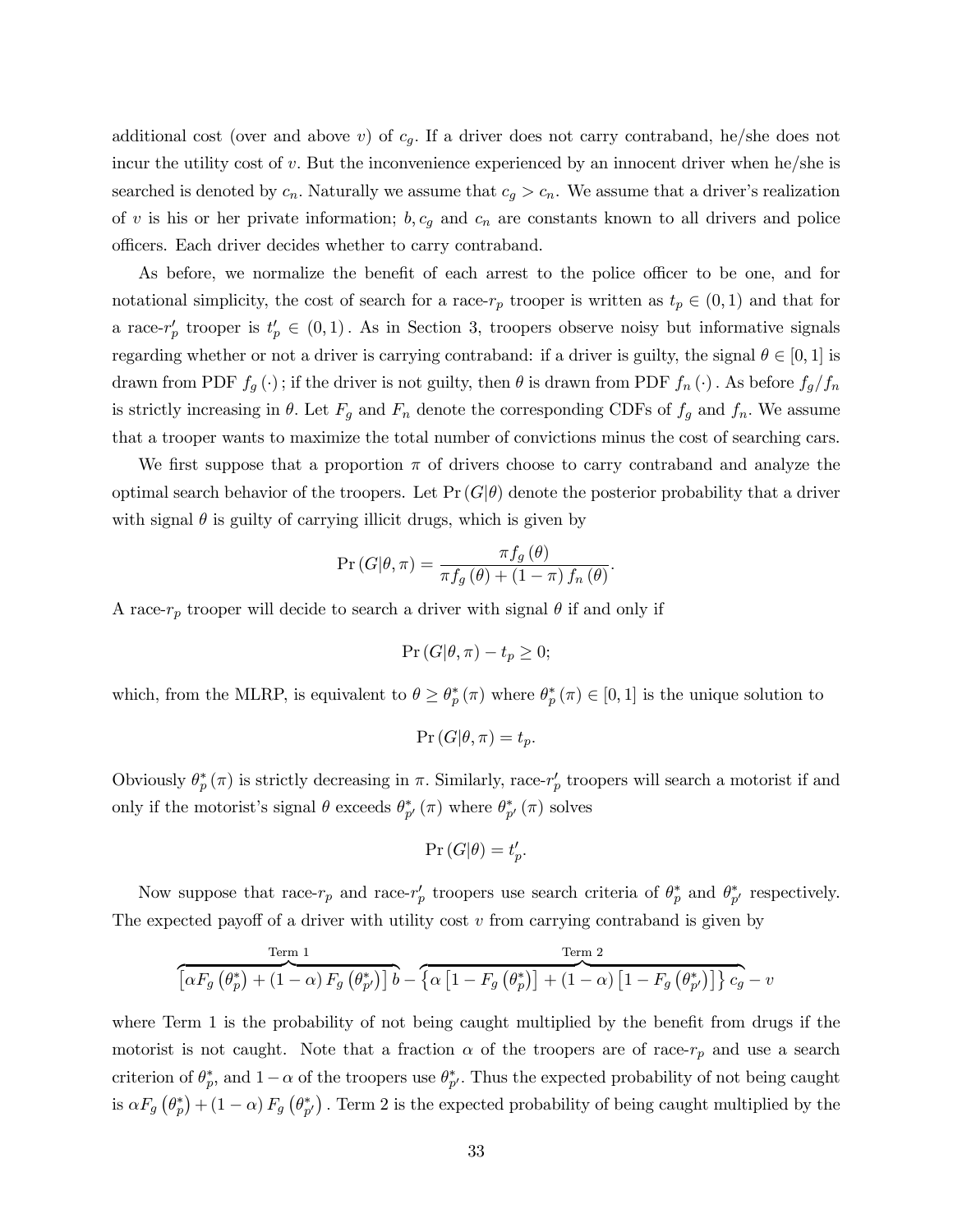cost of being caught with illicit drugs. Of course, the driver suffers a disutility  $v$  whenever he or she carries drugs.

The expected payoff of a driver, whose utility cost is v, from not carrying contraband is simply the inconvenience cost of being searched by mistaken troopers:

$$
-\left\{\alpha \left[1-F_n\left(\theta_p^*\right)\right]+(1-\alpha)\left[1-F_n\left(\theta_{p'}^*\right)\right]\right\}c_n.
$$

Thus a driver with utility cost realization  $v$  will decide to carry illicit drugs if and only if  $v \leq$  $v^*\left(\theta_p^*,\theta_{p'}^*\right)$  where

$$
v^* \left(\theta_p^*, \theta_{p'}^* \right) = \left[ \alpha F_g \left(\theta_p^* \right) + (1 - \alpha) F_g \left(\theta_{p'}^* \right) \right] b - \left\{ \alpha \left[ 1 - F_g \left(\theta_p^* \right) \right] + (1 - \alpha) \left[ 1 - F_g \left(\theta_{p'}^* \right) \right] \right\} c_g
$$
  
+ 
$$
\left\{ \alpha \left[ 1 - F_n \left(\theta_p^* \right) \right] + (1 - \alpha) \left[ 1 - F_n \left(\theta_{p'}^* \right) \right] \right\} c_n.
$$
 (A1)

Thus if the troopers follow search criteria  $\theta_p^*$  and  $\theta_{p'}^*$  respectively, the proportion of drivers who will choose to carry contraband is given by  $G(v^*(\theta_p^*, \theta_{p'}^*))$ .

An equilibrium of the model is a triple  $(\pi, \theta_p^*, \theta_{p'}^*)$  such that:

$$
\Pr\left(G|\theta_p^*,\pi\right) = t_p \tag{A2}
$$

$$
\Pr\left(G|\theta_{p'}^*,\pi\right) = t_{p'} \tag{A3}
$$

$$
G\left(v^*\left(\theta_p^*,\theta_{p'}^*\right)\right) = \pi \tag{A4}
$$

The existence of equilibrium follows directly from Brouwer's Fixed Point Theorem. Now we show that in fact for any CDF G with non-negative support (i.e.,  $v \in \mathbb{R}_+$ ), the equilibrium is unique. Suppose that there are two equilibria in which the proportion of guilty motorists are  $\pi$  and  $\tilde{\pi}$  with  $\pi > \tilde{\pi}$ . Observe from (A1) that  $v^*(0,0) = c_n - c_g < 0$  and

$$
\frac{\partial v^* \left(\theta_p^*, \theta_{p'}^*\right)}{\partial \theta_p^*} = \alpha c_n f_n \left(\theta_p^*\right) \left[ \frac{f_g\left(\theta_p^*\right)}{f_n\left(\theta_p^*\right)} \frac{b+c_g}{c_n} - 1 \right],
$$
  

$$
\frac{\partial v^* \left(\theta_p^*, \theta_{p'}^*\right)}{\partial \theta_{p'}^*} = \alpha c_n f_n \left(\theta_{p'}^*\right) \left[ \frac{f_g\left(\theta_{p'}^*\right)}{f_n\left(\theta_{p'}^*\right)} \frac{b+c_g}{c_n} - 1 \right].
$$

By the MLRP, we know that there exists  $\left(\widehat{\theta_p^*}, \widehat{\theta_{p'}^*}\right)$  $\Big) \in [0,1)^2$  such that  $v^* \left( \theta_p^*, \theta_{p'}^* \right)$  is strictly increasing in both  $\theta_p^*$  and  $\theta_{p'}^*$  when  $(\theta_p^*, \theta_{p'}^*)$  >  $(\hat{\hat{\theta}_p^*}, \hat{\theta}_{p'}^*)$ ). Since  $v^*(0,0) < 0$  and the support of G is non-negative, we have  $G(v^*(0,0)) = 0$ . Moreover,  $G(v^*(\theta_p^*, \theta_{p'}^*))$  will be zero for all  $\left(\theta_p^*,\theta_{p'}^*\right)$   $\leq$  $\left(\widehat{\theta_p^*}, \widehat{\theta_{p'}^*}\right)$ ). Thus any  $(\theta_p^*, \theta_{p'}^*)$   $\leq$  $\left(\widehat{\theta_p^*}, \widehat{\theta_{p'}^*}\right)$ ) cannot be part of the equilibrium (because if  $\pi = 0$ , the optimal thresholds should be 1 from the troopers' best response). Thus in both equilibria of the model, we must have  $(\theta_p^*, \theta_{p'}^*) > (\widehat{\theta_p^*}, \widehat{\theta_{p'}^*})$ and  $(\tilde{\theta}_p^*, \tilde{\theta}_{p'}^*) > (\hat{\theta}_p^*, \hat{\theta}_{p'}^*)$ ). That is, both equilibria lie in the region where  $v^* (\cdot, \cdot)$  is strictly increasing in both arguments. If  $\pi > \tilde{\pi}$ , equilibrium conditions (A2) and (A3) imply that  $\theta_p^* < \tilde{\theta}_p^*$  and  $\theta_{p'}^* < \tilde{\theta}_{p'}^*$ , therefore  $0 < v^* \left( \theta_p^*, \theta_{p'}^* \right) < v^* \left( \tilde{\theta}_p^*, \tilde{\theta}_{p'}^* \right)$ . But then it implies that  $\tilde{\pi} > \pi$ , a contradiction.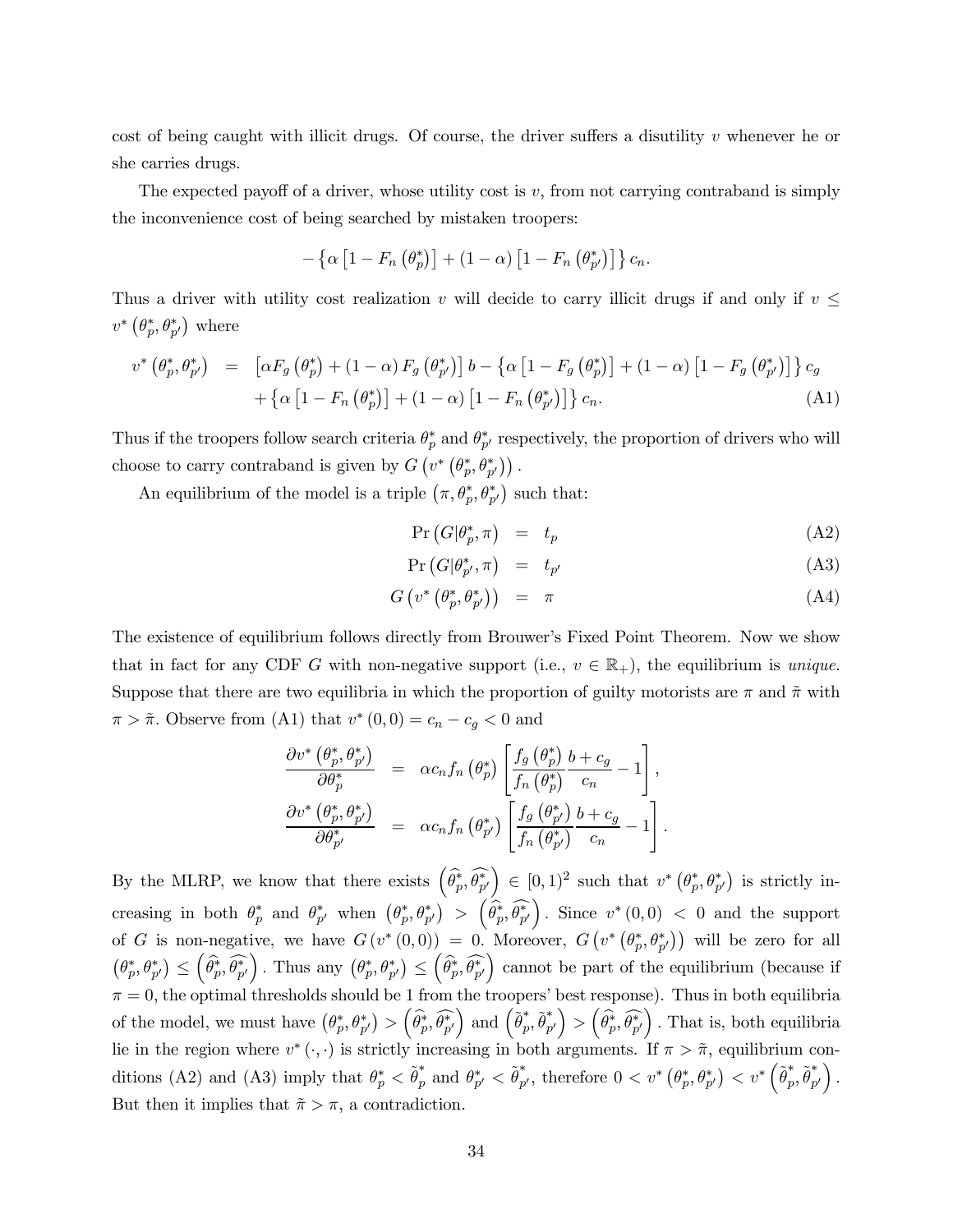# References

- [1] Antonovics, Kate L. and Brian G. Knight (2004). "A New Look at Racial Profiling: Evidence from the Boston Police Department." NBER Working Paper No. 10634.
- [2] Kenneth Arrow (1973), "The Theory of Discrimination", in O. Ashenfelter and A. Rees ed., Discrimination in Labor Markets, Princeton, NJ: Princeton University Press, 3-33.
- [3] Ayres, Ian (2001). Pervasive Prejudice? Unconventional Evidence of Race and Gender Discrimination. Chicago: University of Chicago Press.
- [4] Ayres, Ian (2002). "Outcome Tests of Racial Disparities in Police Practices." Justice Research and Policy, Vol. 4, Special Issue, 131-142.
- [5] Barnes, Katherine Y., and Samuel R. Gross (2002). "Road Work: Racial Profiling and Drug Interdiction on the Highway." Michigan Law Review, Vol. 101, 653-754.
- [6] Becker, Gary S. (1957). The Economics of Discrimination. Chicago: University of Chicago Press.
- [7] Becker, Gary S. (1993a). "The Evidence against Blacks Doesn't Prove Bias." Business Week, April 19, available on line at www.businessweek.com.
- [8] Becker, Gary S. (1993b). "Nobel Lecture: The Economic Way of Looking at Behavior." Journal of Political Economy, Vol. 101, 385-409.
- [9] Bjerk, David (2004). "Racial Profiling, Statistical Discrimination, and the Effect of a Colorblind Policy on the Crime Rate." mimeo, McMaster University.
- [10] Coate, Stephen and Glenn C. Loury (1993). "Will Affirmative-Action Policies Eliminate Negative Stereotypes?" American Economic Review, Vol. 83, 1220-1240.
- [11] Borooah, Vani K (2001). "Racial Bias in Police Stops and Searches: An Economic Analysis." European Journal of Political Economy, Vol. 17, 17-37.
- [12] Dharmapala, Dhammika and Stephen L. Ross (2004). "Racial Bias in Motor Vehicle Searches: Additional Theory and Evidence." Contributions to Economic Analysis  $\mathcal B$  Policy: Vol. 3: No. 1, Article 12.
- [13] DiNardo, John, Nicole M. Fortin and Thomas Lemieux (1996). "Labor Market Institutions and the Distribution of Wages, 1973-1992: A Semiparametric Approach." Econometrica, Vol. 64, No. 5, 1001-1044.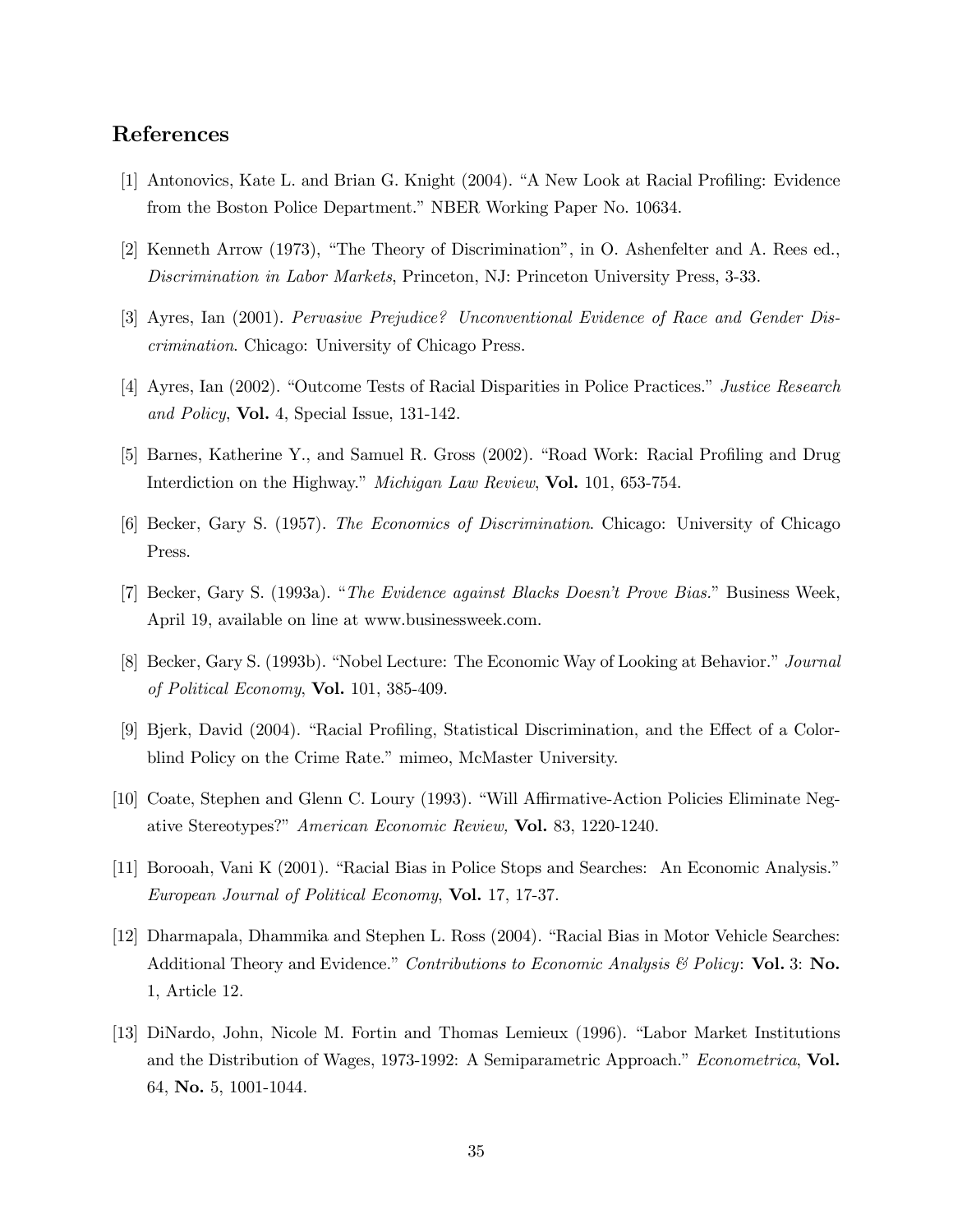- [14] Dominitz, Jeff and John Knowles (2004). "Crime Minimization and Racial Bias: What Can We Learn from Police Search Data?" mimeo, Carnegie Mellon University and University of Pennsylvania.
- [15] Donohue, John J. III and Steven D. Levitt (2001). "The Impact of Race on Police and Arrests." Journal of Law and Economics, **Vol.** XLIV, 367-394.
- [16] Engel, Robin Shepard, Jennifer M. Calnon and Thomas J. Bernard (2002). "Theory and Racial Profiling: Shortcomings and Future Directions in Research." Justice Quarterly, **Vol.** 19, 249-273.
- [17] Farrell, Amy, Jack McDevitt, and Deborah Ramirez (2000). "A Resource Guide on Racial Profiling Data Collection Systems: Promising Practices and Lessons Learned." U.S. Department of Justice.
- [18] Fridell, Lorie A (2004). By the Numbers: A Guide for Analyzing Race Data From Vehicle Stops. Police Executive Research Forum, Washington, DC.
- [19] Hernandez-Murillo, Ruben and John Knowles (2004). "Racial Profiling or Racist Policing?: Distinguishing between Competing Explanations for Discrimination." International Economic Review, Vol. 45, 959-990.
- [20] Knowles, John, Nicola Persico and Petra Todd (2001). "Racial Bias in Motor Vehicle Searches: Theory and Evidence." Journal of Political Economy, Vol. 109, 203-228.
- [21] Manski, Charles (1995). Identification Problems in the Social Sciences. Cambridge: Harvard University Press.
- [22] National Research Council (2004). Measuring Racial Discrimination. Panel on Methods for Assessing Discrimination, Rebecca M. Blank, Marilyn Dabady and Constance F. Citro, Editors.
- [23] Persico, Nicola (2002). "Racial Profiling, Fairness, and Effectiveness of Policing." American Economic Review, Vol. 92, 1472-97.
- [24] Persico, Nicola and Petra Todd (2004). "Using Hit Rates to Test for Racial Bias in Law Enforcement: Vehicle Searches in Wichita." mimeo, University of Pennsylvania.
- [25] Riksheim, E.C. and S.M. Chermak (1993). "Causes of Police Behavior Revisited." Journal of Criminal Justice, Vol. 21, 353-382.
- [26] Ross, Stephen L. (1997). "Mortgage Lending Discrimination and Racial Differences in Loan Default: A Simulation Approach." Journal of Housing Research, Vol. 8, No. 2, 277-297.